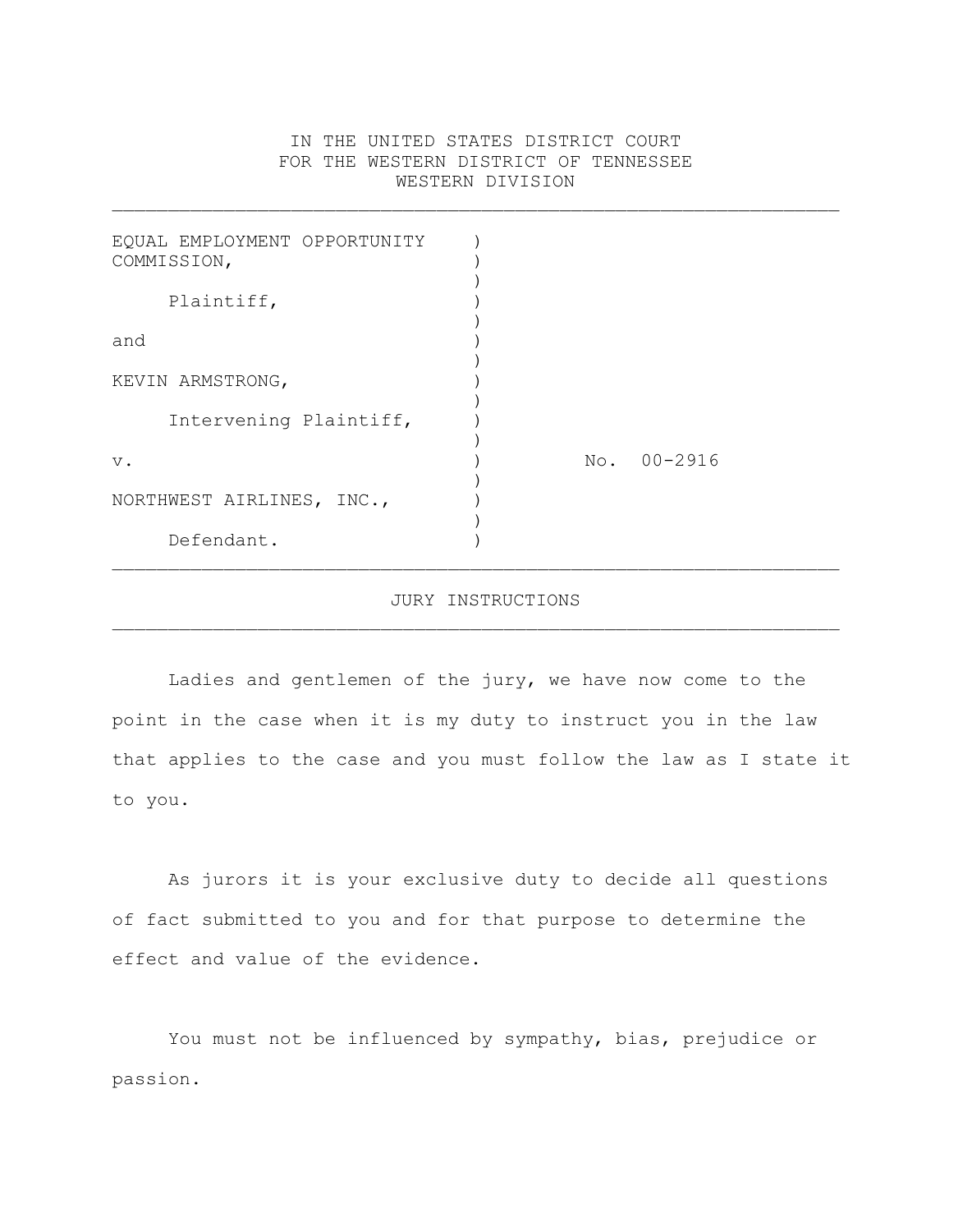You are not to single out any particular part of the instructions and ignore the rest, but you are to consider all the instructions as a whole and regard each in the light of all the others.

Now let me outline for you the parts of the charge so that you can follow it more easily. First, I will instruct you as to the burden of proof and upon which party the law places that burden in the case, and I will give you some rules to help you as you consider the evidence. Second, I will outline for you the contentions and theories of the parties. Third, I will outline for you the law to apply in determining the legal issues with respect to discrimination. Fourth, I will instruct you on the law with respect to damages. Finally, I will explain to you about the form of your verdict.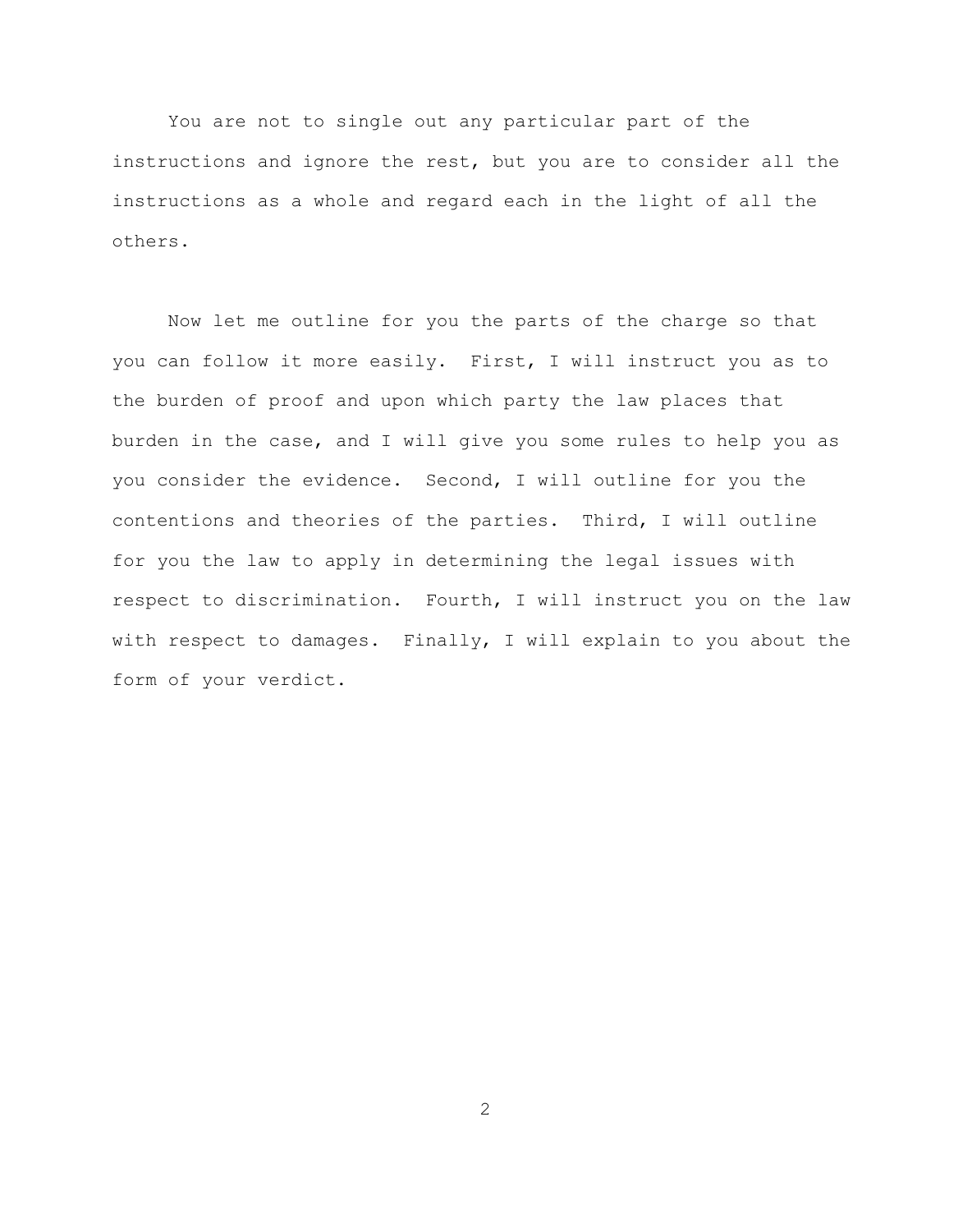### I. GENERAL INSTRUCTIONS

### Corporate Defendant: All Persons Equal Before the Law

In this case, the defendant, Northwest Airlines, Inc., is a corporation. The fact that a corporation is a party must not prejudice you in your deliberations or in your verdict.

You may not discriminate between corporations and natural individuals. Both are persons in the eyes of the law, and both are entitled to the same fair and impartial consideration and to justice by the same legal standards.

This case should be considered and decided by you as an action between persons of equal standing in the community, of equal worth, and holding the same or similar stations of life. A corporation is entitled to the same fair trial at your hands as a private individual. All persons, including corporations, partnerships, unincorporated associations, and other organizations, stand equal before the law, and are to be dealt with as equals in a court of justice.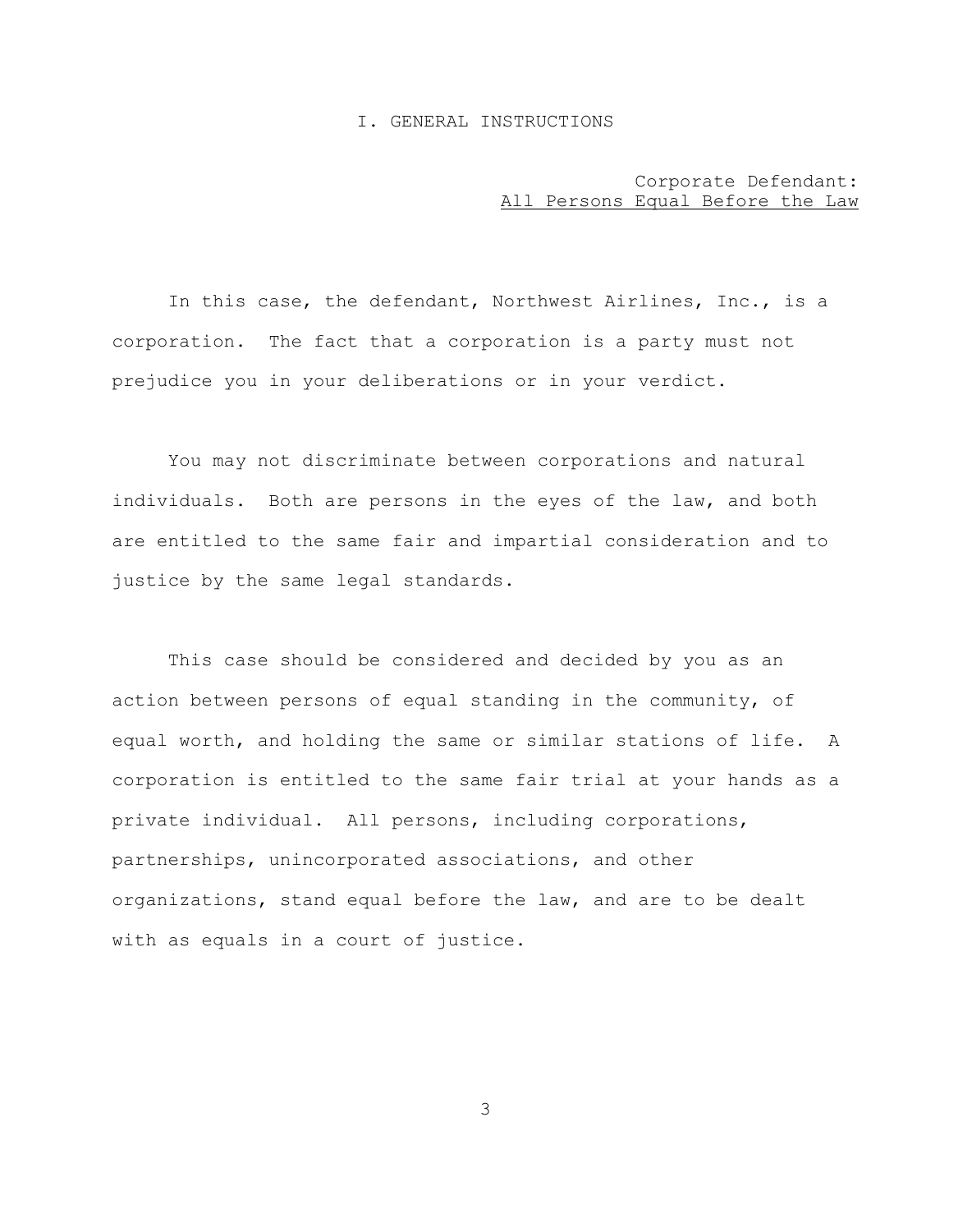While Northwest Airlines, Inc. ("Northwest") is the defendant in this case, that does not mean that only the actions of one body can be considered by you in determining its liability in this case. A corporation acts not only through the policies and decisions that it makes, but also through its designated supervisory employees and others designated by Northwest to act on its behalf.

Pay close attention to the remainder of these instructions. As you apply subsequent portions of these instructions, you will have to determine whether or not individual Northwest employees were authorized to act on behalf of Northwest Airlines, Inc.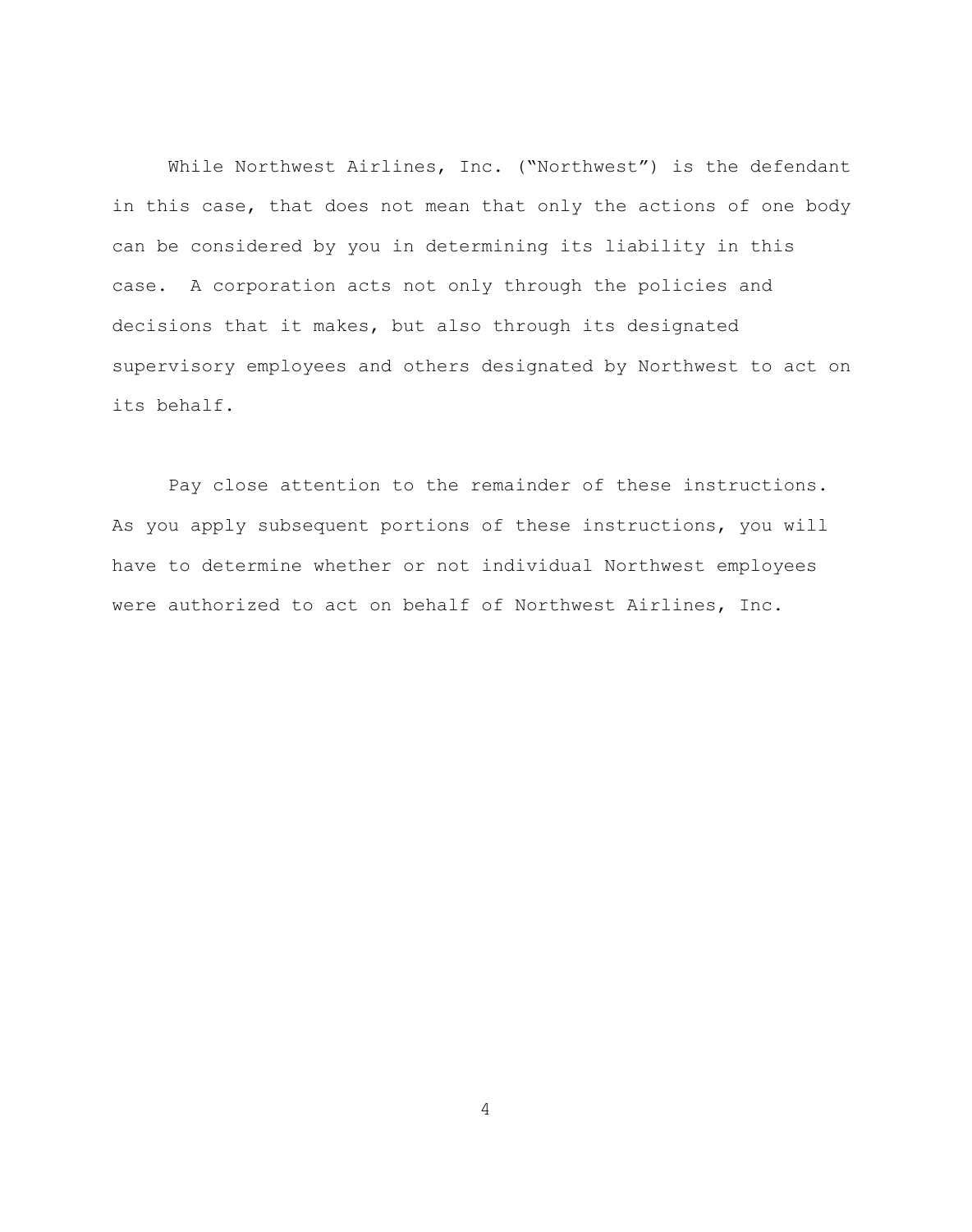I will now instruct you with regard to where the law places the burden of making out and supporting the facts necessary to prove the theories in the case.

When, as in this case, the defendant denies the material allegations of the plaintiffs' claim, the law places upon the plaintiffs the burden of supporting and making out their claim upon every essential element of their claim by the greater weight or preponderance of the evidence.

Preponderance of the evidence means that amount of factual information presented to you in this trial which is sufficient to cause you to believe that an allegation is probably true. In order to preponderate, the evidence must have the greater convincing effect in the formation of your belief. If the evidence on a particular issue appears to be equally balanced, the party having the burden of proving that issue must fail.

You must consider all the evidence pertaining to every issue, regardless of who presented it.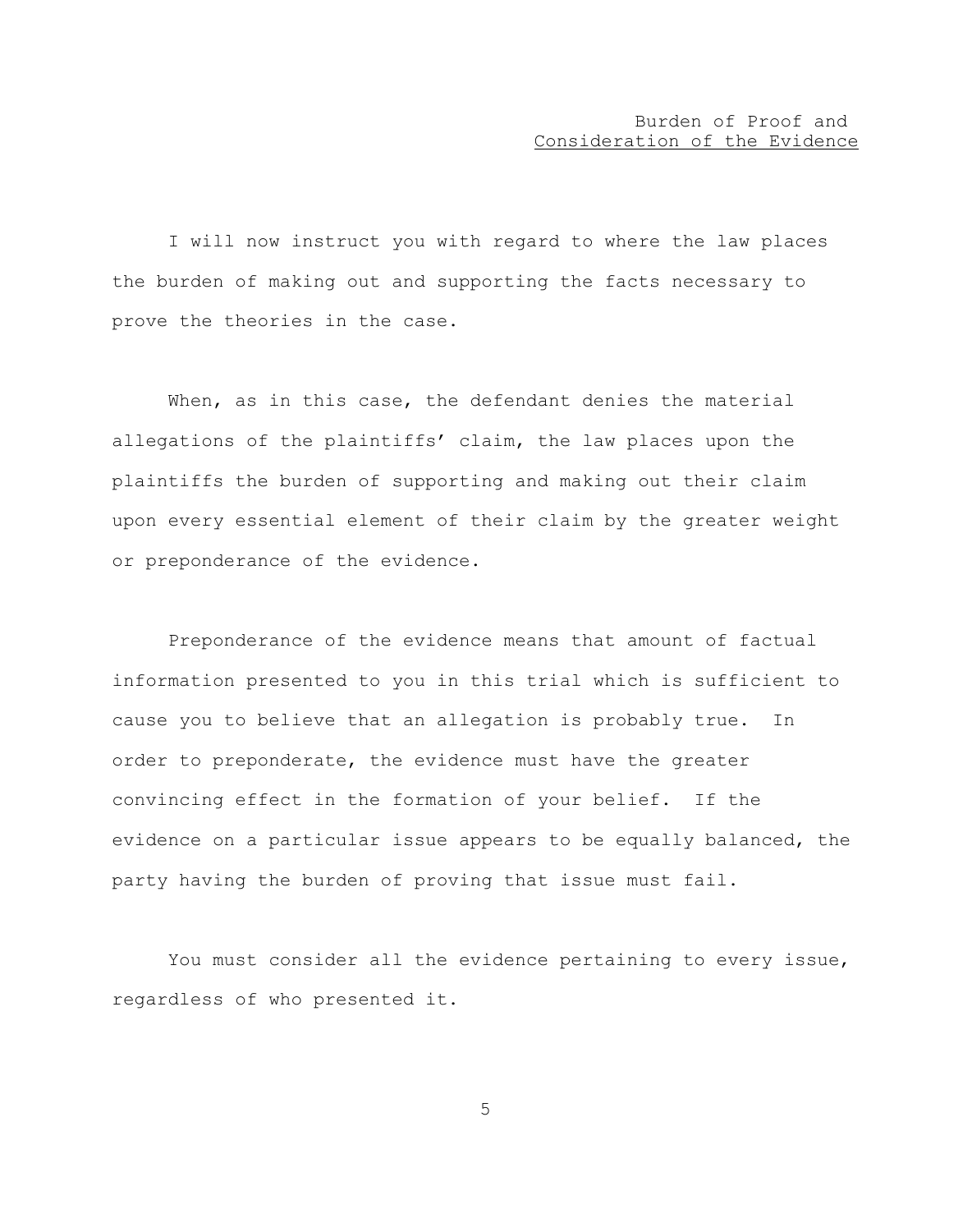When I say in these instructions that a party has the burden of proof on any proposition, or use the expression "if you find" or "if you decide," I mean you must be persuaded, considering all the evidence in the case, that the proposition is more probably true than not true.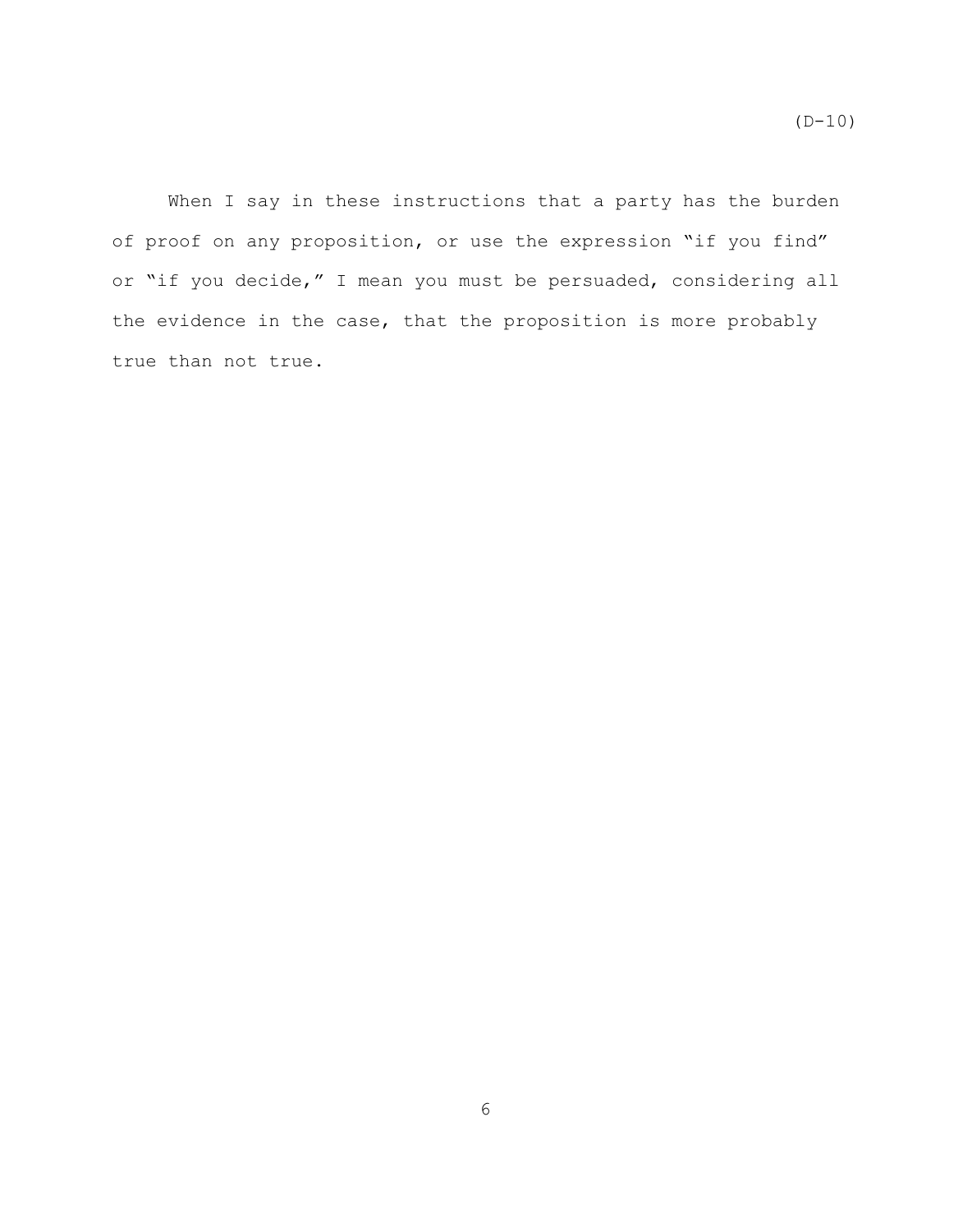### Weighing the Evidence

You, members of the jury, are judges of the facts concerning the controversy involved in this lawsuit. In order for you to determine what the true facts are, you are called upon to weigh the testimony of every witness who has appeared before you, and to give the testimony of the witnesses the weight, faith, credit and value to which you think it is entitled.

You will note the manner and demeanor of witnesses while on the stand. You must consider whether the witness impressed you as one who was telling the truth or one who was telling a falsehood and whether or not the witness was a frank witness. You should consider the reasonableness or unreasonableness of the testimony of the witness; the opportunity or lack of opportunity of the witness to know the facts about which he or she testified; the intelligence or lack of intelligence of the witness; the interest of the witness in the result of the lawsuit, if any; the relationship of the witness to any of the parties to the lawsuit, if any; and whether the witness testified inconsistently while on the witness stand, or if the witness said or did something or failed to say or do something at any other time that is inconsistent with what the witness said while testifying.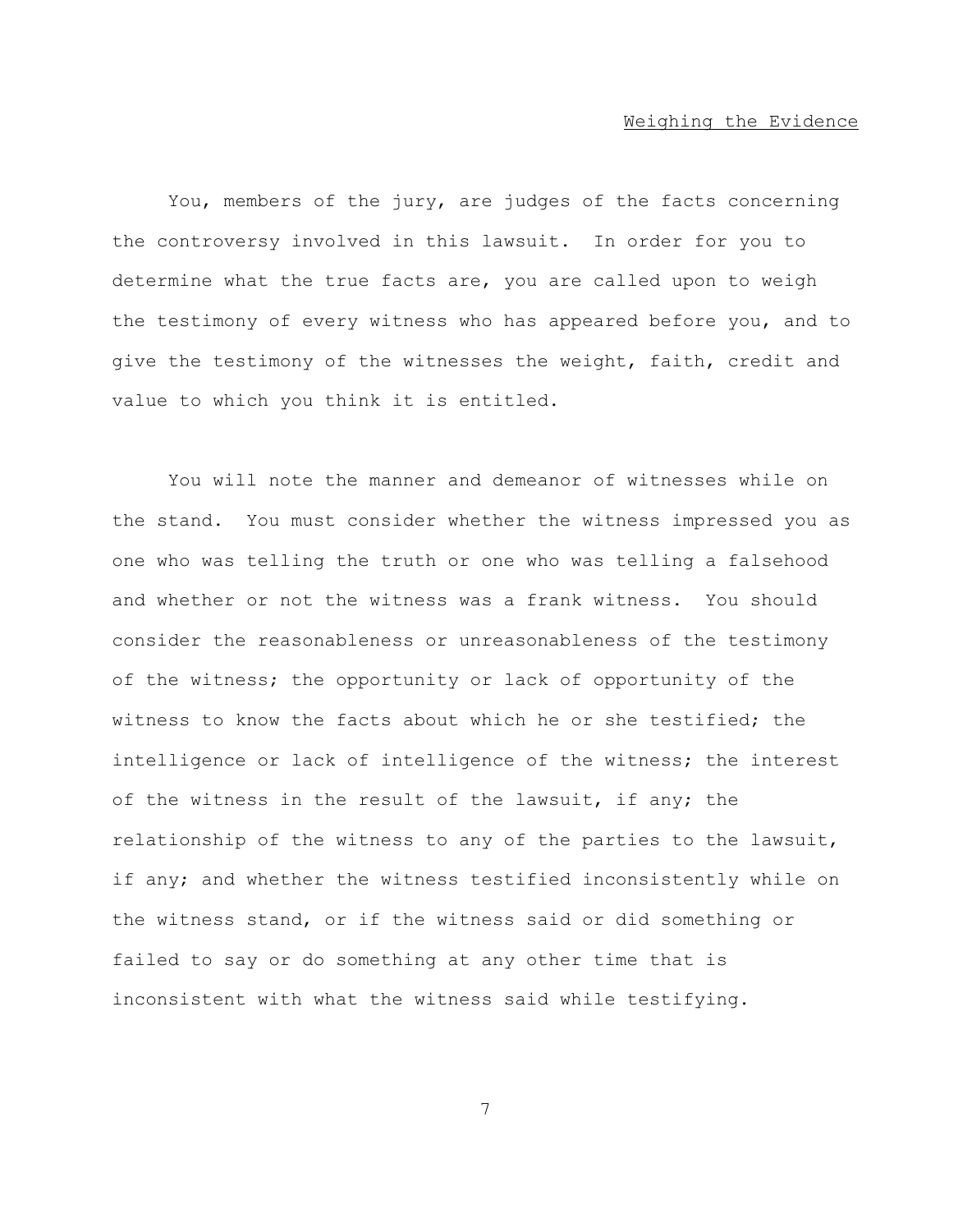If a witness is shown to have knowingly testified falsely concerning any material matter, you have a right to distrust such witness's testimony in other particulars and you may reject all the testimony of that witness or give it such credibility as you may think it deserves. An act or omission is done "knowingly" if it is done voluntarily and intentionally, and not because of mistake or accident or other innocent reason.

These are the rules that should guide you, along with your common judgment, your common experience and your common observations gained by you in your various walks in life, in weighing the testimony of the witnesses who have appeared before you in this case. If there is a conflict in the testimony of the witnesses, it is your duty to reconcile that conflict if you can, because the law presumes that every witness has attempted to and has testified to the truth. But if there is a conflict in the testimony of the witnesses which you are not able to reconcile, in accordance with these instructions, then it is with you absolutely to determine which ones of the witnesses you believe have testified to the truth and which ones you believe have testified to a falsehood.

Immaterial discrepancies do not affect a witness's testimony, but material discrepancies do. In weighing the effect of a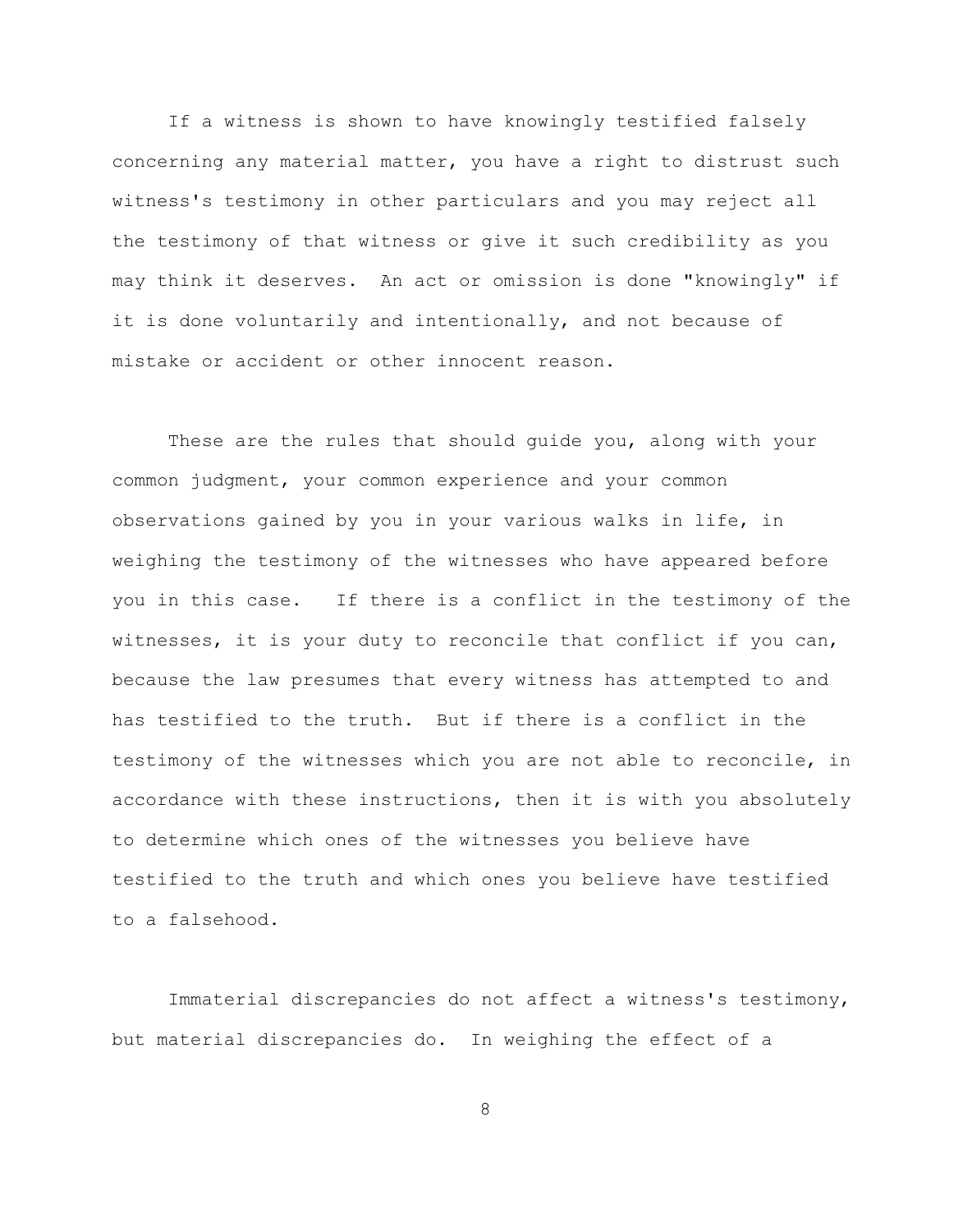discrepancy, always consider whether it pertains to a matter of importance or an unimportant detail, and whether the discrepancy results from innocent error or intentional falsehood.

The greater weight or preponderance of the evidence in a case is not determined by the number of witnesses testifying to a particular fact or a particular state of facts. Rather, it depends on the weight, credit and value of the total evidence on either side of the issue, and of this you jurors are the exclusive judges.

If in your deliberations you come to a point where the evidence is evenly balanced and you are unable to determine which way the scales should turn on a particular issue, then the jury must find against the party upon whom the burden of proof has been cast in accordance with these instructions.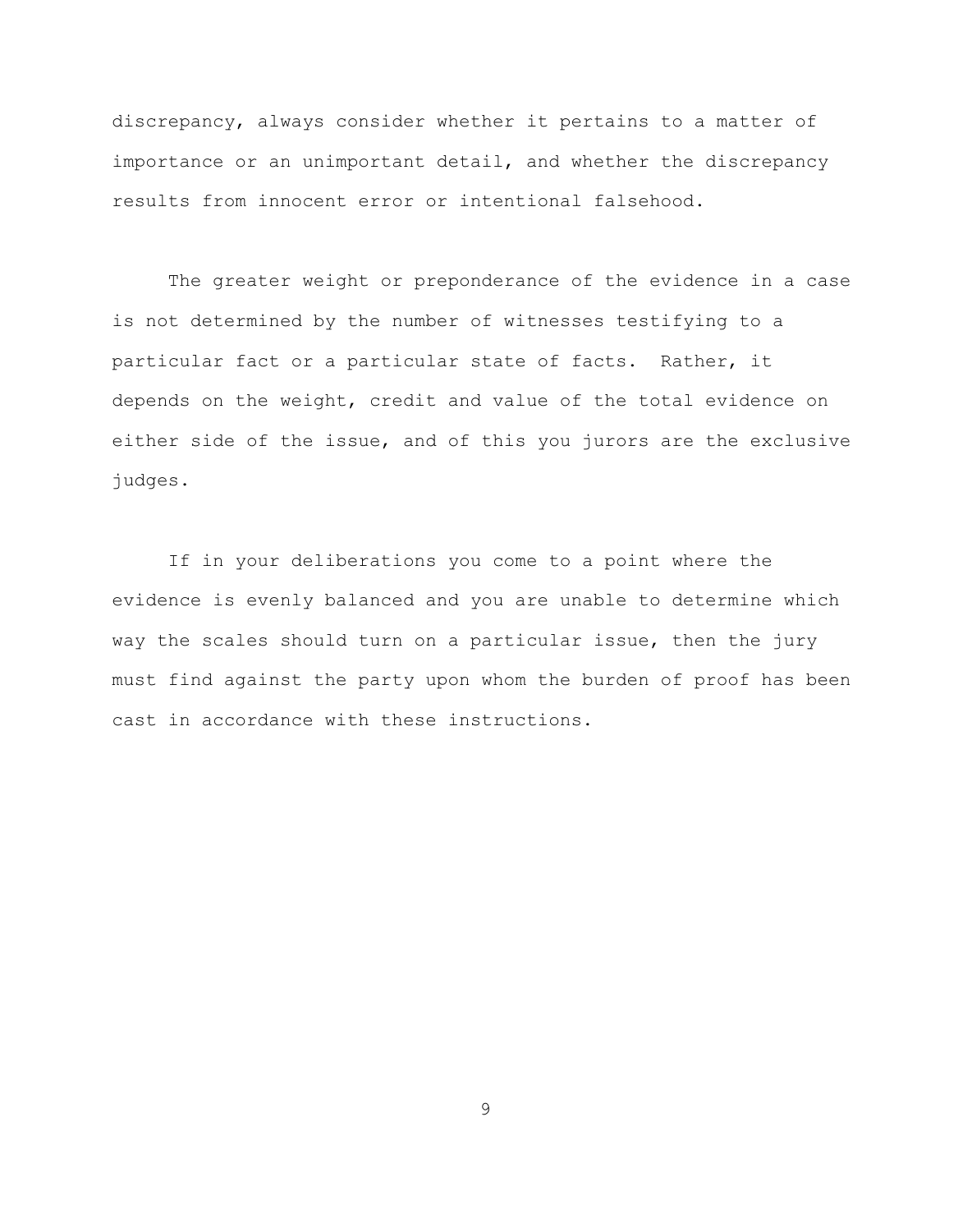During this trial, I occasionally asked questions of witnesses in order to bring out facts not fully covered in their

testimony. Please do not assume that I hold any opinion on the matters to which my questions relate.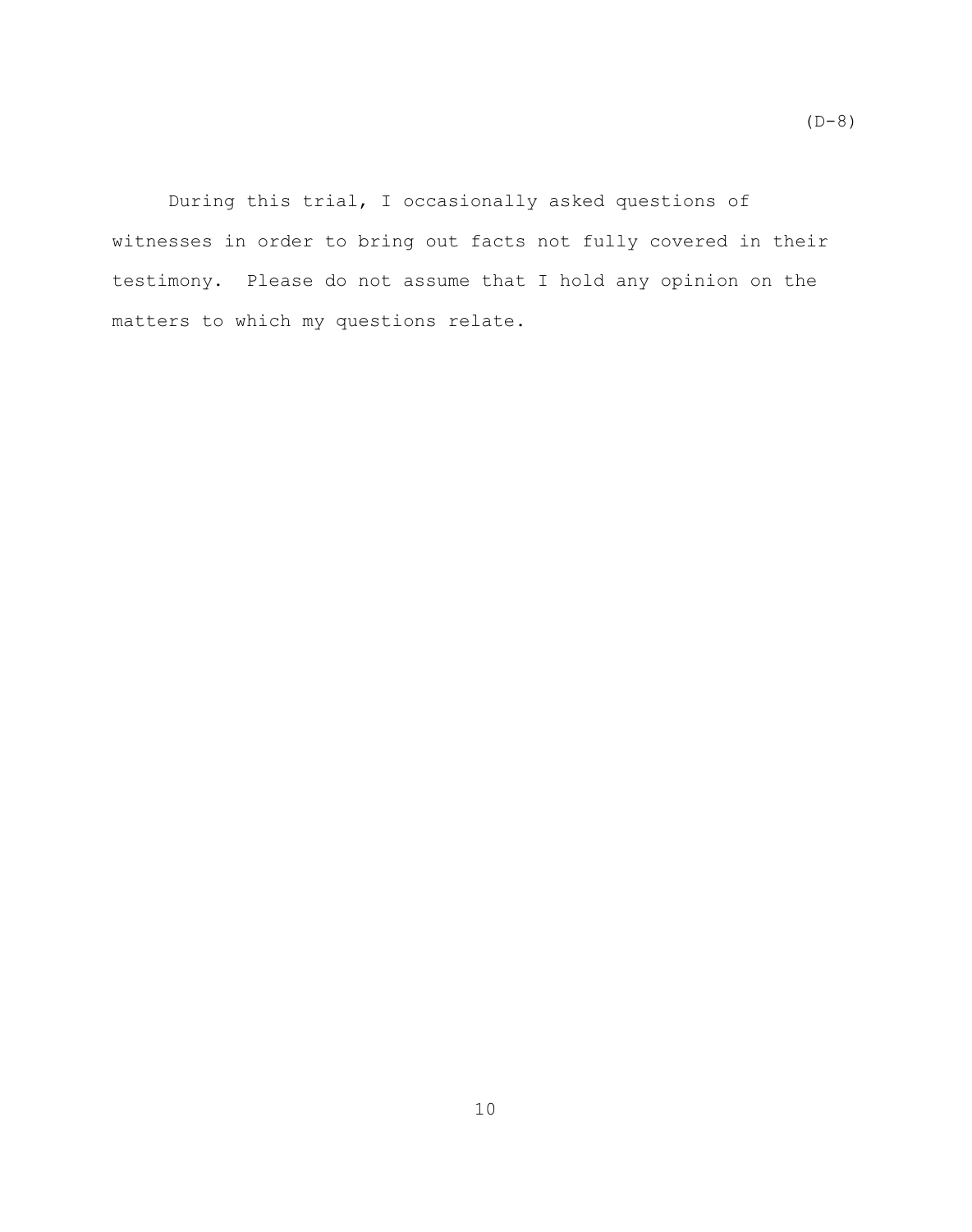# Direct and Circumstantial Evidence

There are two kinds of evidence -- direct and circumstantial. Direct evidence is testimony by a witness about what that witness personally saw or heard or did. Circumstantial evidence is indirect evidence, that is, it is proof of one or more facts from which one can find another fact.

You may consider both direct and circumstantial evidence in deciding this case. The law permits you to give equal weight to both, but it is for you to decide how much weight to give to any evidence.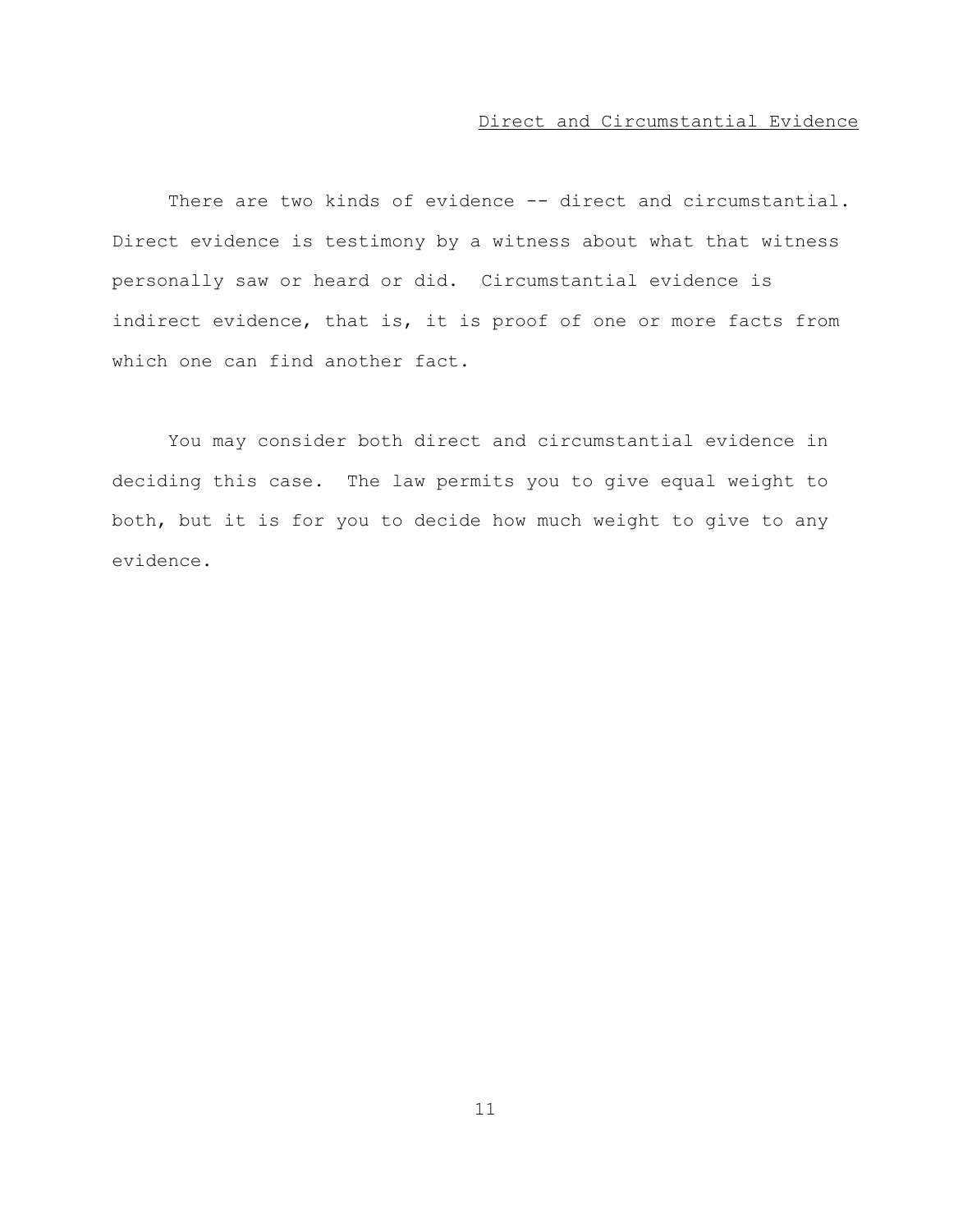### Statements of Counsel

You must not consider as evidence any statements of counsel made during the trial. If, however, counsel for the parties have stipulated to any fact, or any fact has been admitted by counsel, you will regard that fact as being conclusively established.

As to any questions to which an objection was sustained, you must not speculate as to what the answer might have been or as to the reason for the objection, and you must assume that the answer would be of no value to you in your deliberations.

You must not consider for any purpose any offer of evidence that was rejected, or any evidence that was stricken out by the court. Such matter is to be treated as though you had never known it.

You must never speculate to be true any insinuation suggested by a question asked a witness. A question is not evidence. It may be considered only as it supplies meaning to the answer.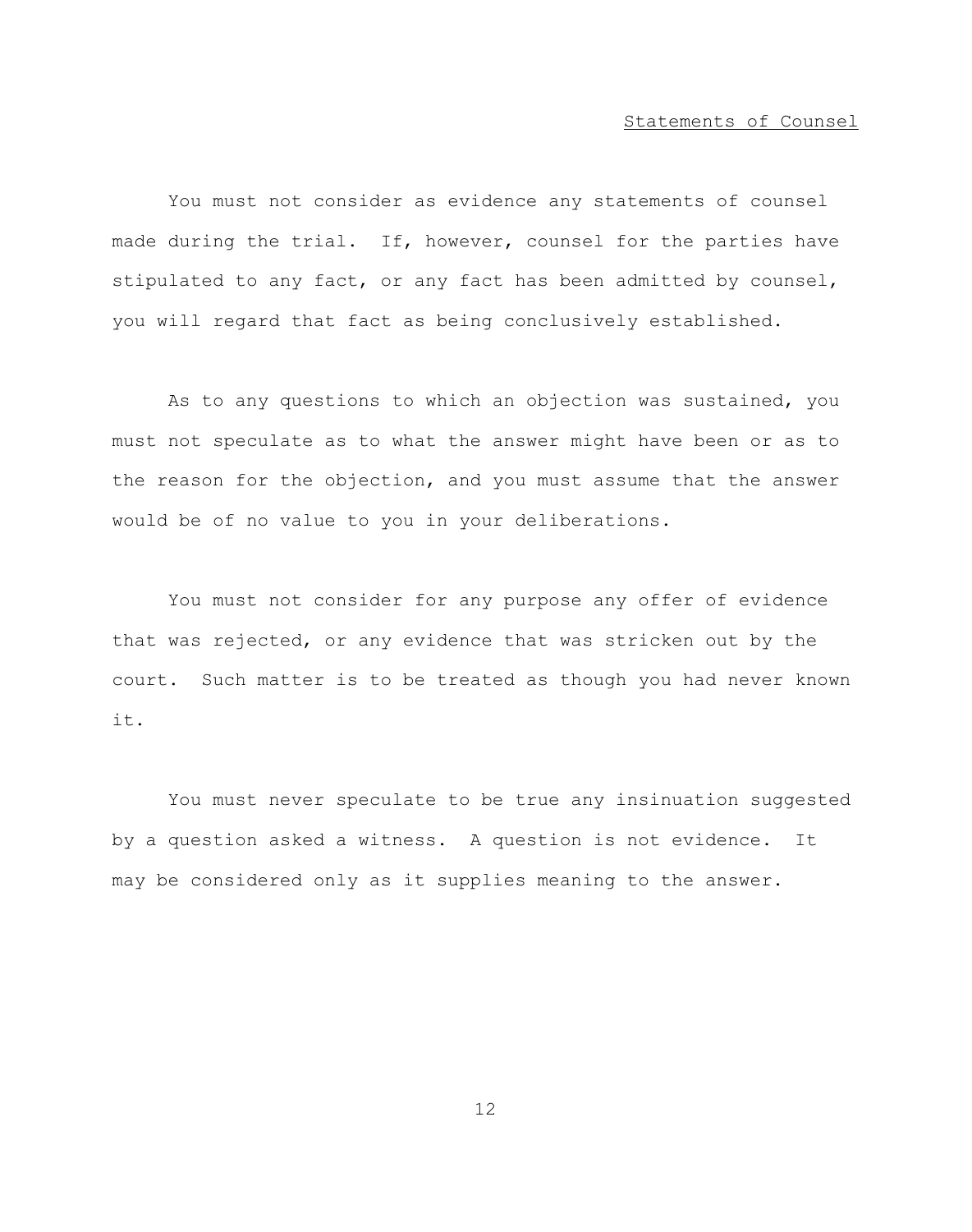### Expert Testimony

You have heard the testimony of Dr. Lisa Meyers; Dr. Marvin E. Levin; Dr. Alan Garber; and Dr. Kevin O'Connell (by deposition and in person). Each was permitted to testify as an "expert" witness. Such a witness is allowed to express his or her opinion on those matters about which he or she asserts special knowledge and training. In weighing such witness's testimony, you may consider the witness's qualifications, his or her opinions, his or her reasons for testifying, as well as all of the other considerations that ordinarily apply when you are deciding whether or not to believe a witness's testimony. You may give the expert testimony whatever weight, if any, you find it deserves in light of all the evidence in this case. You should not, however, accept such witness's testimony merely because he or she is an expert. Nor should you substitute it for your own reason, judgment, and common sense. The determination of the facts in this case rests solely with you.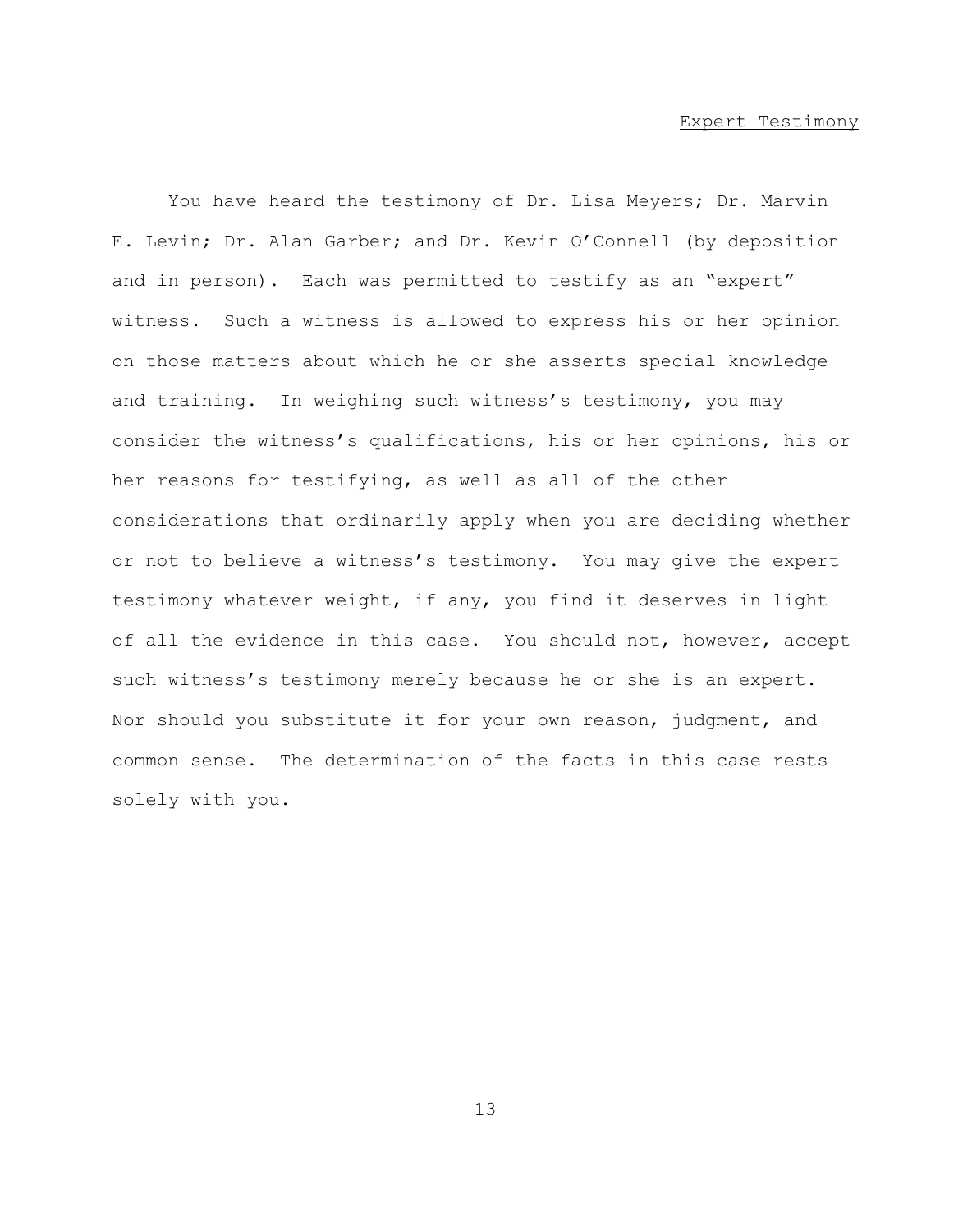# Deposition Testimony

Certain testimony has been read into evidence from the depositions of Dr. Kevin O'Connell and Mark Williams. A deposition is testimony taken under oath before the trial and preserved in writing. You are to consider that testimony as if it had been given in court.

Deposition testimony is entitled to the same consideration and is to be judged, insofar as possible, in the same way as if the witness had been present to testify.

Do not place any significance on the behavior or tone of voice of any person reading the questions or answers.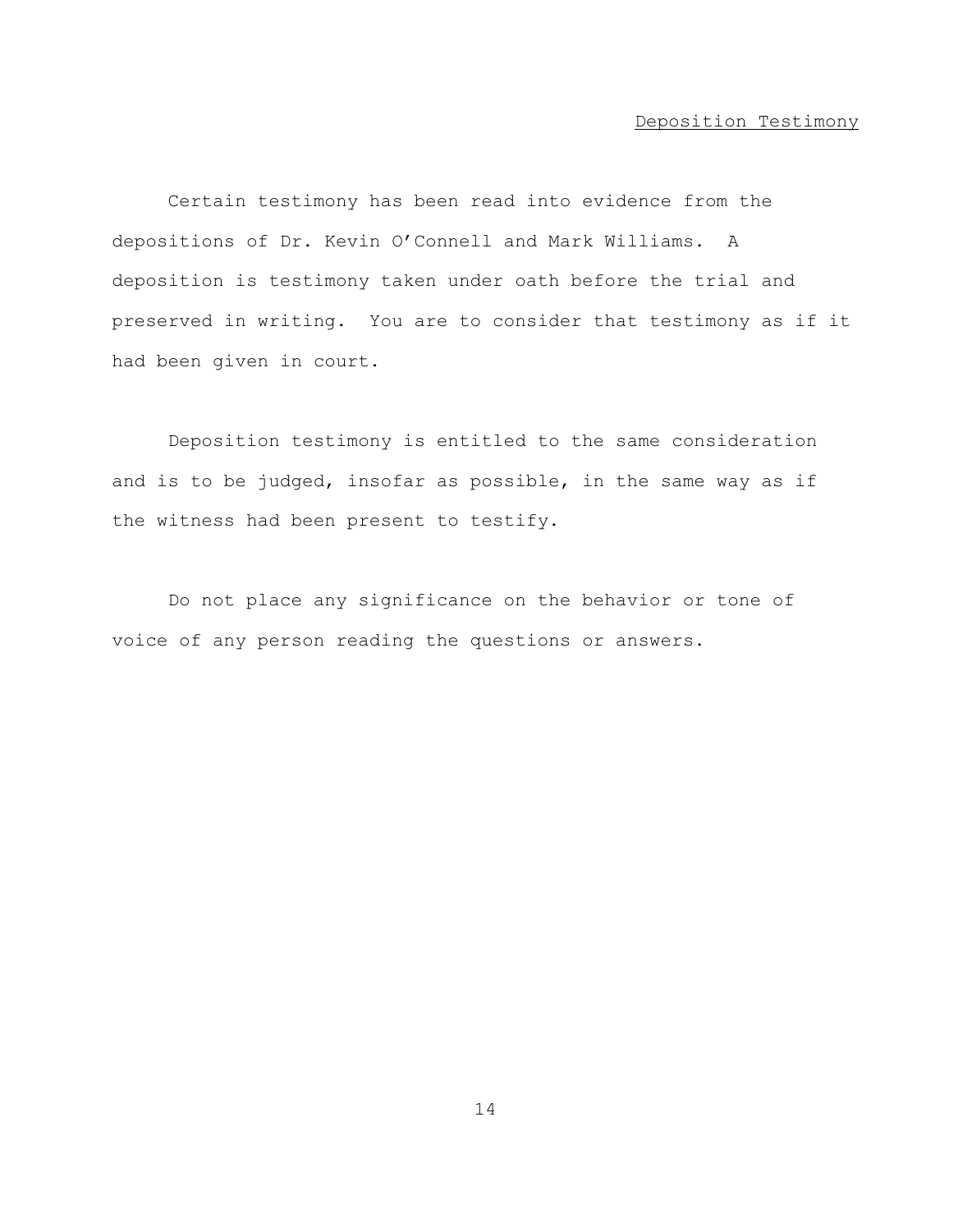Certain summaries have been received in evidence in order to help explain the contents of records or other evidence in the case. If the summary does not correctly reflect the facts or figures shown by the evidence in the case, you should disregard the summary and determine the facts from the underlying evidence.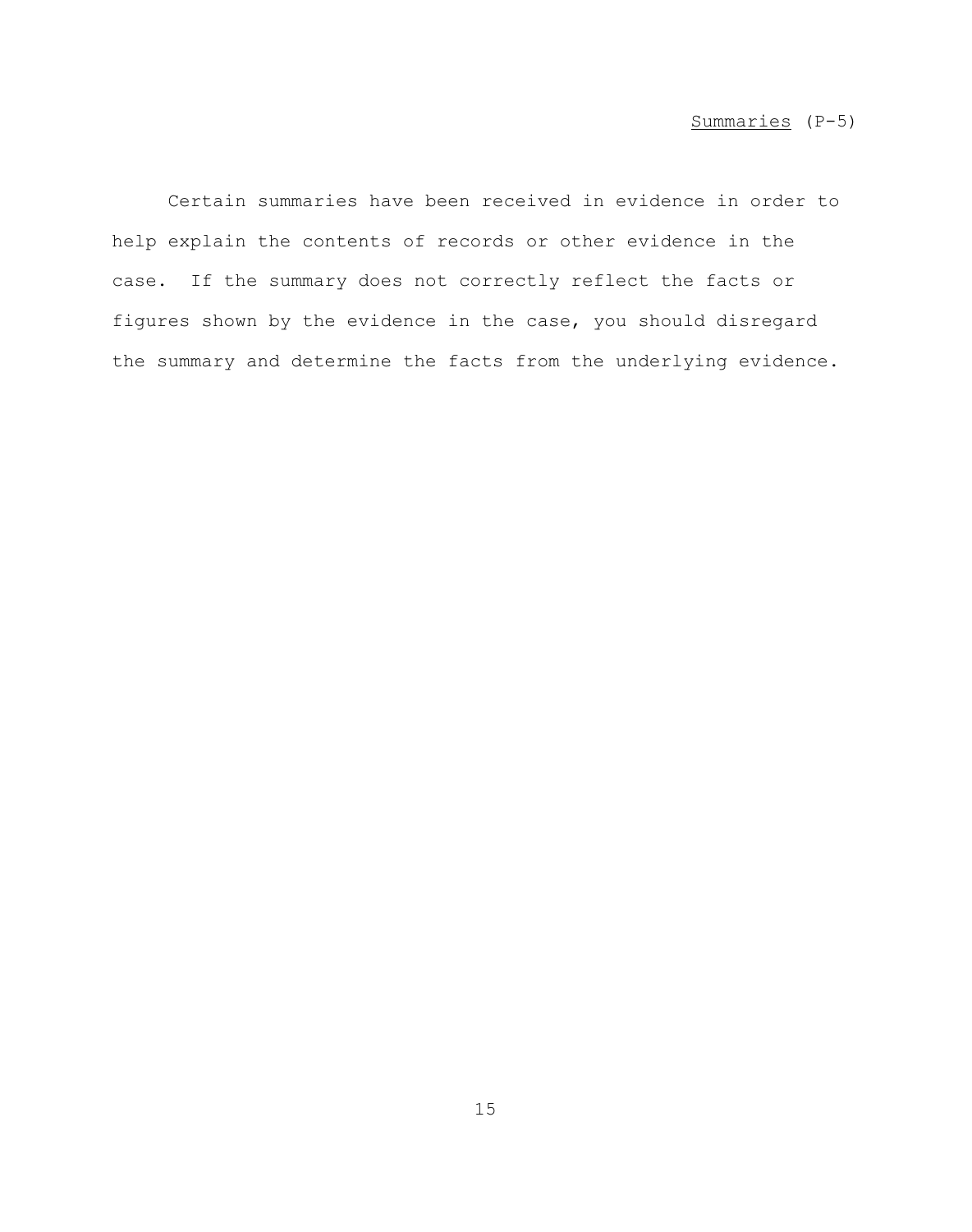# Totality of the Evidence

The jury may consider all evidence admitted in the case. Testimony and documents which the Court allowed into evidence over a hearsay objection may be considered by you as evidence, on the same basis as all other evidence, for the purpose for which it was admitted. For example, matters and things which a decisionmaker is told may be considered for the purpose of explaining the basis upon which that person acted or made a decision. This, of course, is all for you, the jury, to decide.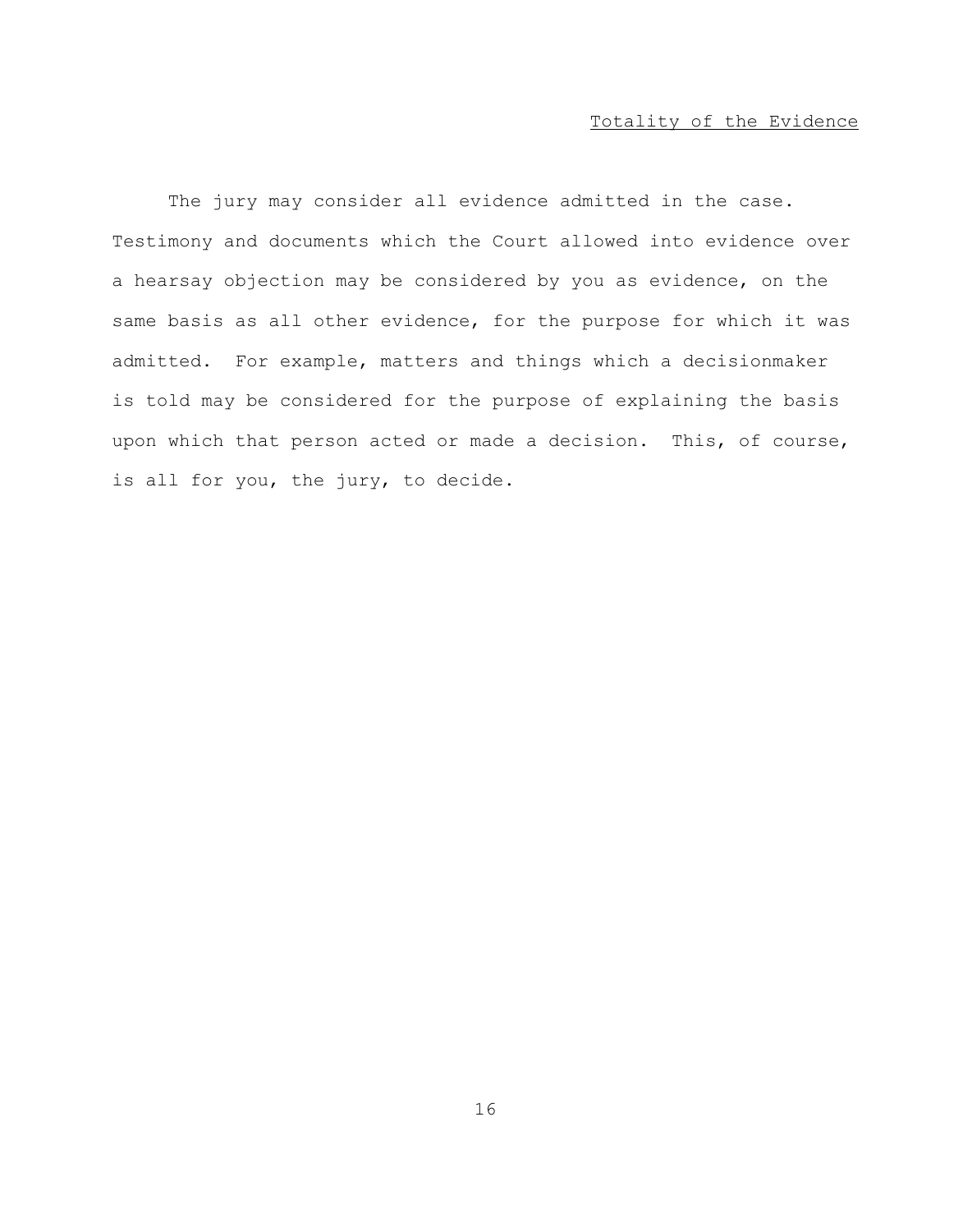#### Stipulated Facts

Before the trial of this case, the parties agreed to the truth of certain facts in this action. As a result of this agreement, the plaintiffs and defendant entered into certain stipulations in which they agreed that the stipulated facts could be taken as true without either party presenting further proof on the matter. This procedure is often followed to save time in establishing facts which are undisputed.

Facts stipulated to by the parties in this case include the following:

- 1. In June, 1997 Kevin Armstrong became employed as a ramp agent with Phoenix Airline Services a/k/a Northwest Air Link.
- 2. Air Link did not require Kevin Armstrong to submit to a physical examination at the time of his employment, and he was permitted to assume his duties after one week of training.
- 3. In January, 1998, Kevin Armstrong quit his job at Air Link and applied for a better paying ramp agent position at Air Tran in Memphis.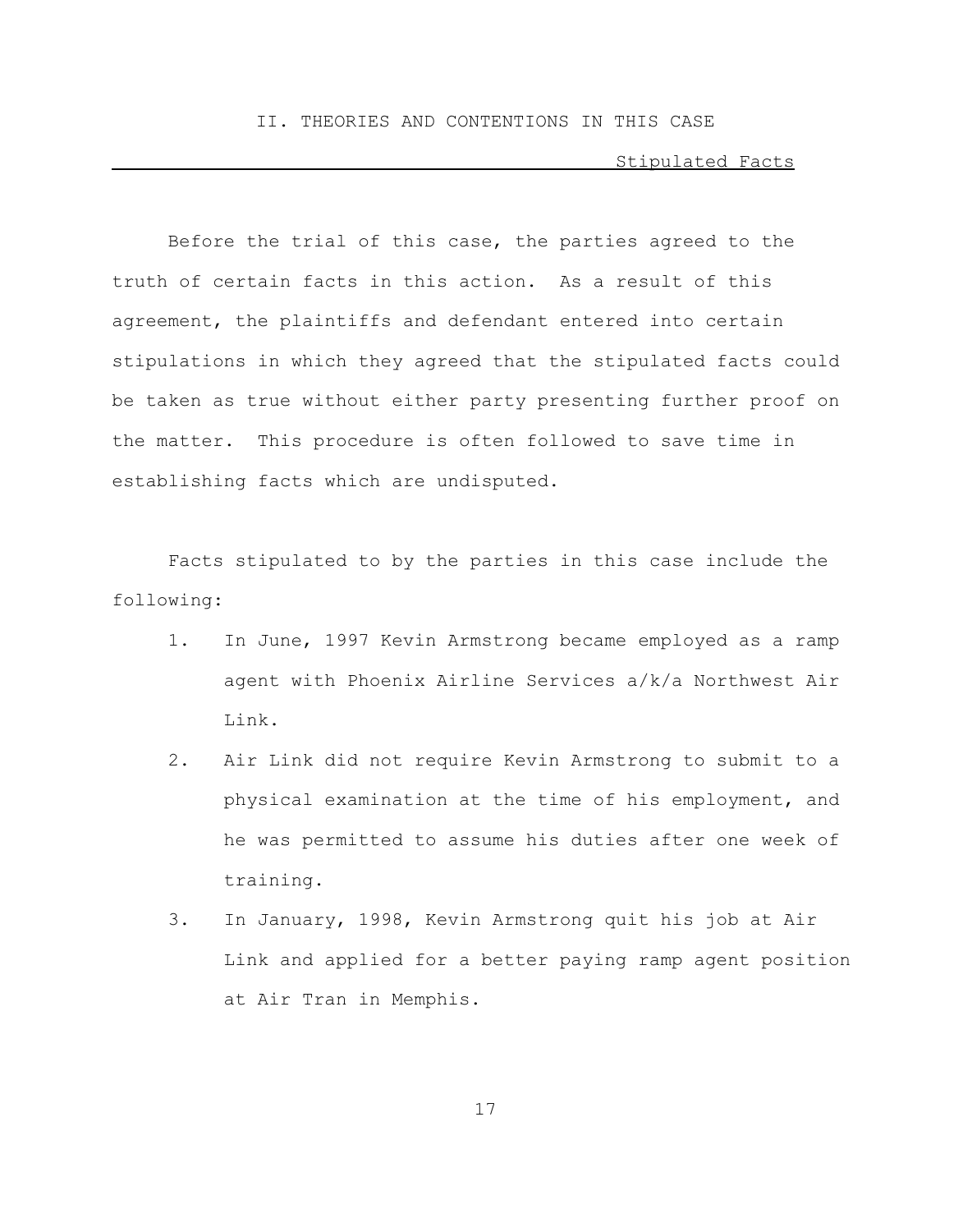- 4. Air Tran hired him as a part-time ramp agent which later became full-time and, like Air Link, Air Tran required no physical examination and provided minimal training.
- 5. On January 1, 1998, Kevin Armstrong was hired by Air Tran as a ramp agent.
- 6. Around May, 1998, Kevin Armstrong applied for a regular part-time position as an Equipment Service Employee ("ESE") at Northwest Airlines. He was extended a conditional job offer on May 9, 1998.
- 7. Kevin Armstrong applied for an ESE position at Northwest Airlines in Memphis while still employed at Air Tran.
- 8. Dr. Kevin O'Connell is a physician who works for the Airport Medical Clinic who is an expert in occupational medicine and has substantial knowledge of the ESE position at Northwest Airlines.
- 9. Kevin Armstrong was diagnosed with Type 1 diabetes at the age of nine. Dr. Lisa Myers began treating Kevin Armstrong in May, 1997.
- 10. On Kevin Armstrong's first visit to Dr. Myers on May 2, 1997, Dr. Myers noted that Mr. Armstrong had been on insulin since he was first diagnosed with diabetes as a nine year old; that he was receiving two shots of insulin daily; and that his blood sugar readings and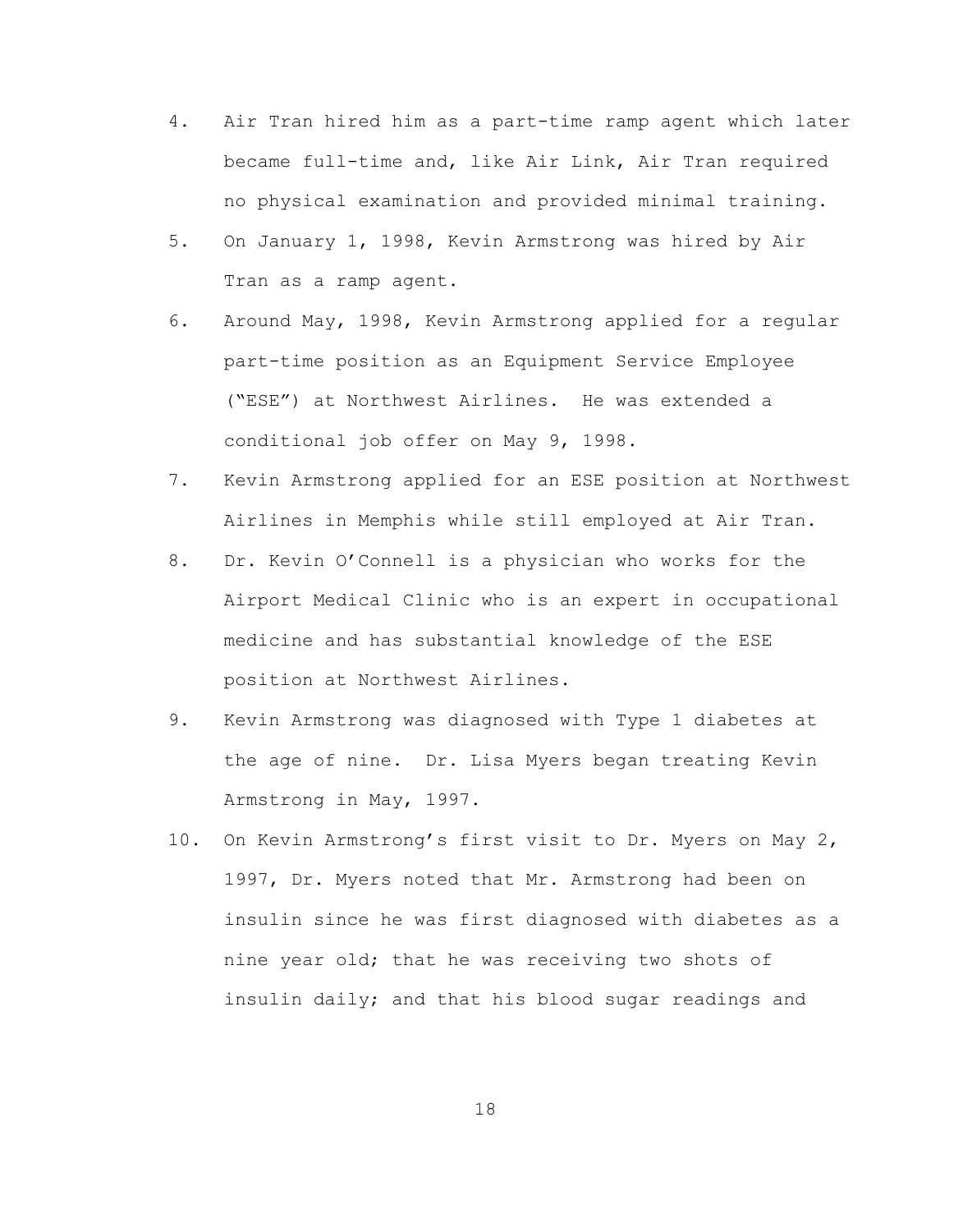hemoglobin A1c had been high for the past several months.

- 11. On the first visit, Dr. Myers also noted that his diabetes was poorly controlled and made major adjustments to his insulin.
- 12. On May 22, 1998, the reading taken closest in time to the period when he was being evaluated for employment as an ESE with Northwest Airlines showed that Kevin Armstrong had a fasting glucose level of 253.
- 13. Hemoglobin A1c percentages, which measure three month blood sugar averages, should be placed in the 6-7% range. Beginning in December, 1996, and continuing through the period when he applied for a position with Northwest Airlines, Kevin Armstrong's medical records show percentages ranging from 7.6% to 9.4%, with several in the 8-9% range.
- 14. Kevin Armstrong's two Hemoglobin A1c readings in 1998, the year he applied for an ESE position with Northwest Airlines, were 9.4% (January 21) and 8.4% (July 1).
- 15. ESE's at Northwest Airlines handle baggage on the tarmac (ramp) of airports, transport luggage in and out of aircraft bins and between aircraft and baggage areas of the terminal, and are also responsible for guiding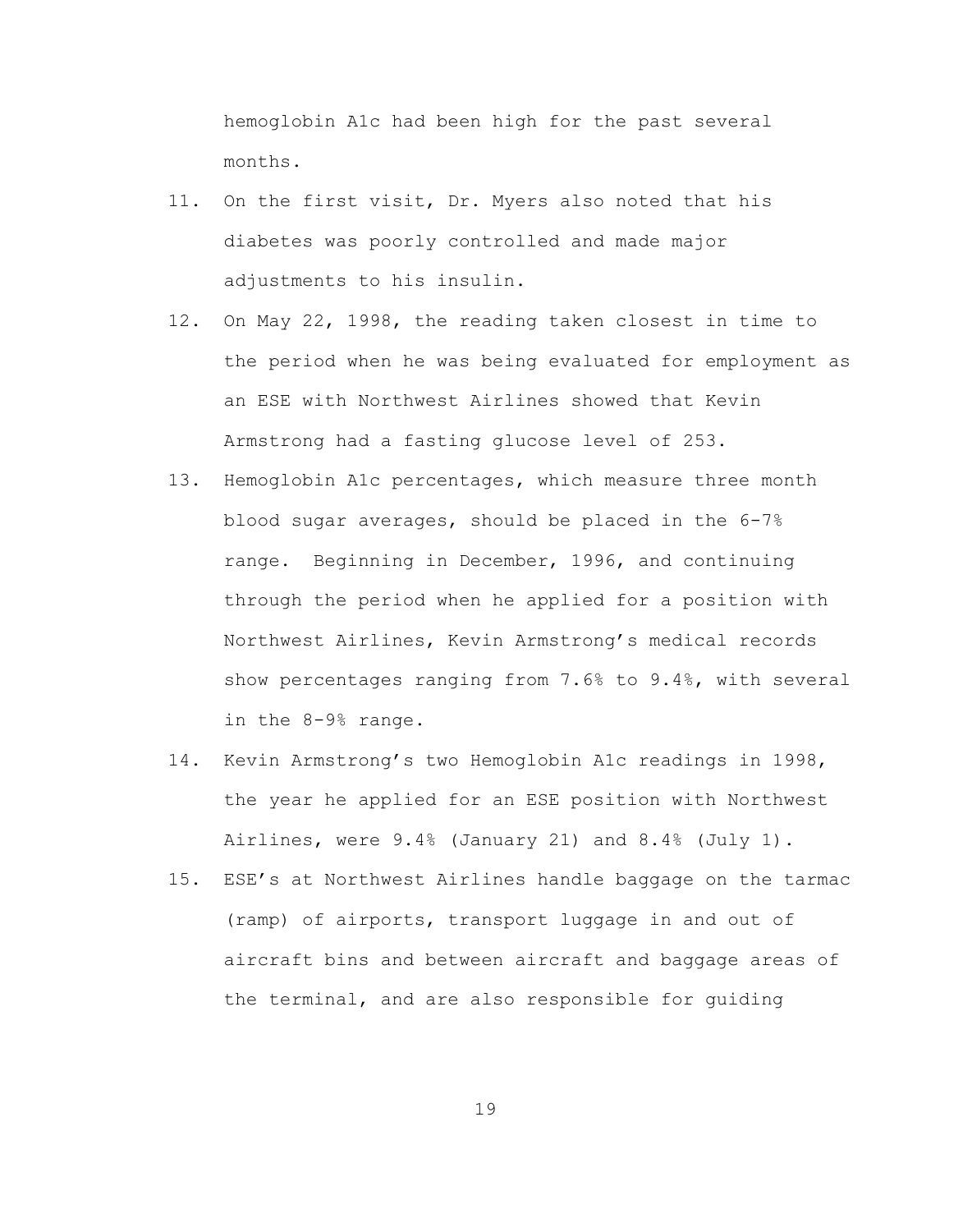planes in and out of their parking places at airport gates and for de-icing planes when needed.

- 16. Essential functions of the ESE ramp position include operating heavy equipment on the ramp, working at unprotected heights, and regular heavy lifting on the ramp at airports.
- 17. An empty baggage cart weighs over 1,000 pounds.
- 18. The ESE position is a demanding job requiring a high level of visual acuity, constant alertness, and quick reaction time.
- 19. If Kevin Armstrong had been hired, assuming he did not receive any discipline and was not discharged, he would have been paid according to the pay scales for ESE's in Northwest Airlines Agreement Between Northwest Airlines, Inc. and International Association of Machinists & Aerospace Workers, DOS August 4, 1993 and February 25, 1999.
- 20. Christopher Holloway, an ESE who started his employment with Northwest Airlines in May, 1998, the time Kevin Armstrong would have started had he been hired, is still employed by Northwest Airlines.
- 21. The Northwest Airlines ESE job description and medical recommendations accurately describes the ESE position,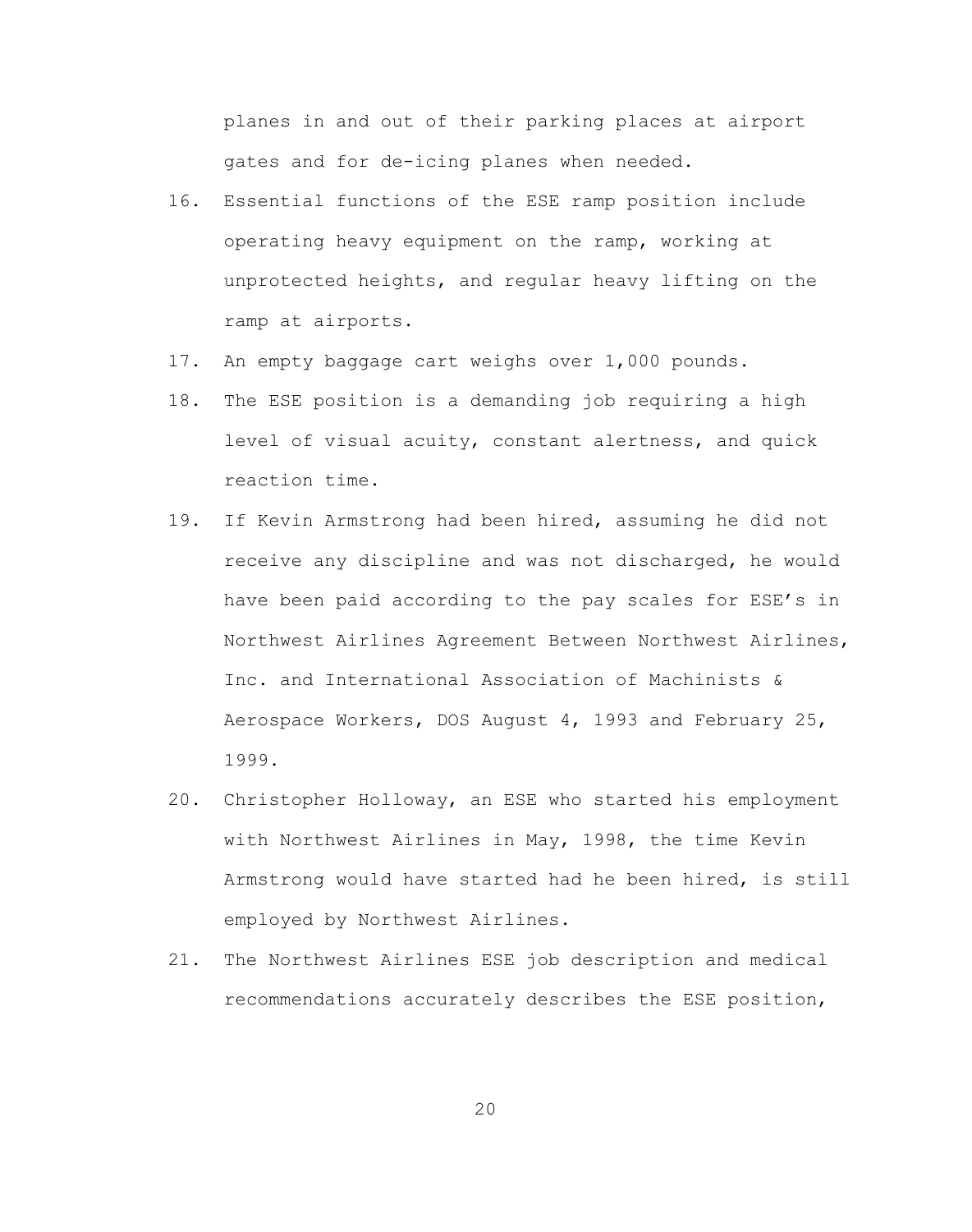including the essential functions, for which Kevin Armstrong applied.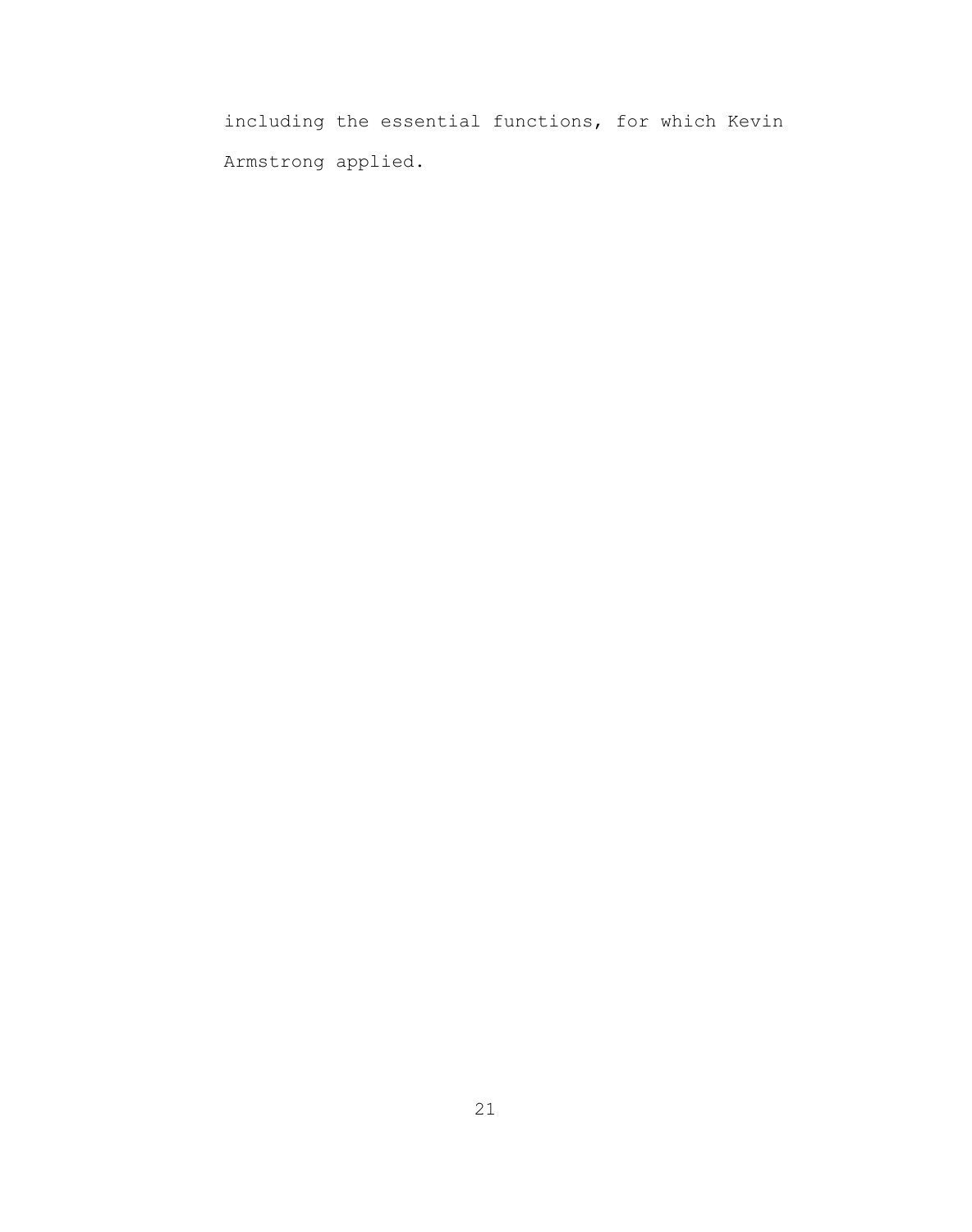Plaintiff's Contentions As submitted by counsel for EEOC and Kevin Armstrong from the Pretrial Order

It is the plaintiffs' contention that the defendant refused to hire Kevin Armstrong for the position of Equipment Service Employee ("ESE" or "luggage handler") because of his disability, insulin dependent diabetes.

Specifically, the evidence will show that in May, 1998, Kevin Armstrong applied for an ESE position at Northwest Airlines and was extended a conditional job offer, with a hire date of May 18, 1998. Subsequent to a medical examination at Baptist Minor Medical Center, Kevin Armstrong was medically recommended for the position. Meanwhile, after learning that Mr. Armstrong had insulin dependent diabetes, Dr. Kevin O'Connell, defendant's medical contractor in Minnesota, requested Mr. Armstrong's diabetes records from 1996. Upon reviewing the five lab reports, Dr. O'Connell determined that job restrictions were in order. Believing that Kevin Armstrong was subject to altered states of consciousness and sudden incapacitation, Dr. O'Connell recommended that Kevin Armstrong should be restricted from driving/operating heavy equipment and working at unprotected heights above five feet. Dr. O'Connell did not conduct an individualized assessment. He formed his conclusions without talking to or examining Kevin Armstrong; requesting or reviewing Kevin Armstrong's complete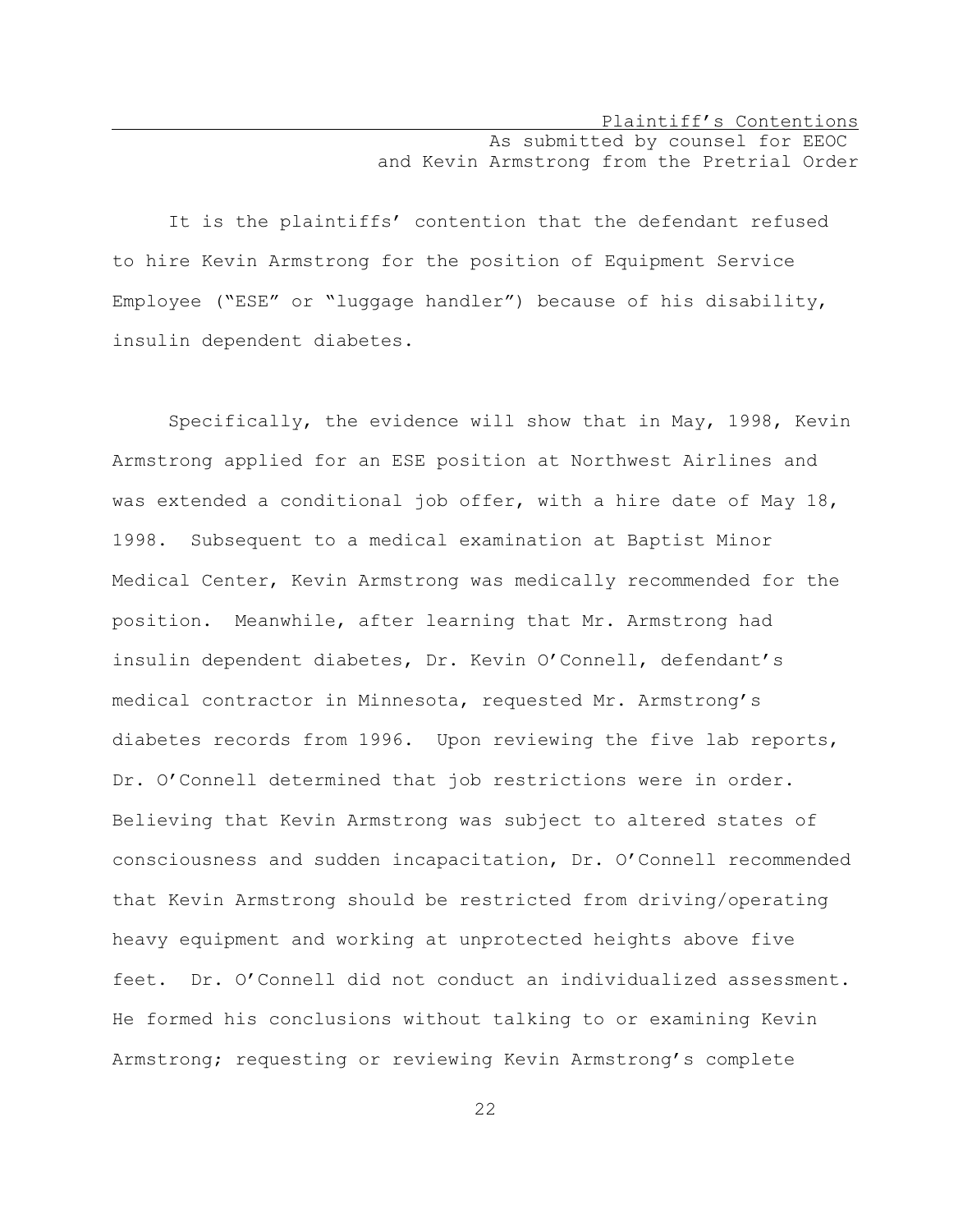medical records; consulting with Kevin Armstrong's physician about his condition; or speaking to Kevin Armstrong's employers about his work history. Defendant Northwest Airlines ultimately withdrew the job offer based on Dr. O'Connell's recommendation.

Plaintiffs contend that Kevin Armstrong is a qualified individual with a disability. He must frequently monitor his blood sugar levels and coordinate his blood sugar with the insulin he takes and the food he eats. The evidence will show that despite Kevin Armstrong's constant dietary vigilance, his average blood sugar levels have remained elevated well above normal. Plaintiffs contend that these elevated levels cause long-term complications such as developing kidney failure, diabetic eye problems or foot problems, but do not result in immediate symptoms such as altered states of consciousness or sudden incapacitation. Plaintiffs further contend that the defendant regarded Kevin Armstrong as substantially limited in the major life activity of working. The restrictions placed on Kevin Armstrong, coupled with defendant's perception that Kevin Armstrong was subject to altered states of consciousness and sudden incapacitation, would disqualify Kevin Armstrong from a broad range of jobs or a class of jobs. Defendant's representative stated that there were no jobs that Kevin Armstrong could perform at Northwest Airlines in Memphis.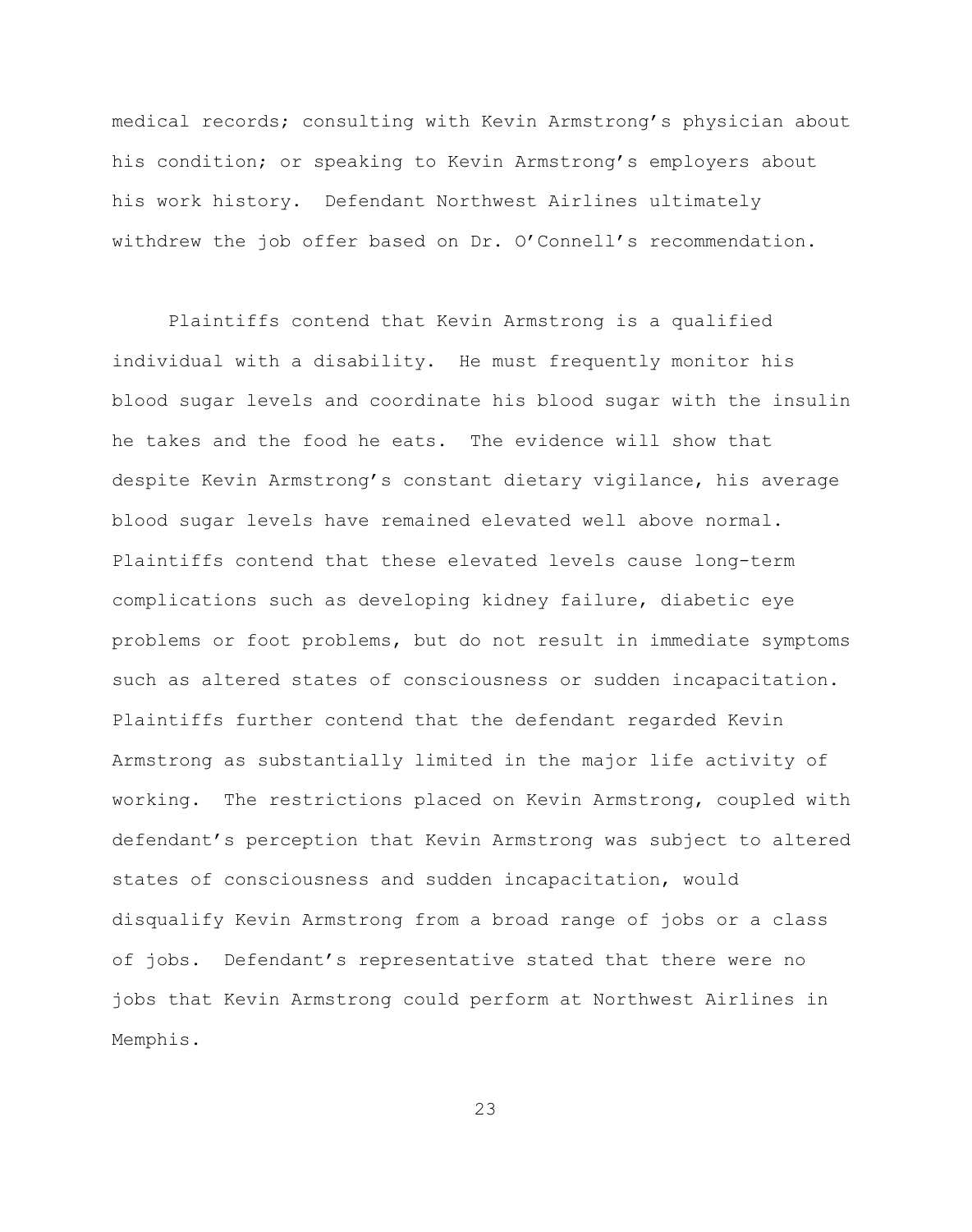Plaintiffs contend that despite Kevin Armstrong's disability, he is qualified to perform the ESE position. Already employed as a luggage handler at Air Tran, Kevin Armstrong applied for employment at Northwest Airlines because he could earn more money. He was particularly qualified because he also had previous experience as a luggage handler for Northwest Air Link, a regional partner of Northwest Airlines. Mr. Armstrong's job responsibilities at these other air carriers were nearly identical to the ESE duties at Northwest Airlines. Of equal importance, Mr. Armstrong has never had a safety related incident on any job and he has a valid driver's license from the State of Tennessee, with no restrictions or record of accidents.

Plaintiffs contend that Kevin Armstrong would not have been a direct threat to himself or others in the performance of the ESE job duties. The evidence will show that Mr. Armstrong's diabetes does not cause him to experience altered states of consciousness, sudden incapacitation, or other symptoms that would interfere with his ability to work as an ESE.

Plaintiffs further contend that whether Kevin Armstrong engaged in the interactive process is not an issue in this case because the plaintiffs have not alleged that defendant denied Kevin Armstrong a reasonable accommodation. On the contrary,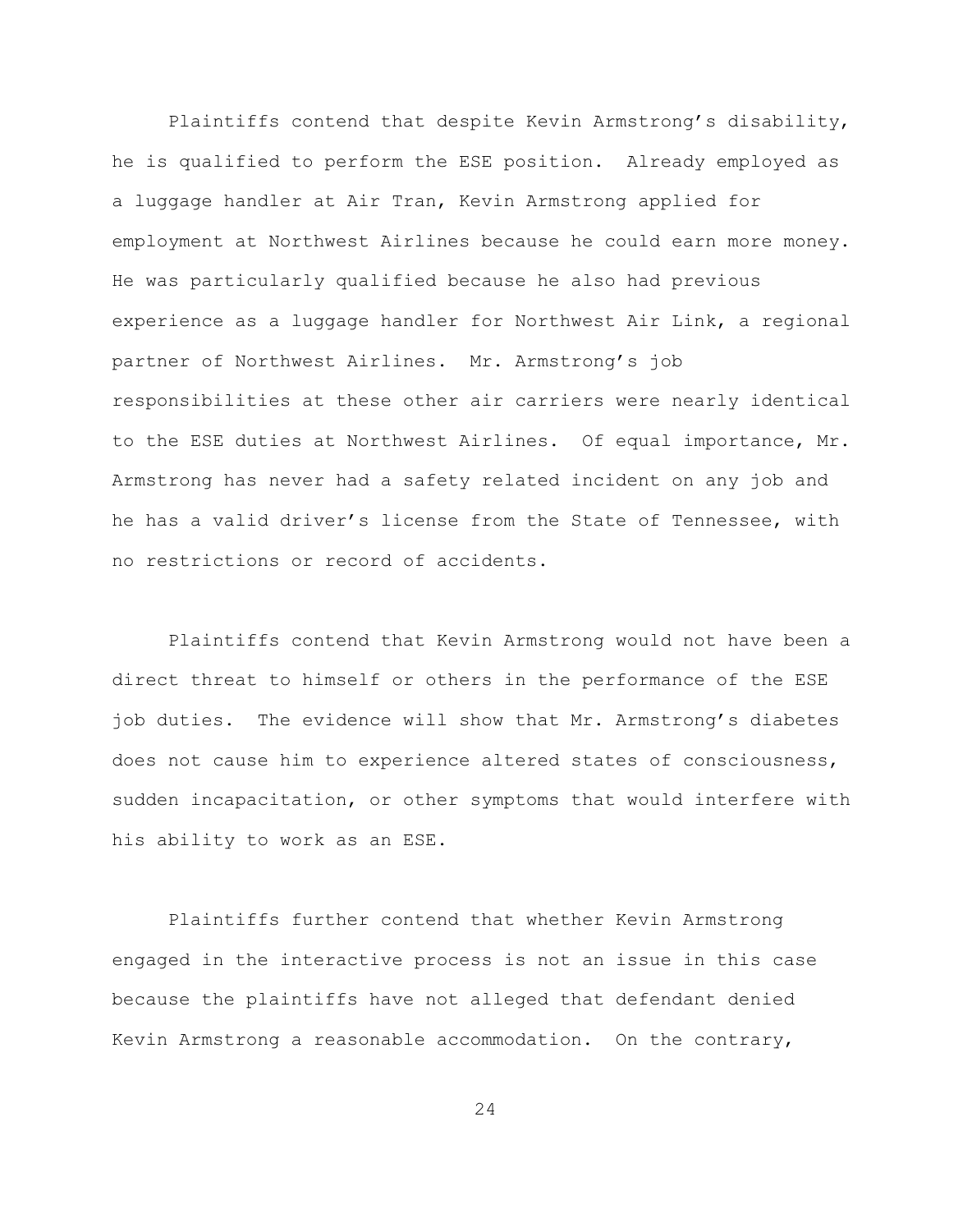plaintiffs assert that Kevin Armstrong does not need an accommodation. Plaintiffs contend that the employer and employee's obligation to engage in the interactive process triggered by the employee's request or the employer's recognition of the need for an accommodation. No such accommodation was needed here. Even assuming, arguendo, that reasonable accommodation is an issue in this case, defendant did not engage in the interactive process because it simply sent a blank form to Kevin Armstrong after the decision to withdraw the offer was essentially made. Although defendant was in the best position to know if any accommodations would be available, it did not offer any suggestions. When Kevin Armstrong responded to defendant's invitation and requested a reply, defendant did not respond further. Moreover, the request for Kevin Armstrong to engage in the interactive process was not a bona fide invitation because no reasonable accommodation was available.

Plaintiffs contend that Kevin Armstrong suffered mental and emotional harm as a result of defendant's illegal discrimination so as to warrant an award of compensatory damages in an amount to be determined by the jury. Plaintiffs contend that defendant acted in reckless disregard of Kevin Armstrong's federally protected rights so as to warrant an award of punitive damages in an amount to be determined by you, the jury. Plaintiffs contend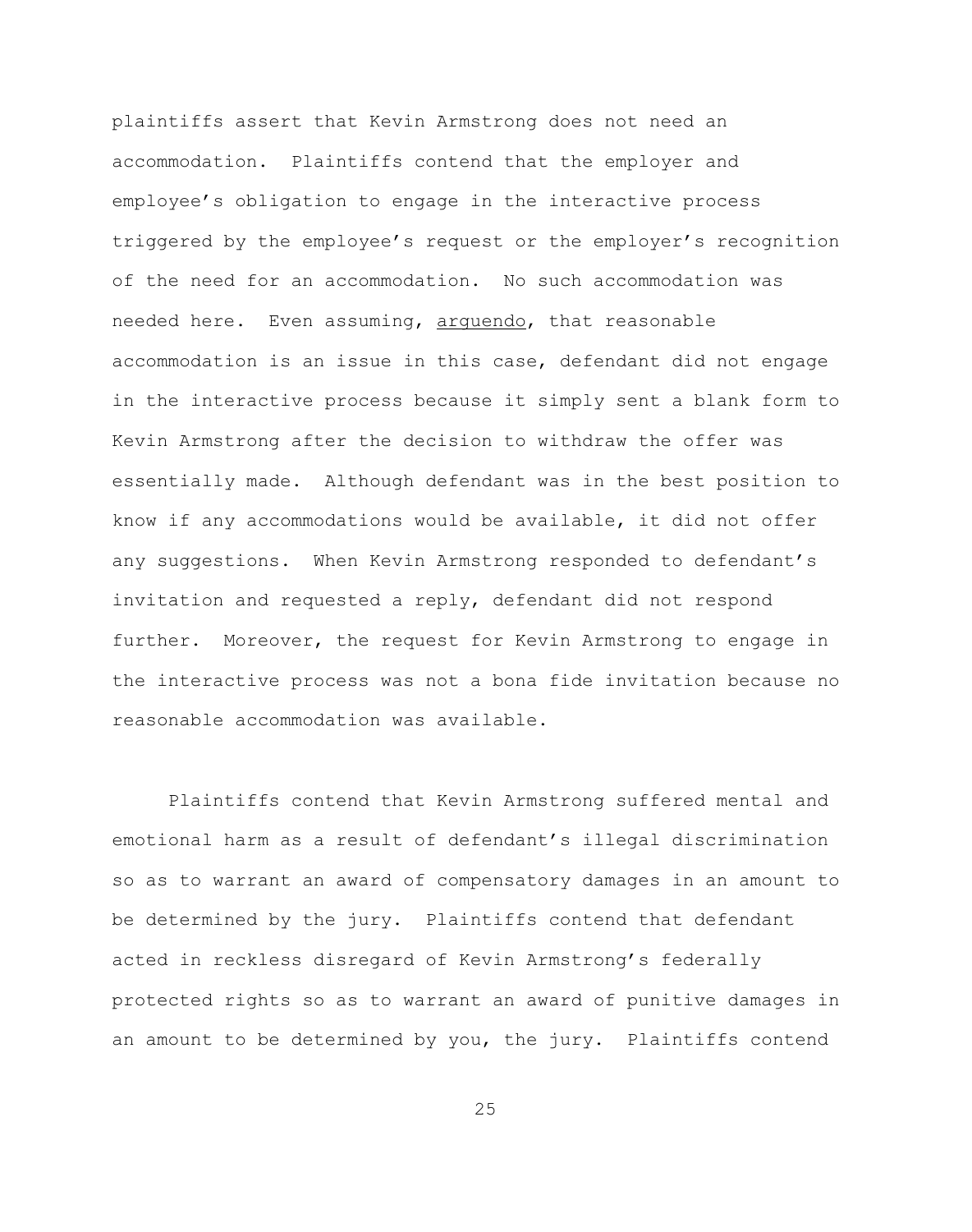that the evidence will show that Mr. Armstrong is entitled to back pay in the amount of \$26,708.43 and other pecuniary damages in the amount of \$3,253.25.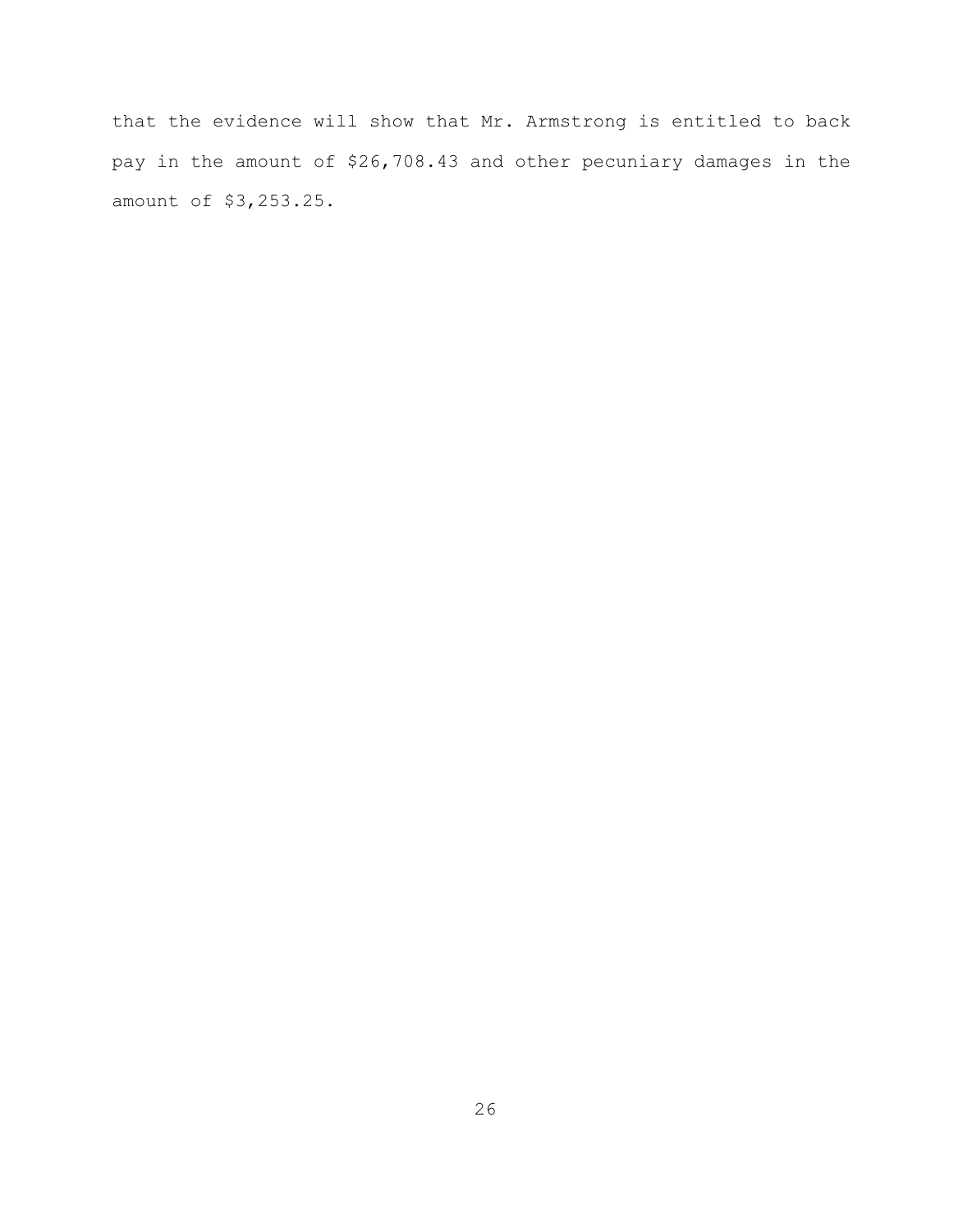# Defendant's Contentions As submitted by counsel for Northwest Airlines in the Pretrial Order

The defendant, Northwest Airlines, contends that in 1998, Kevin Armstrong applied for a regular part-time ESE position at Northwest Airline's Memphis hub. ESE job duties include transporting baggage to and from planes on the ramp (or "tarmac"), loading and unloading baggage from planes, guiding planes to and from gates, and de-icing planes. Essential functions of the job include frequent heavy lifting, operating heavy equipment on the ramp, working at unprotected heights, and driving vehicles on the ramp, all in close proximity to aircraft as they are being fueled and serviced and to passengers and other workers moving rapidly in all directions. The ESE must be mentally alert at all times and perform the physical demands of the job to meet Northwest Airline's safety standards. Federal law requires that airlines such as Northwest perform their services with the highest possible degree of safety.

After Northwest Airlines received Kevin Armstrong's application, it made a conditional offer, contingent upon a preplacement physical examination. The examination revealed that he had had open heart surgery and was an insulin-dependent diabetic. Northwest Airline's consulting physician, Dr. O'Connell, an expert in occupational medicine familiar with the ESE job requirements,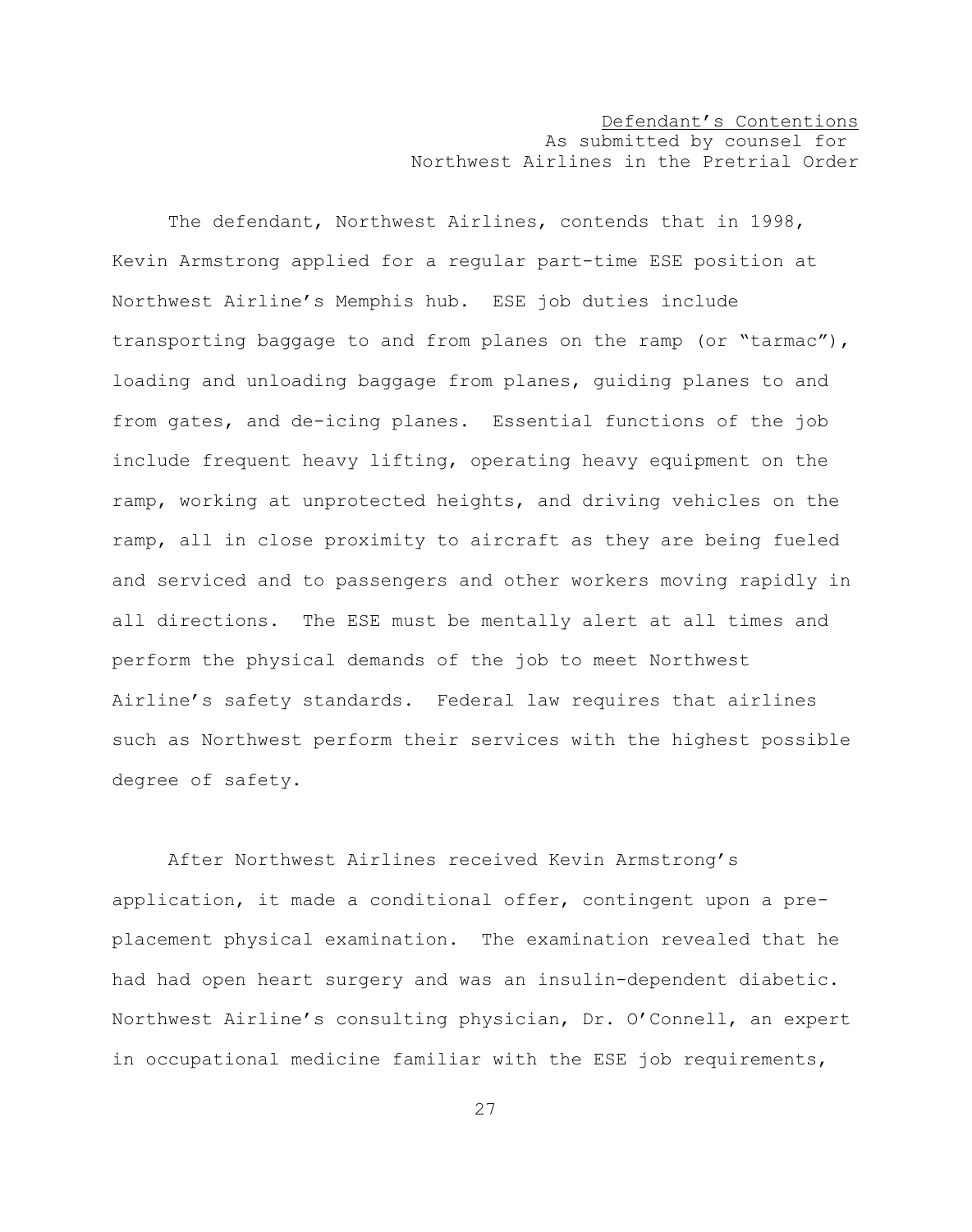requested additional medical information regarding Kevin Armstrong's diabetes. Based on all the information provided by Kevin Armstrong, Dr. O'Connell agreed with Mr. Armstrong's doctor (Dr. Myers) that Kevin Armstrong's diabetes was poorly controlled. As a result of his medical analysis and out of concern for safety, Dr. O'Connell recommended that Mr. Armstrong not drive or operate heavy equipment on the ramp or work at unprotected heights on the ramp – two essential functions of the ESE job.

Northwest Airlines advised Mr. Armstrong of the recommended restrictions and offered to engage in an interactive accommodations process, the purposes of which are: (1) to discuss the recommended restrictions; (2) to identify precisely the applicant's limitations; (3) to allow the applicant to submit any additional data, including medical information, pertinent to his condition and limitations; and (4) to explore the possibility of any reasonable accommodations. Kevin Armstrong refused to participate in the interactive process. Northwest Airlines then withdrew its conditional job offer.

Kevin Armstrong does not seek employment with Northwest Airlines as a remedy to this lawsuit, as he is pursuing his lifelong ambition of a career in law enforcement.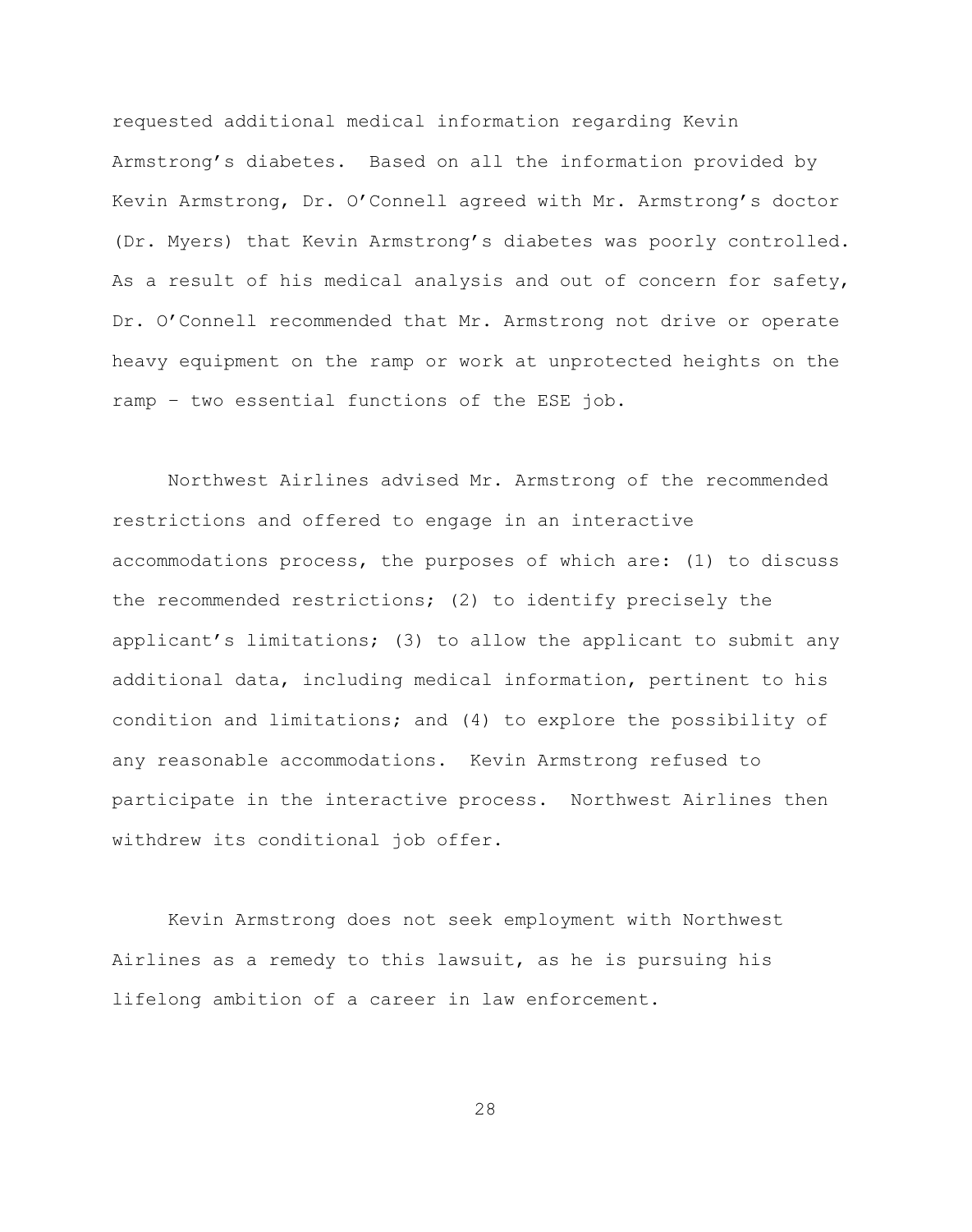Northwest Airlines contends that it is not liable in this case for the following reasons, any one of which would result in a judgment for defendant Northwest Airlines:

- 1. As to any claim that Northwest Airlines "regarded" Kevin Armstrong as disabled, the unrebutted proof shows that Northwest did not act on the basis of stereotypes about diabetes, but rather acted as the law requires, on the basis of medical evidence and specific physical restrictions recommended by a consulting physician.
- 2. Moreover, Northwest did not regard Mr. Armstrong as significantly restricted in his ability to perform either a class of jobs or a broad range of jobs in various classes. Rather, it only considered him unable to perform a single job – the ESE job.
- 3. Kevin Armstrong was not a qualified individual with a disability because he could not perform the essential functions of the ESE. Specifically, he was unable to work at unprotected heights or drive or operate heavy equipment on the ramp – two essential functions of the ESE position.
- 4. Northwest did not withdraw its conditional offer of employment to Kevin Armstrong because it regarded him as disabled, but rather due to the fact that his diabetes was poorly controlled, which made him unqualified to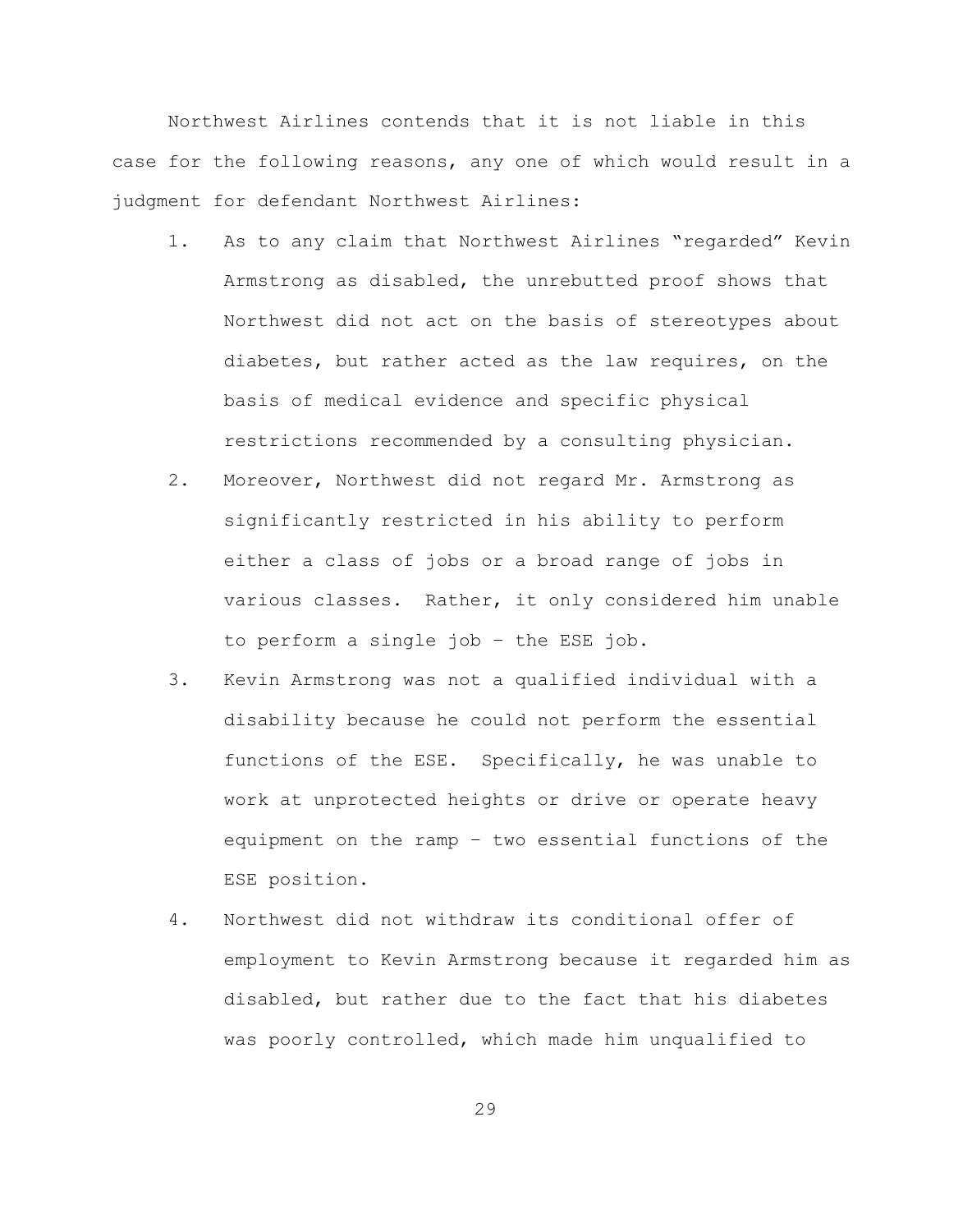perform the essential functions of the ESE job and posed a safety risk to himself, his co-workers, and the public.

- 5. Kevin Armstrong's refusal to engage in the ADA mandated interactive process precludes him from succeeding on an ADA claim.
- 6. Northwest had a legitimate business reason for not hiring Mr. Armstrong (safety risk). For this reason also, Northwest is not liable.
- 7. Kevin Armstrong would have posed a direct threat to himself, his co-workers, and the public in the ESE position. For this reason, Northwest was not obligated to hire him for that position and is not liable.
- 8. Neither Northwest nor any high management official of Northwest acted with malice or reckless indifference to Kevin Armstrong's federally protected rights. Rather, Northwest acted in a good faith attempt to comply with the law by adopting policies and procedures designed to prohibit discrimination in the workplace.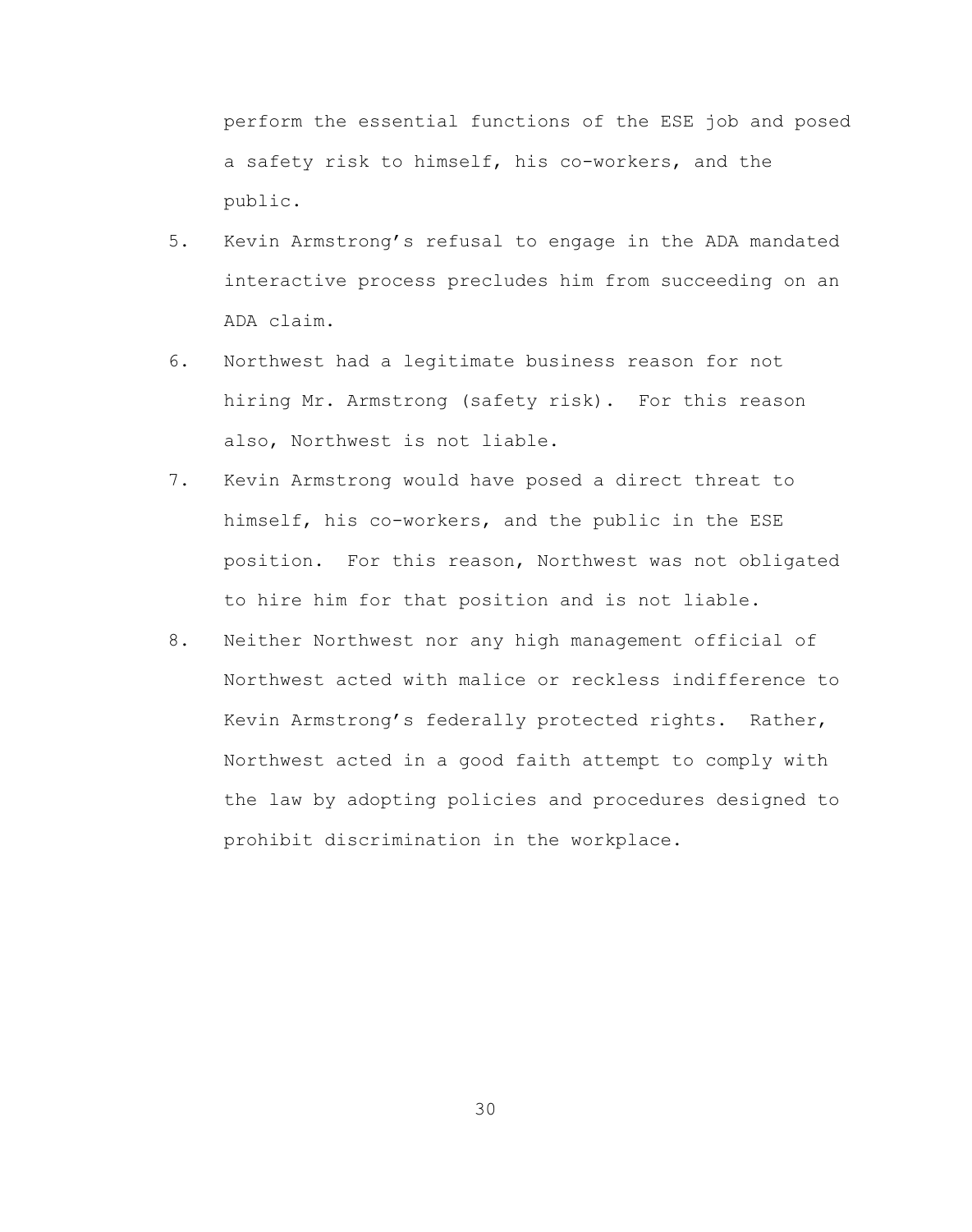# III. GENERAL INSTRUCTIONS ON THE APPLICABLE LAW

Turning now to the legal theories in the case, it is my duty to tell you what the law is. If any lawyer has told you that the law is different from what I tell you it is, you must, of course, take the law as I give it to you. That is my duty. However, it is your duty, and yours alone, to determine what the facts are and after you have determined what the facts are, to apply those facts to the law as I give it to you, free from any bias, prejudice or sympathy, either one way or the other.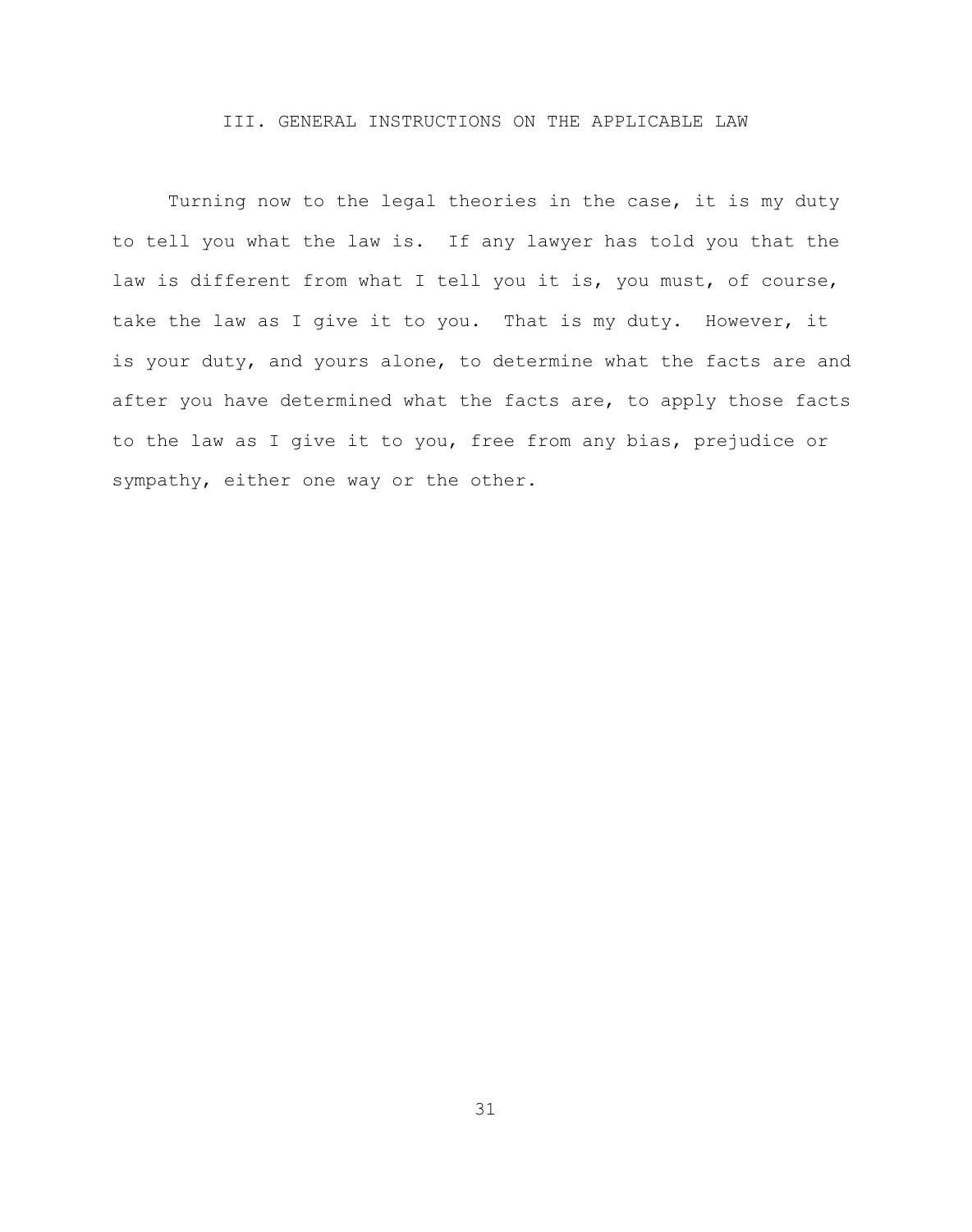The Statute (88A-1)

The claim before you is based on 42 U.S.C. § 12101, which is also known as the Americans With Disabilities Act or the ADA. This statute provides in part that:

> No covered entity shall discriminate against a qualified individual with a disability because of the disability of such individual in regard to job application procedure, the hiring, advancement, or discharge of employees, employee compensation, job training, and other terms, conditions, and privileges of employment.

The purpose of the Americans With Disabilities Act is to provide a clear and comprehensive national policy to eliminate discrimination in the workplace against individuals with disabilities.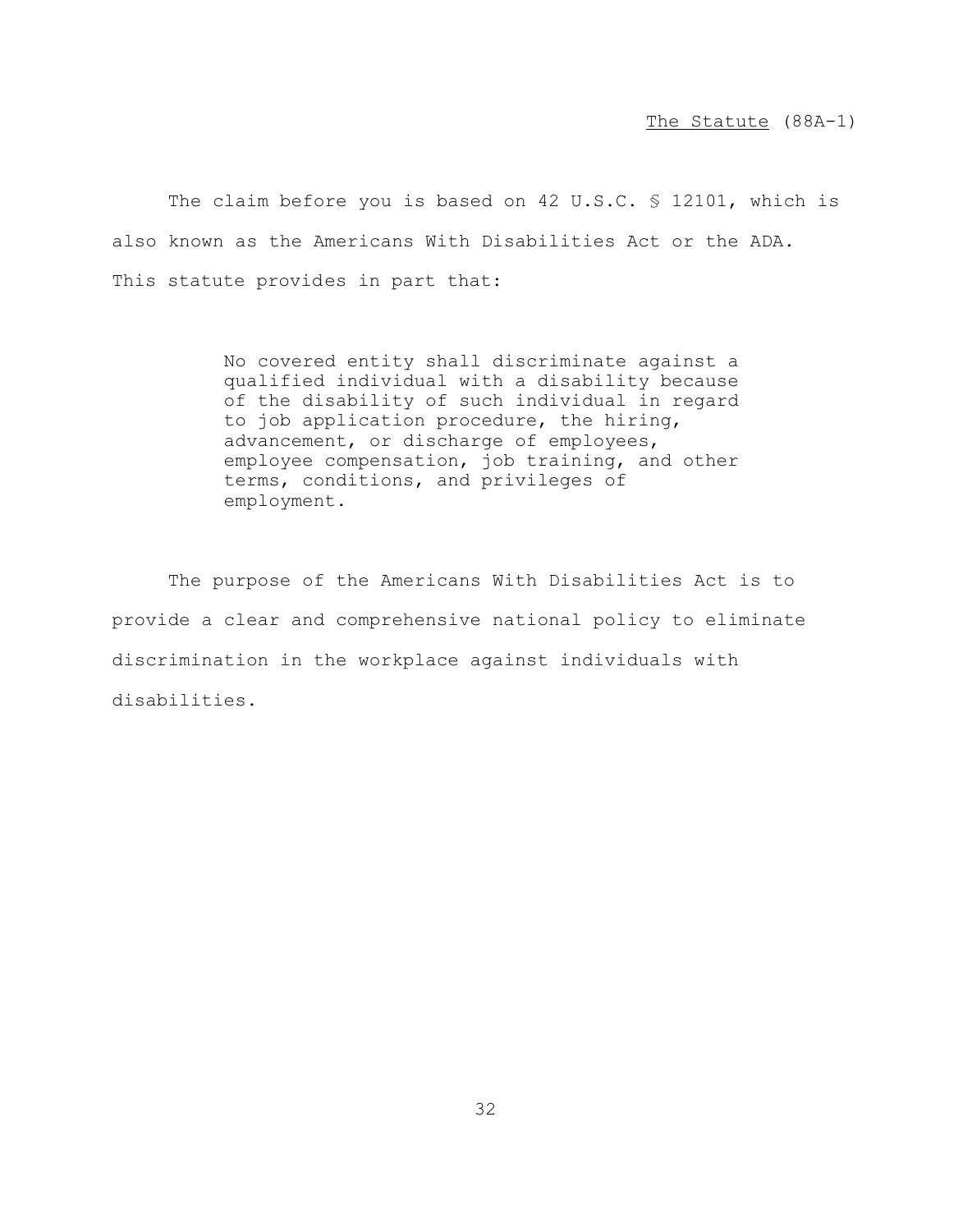The ADA defines disability as follows:

- (A) a physical or mental impairment that substantially limits one or more of the major life activities of such individual;
- (B) a record of such impairment; or
- (C) being regarded as having such impairment.

In this case, Mr. Armstrong does not claim a "disability" under either (A) or (B) above; he only claims that he is entitled to relief under subsection (C). Mr. Armstrong specifically asserts that Northwest Airlines "regarded" him as having an impairment that substantially limits him in one or more major life activities.

To help you understand the legal claim, shortly I will define for you several terms and will set out the elements that must be proved by a preponderance of the evidence in order to establish plaintiffs' claim under the ADA.

The determination of whether an individual is disabled must be made with reference to measures, such as eyeglasses and contact lenses, that mitigate the individual's impairment. A "disability" exists only where an impairment "substantially limits" a major life activity, not where it "might," "could," or "would" be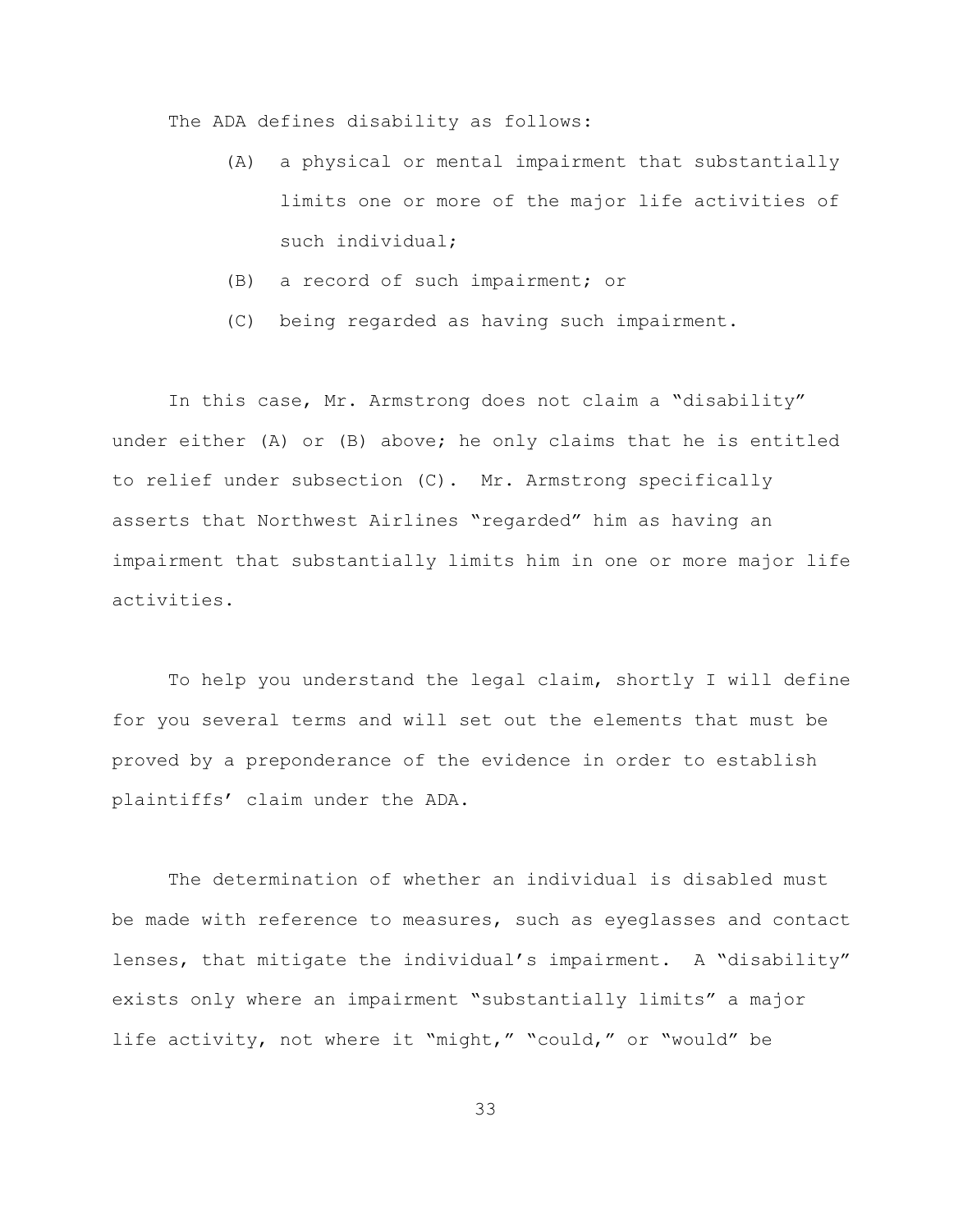substantially limiting if corrective measures were not taken. Stated a different way, a person whose medical condition, or impairment, is "corrected" by the use of medication or a corrective devise is not a person with a "disability" under subparts (A) and (B) above; but, of course, such a person can be a person with a "disability" under subpart (C) above.

Remember, Mr. Armstrong's claim in this case is a subpart (C) claim involving allegedly being regarded as having "an impairment that substantially limits him in one or more major life activities."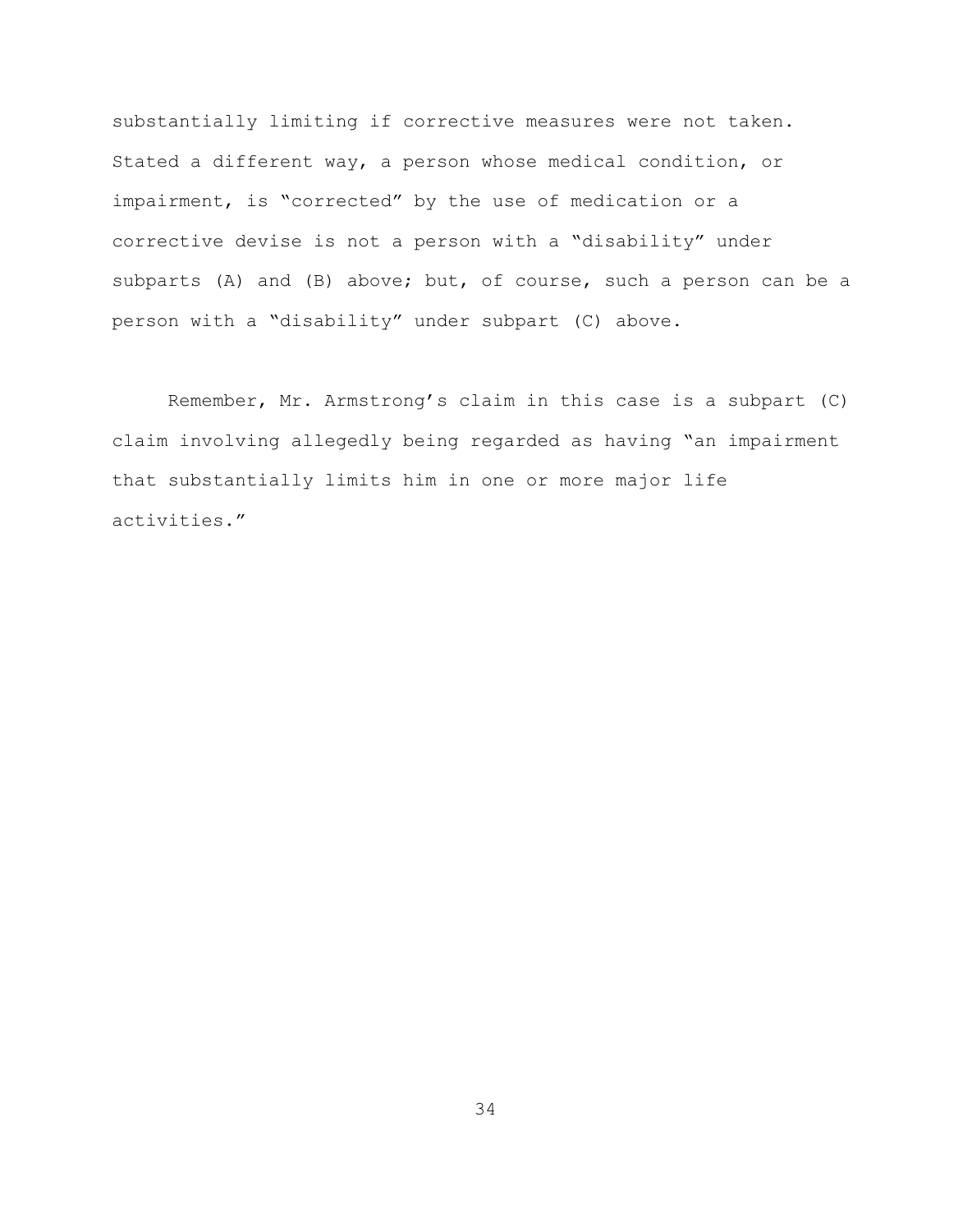Under subsection (C), individuals who are "regarded as" having a disability are disabled within the meaning of the ADA. There are two apparent ways in which individuals may fall within this statutory definition: (1) a covered entity (i.e., employer) mistakenly believes that a person has a physical impairment that substantially limits one or more major life activities, or (2) a covered entity (i.e., employer) mistakenly believes that an actual, non-limiting impairment substantially limits one or more major life activities. In both cases, it is necessary that a employer or potential employer entertain misperceptions about the individual – it must believe either that one has a substantially limiting impairment that one does not have or that one has a substantially limiting impairment when, in fact, the impairment is not so limiting. These misperceptions often result from stereotypic assumptions not truly indicative of individual ability.

Congress, by amending the definition of "handicapped individual" to include not only those who are actually physically impaired, but also those who are regarded as impaired and who, as a result, are substantially limited in a major life activity,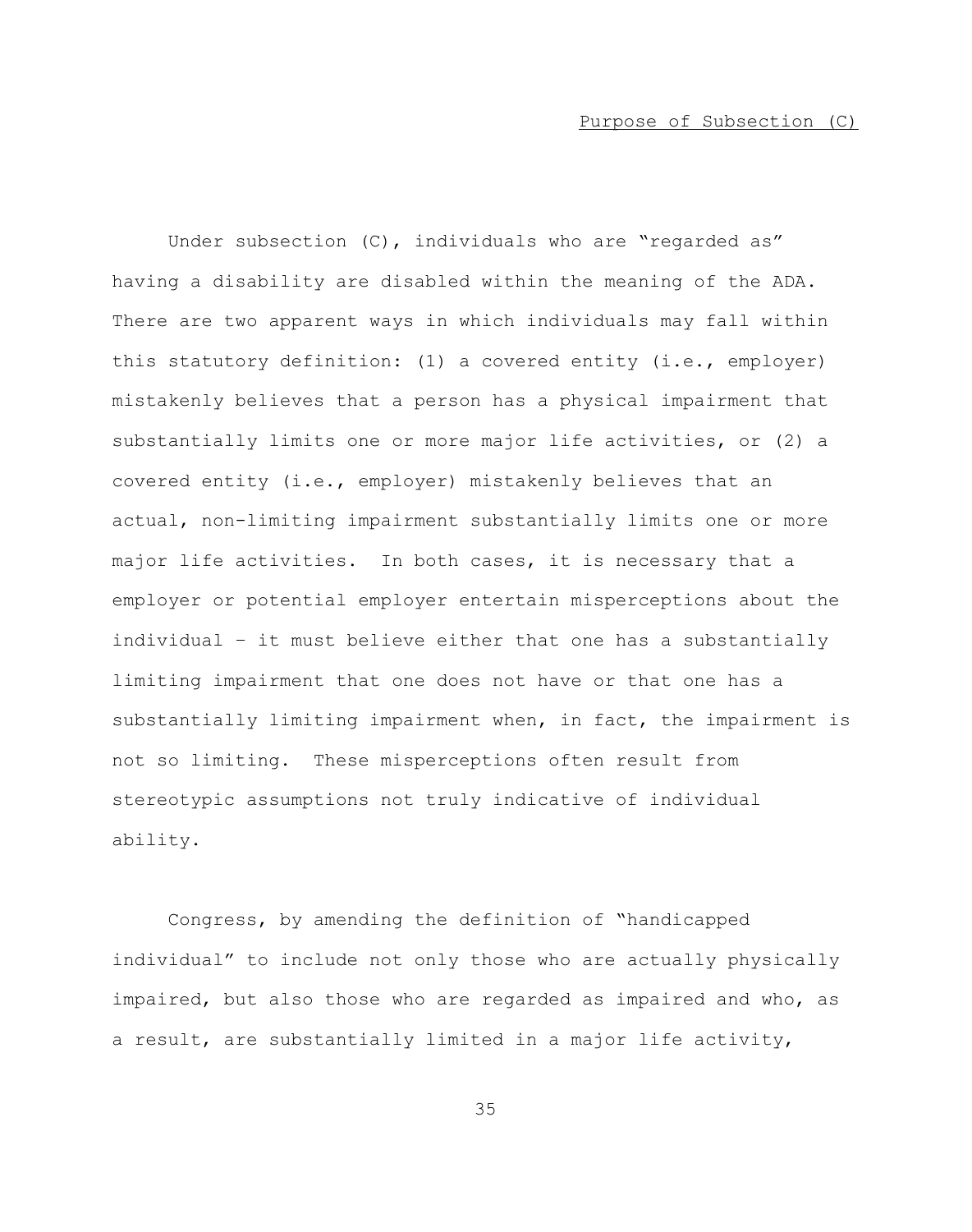acknowledged that society's accumulated myths and fears about disability and disease are as handicapping as are the physical limitations that flow from the impairment. The purpose of subpart (C) – the regarded as prong – is to cover individuals "rejected from a job because of the 'myths, fears and stereotypes' associated with disabilities."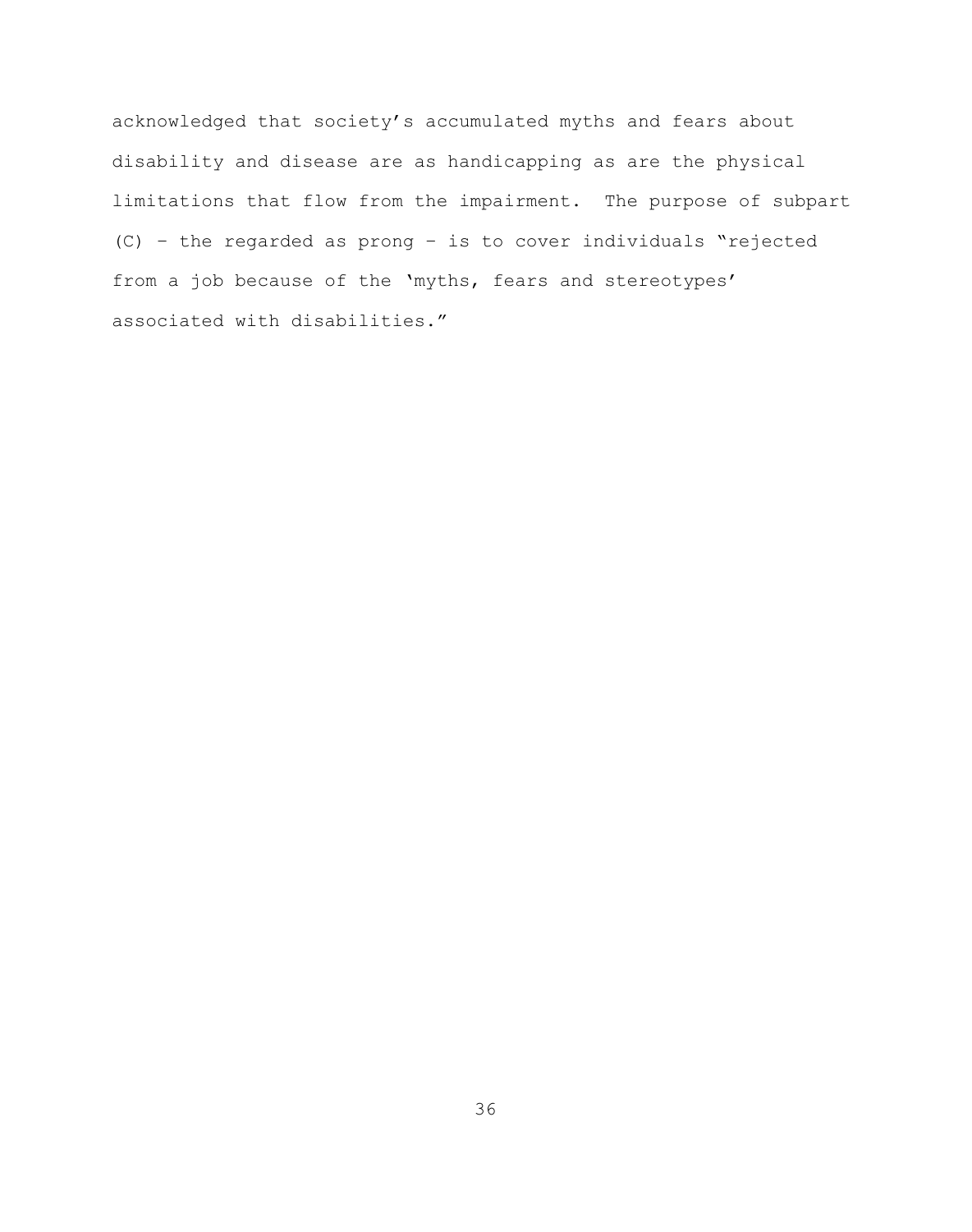Turning now to the elements (i.e., facts) that plaintiffs EEOC and Kevin Armstrong must prove to establish their claim of intentional discrimination by defendant Northwest Airlines, plaintiffs have the burden of proving the following essential elements by a preponderance of the evidence:

- 1. That Mr. Armstrong was regarded as having a disability as defined in these instructions;
- 2. That Mr. Armstrong is otherwise qualified to perform the job requirements, without accommodation; and
- 3. That Mr. Armstrong suffered an adverse employment decision because of the perceived disability.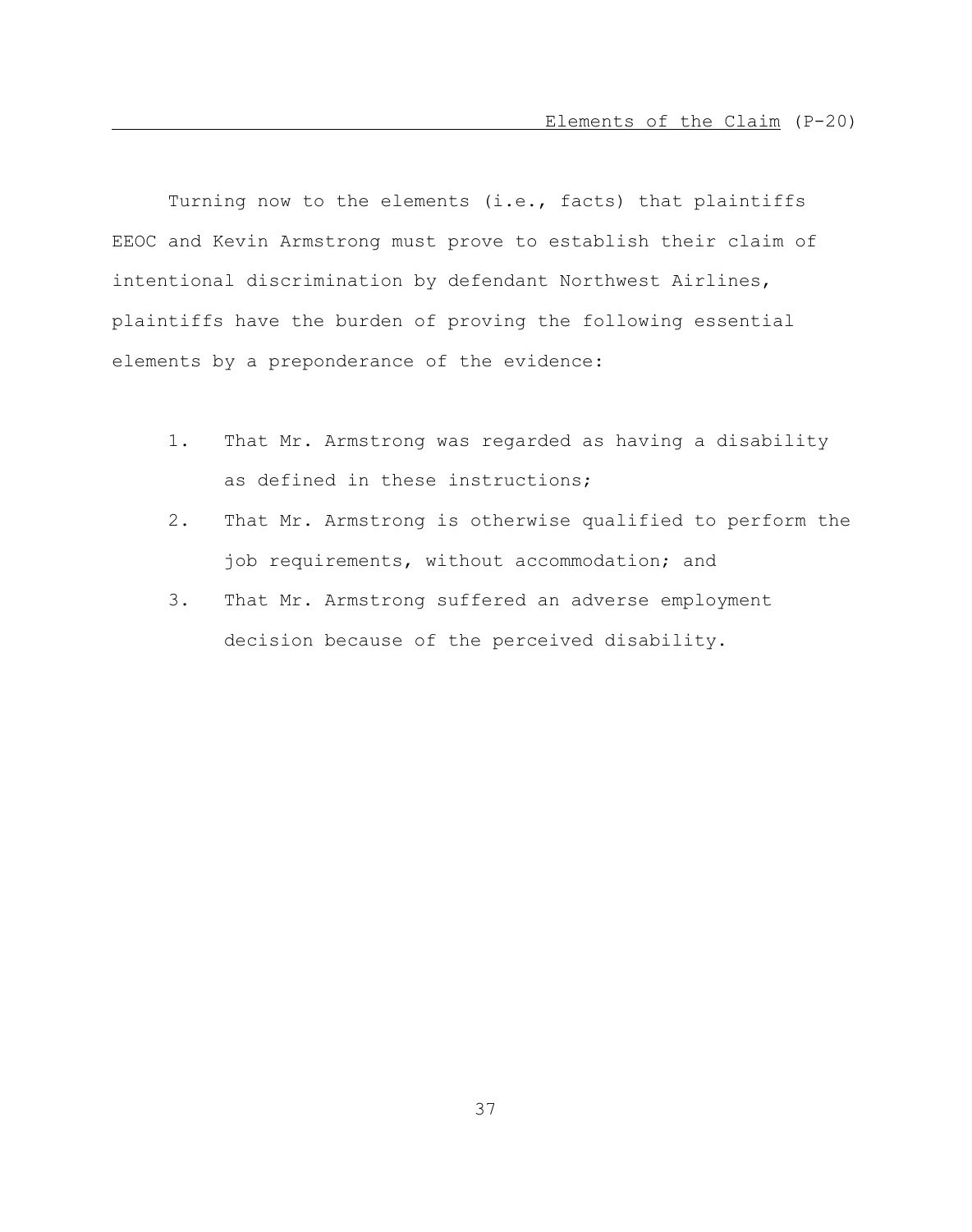In order to establish the first element, that is, that Mr. Armstrong was regarded by Northwest Airlines as having a disability, I must first define the term disability.

## Disability Defined

Under the ADA a disability is a physical or mental impairment that substantially limits one or more of the major life activities of an individual.

The terms within the definition are defined as follows:

(1) Under the ADA, a physical or mental impairment is any physiological disorder, or condition, cosmetic disfigurement, or anatomical loss affecting one or more of the following body systems: neurological, musculoskeletal, special sensory organs, respiratory (including speech organs), cardiovascular, reproductive, digestive, genital-urinary, hemic and lymphatic, skin, and endocrine.

 $(P-14)$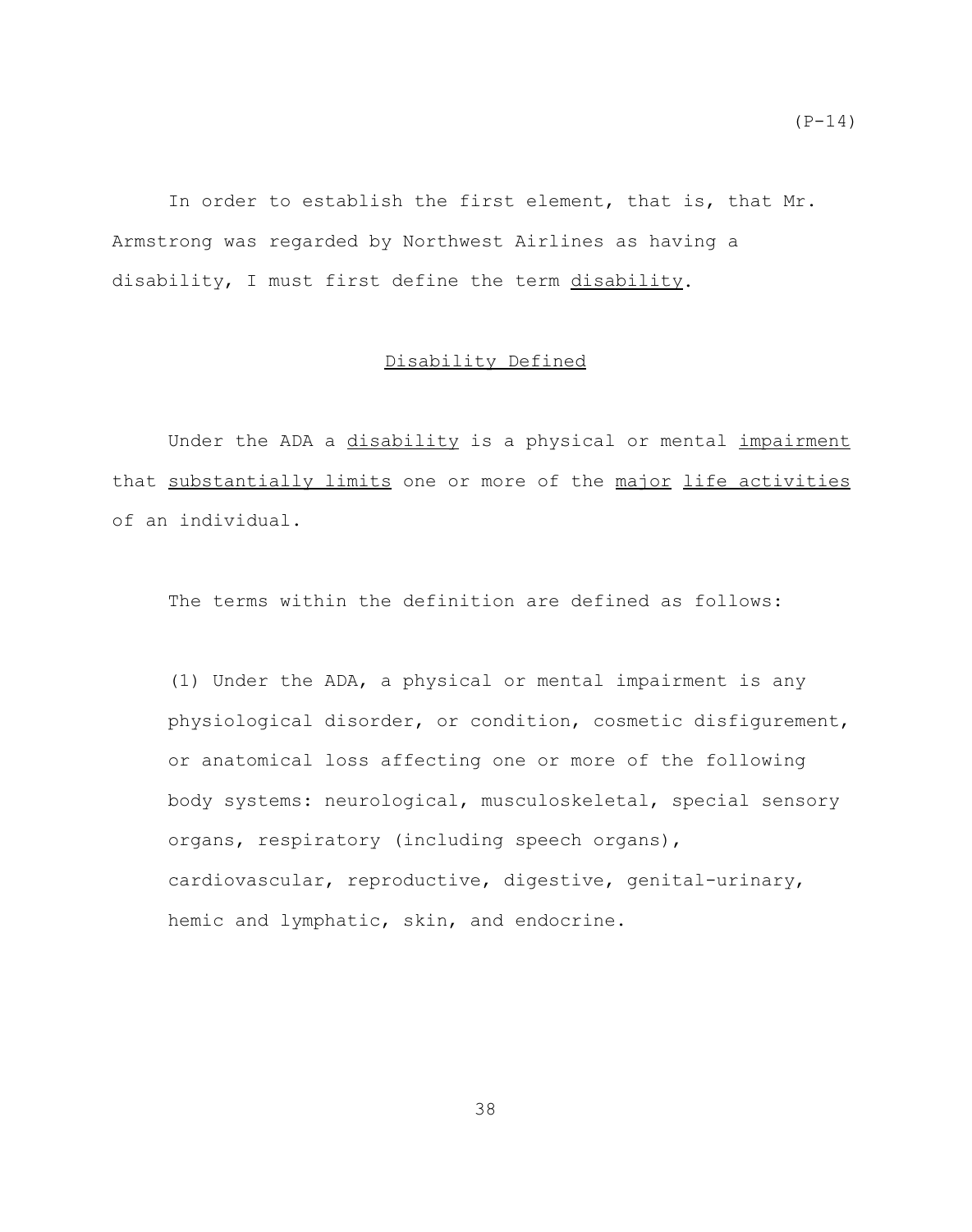This Page is Blank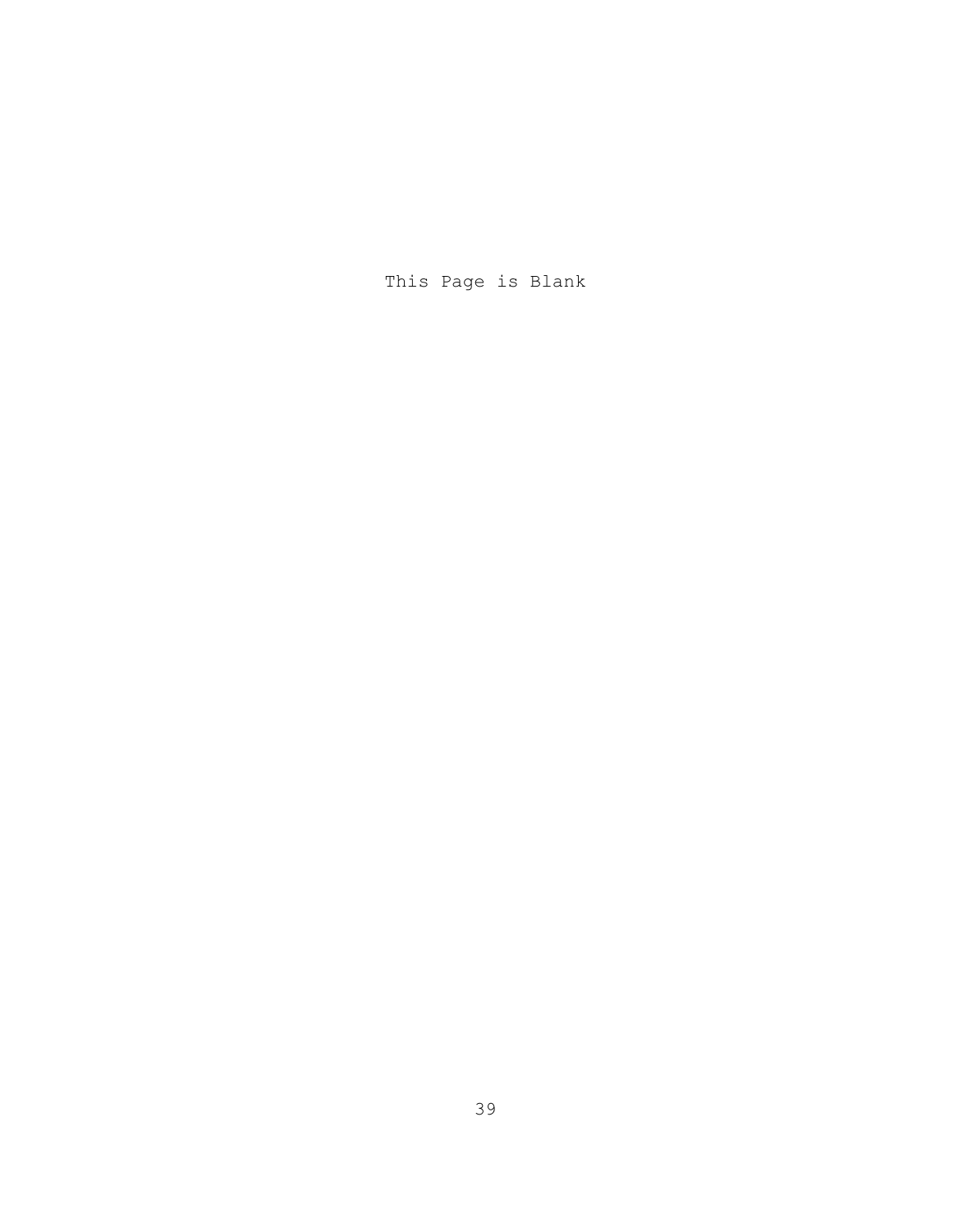#### Substantially Limited (P-17)

(2) To be regarded as substantially limited in the major life activity of working, an individual must show that the employer regarded him as "significantly restricted in the ability to perform either a class of jobs or a broad range of jobs in various classes as compared to the average person having comparable training, skills and abilities."

A class of jobs includes the job from which the individual has been disqualified because of an impairment, and the number and types of jobs utilizing similar training, knowledge, skills, or abilities.

A broad range of jobs includes the job from which the individual has been disqualified because of an impairment, and the number and types of other jobs not utilizing similar training, knowledge, skills, or abilities.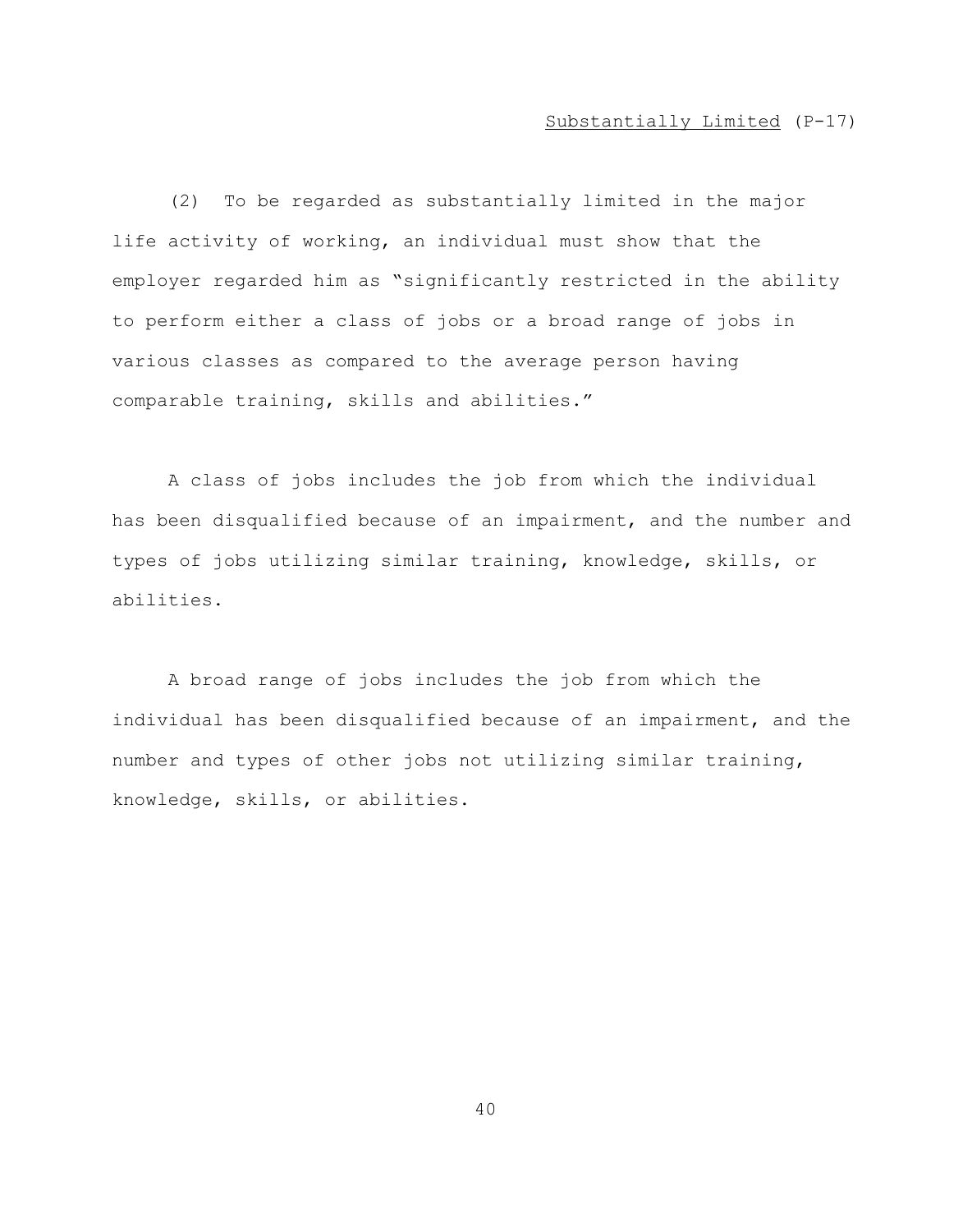## Major Life Activity (P-15)

(3) For a major life activity to be substantially limiting "an individual must have an impairment that prevents or severely restricts the individual from doing activities that are of central importance to most people's daily lives. Major life activities include, but are not limited to, "functions such as caring for oneself, performing manual tasks, walking, seeing, hearing, eating, speaking, breathing, learning, and working." The impairment's impact must also be permanent or long-term.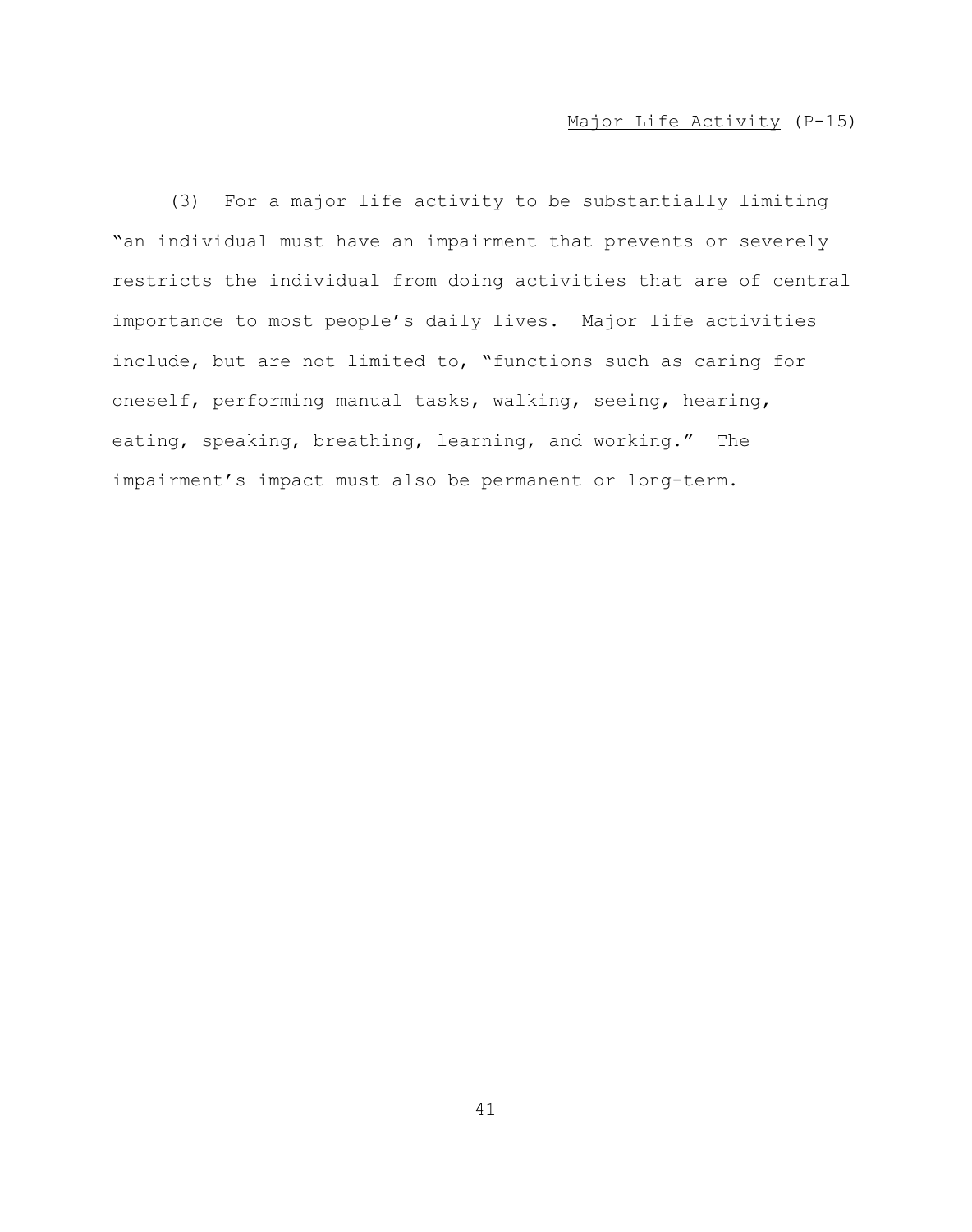### Reliance on Medical Restrictions (D-17)

The ADA was not intended to punish an employer for following work restrictions imposed by a doctor, and an employer lawfully may rely on a doctor's assessment as to a person's qualifications for a job. Therefore, an employer who follows the medical restrictions recommended by a doctor does not regard an applicant as disabled.

You must, of course, determine whether or not the physician acting on behalf of an employer imposing restrictions on an applicant for employment complies with the ADA in imposing those restrictions. A physician who acts on behalf of an employer must, before imposing restrictions, perform an individual assessment of the applicant's condition to determine whether it poses a direct threat and/or whether the applicant is a qualified individual under the ADA. If no individual assessment was performed by the physician, then the physician's imposed restriction need not be accepted by the jury. In making that determination, you may also consider factors such as whether the physician considered whether the applicant had disability-related problems on jobs prior to his application and consideration for employment by the employer, and whether the physician considered the applicant's medical records at the time of the physician's decision.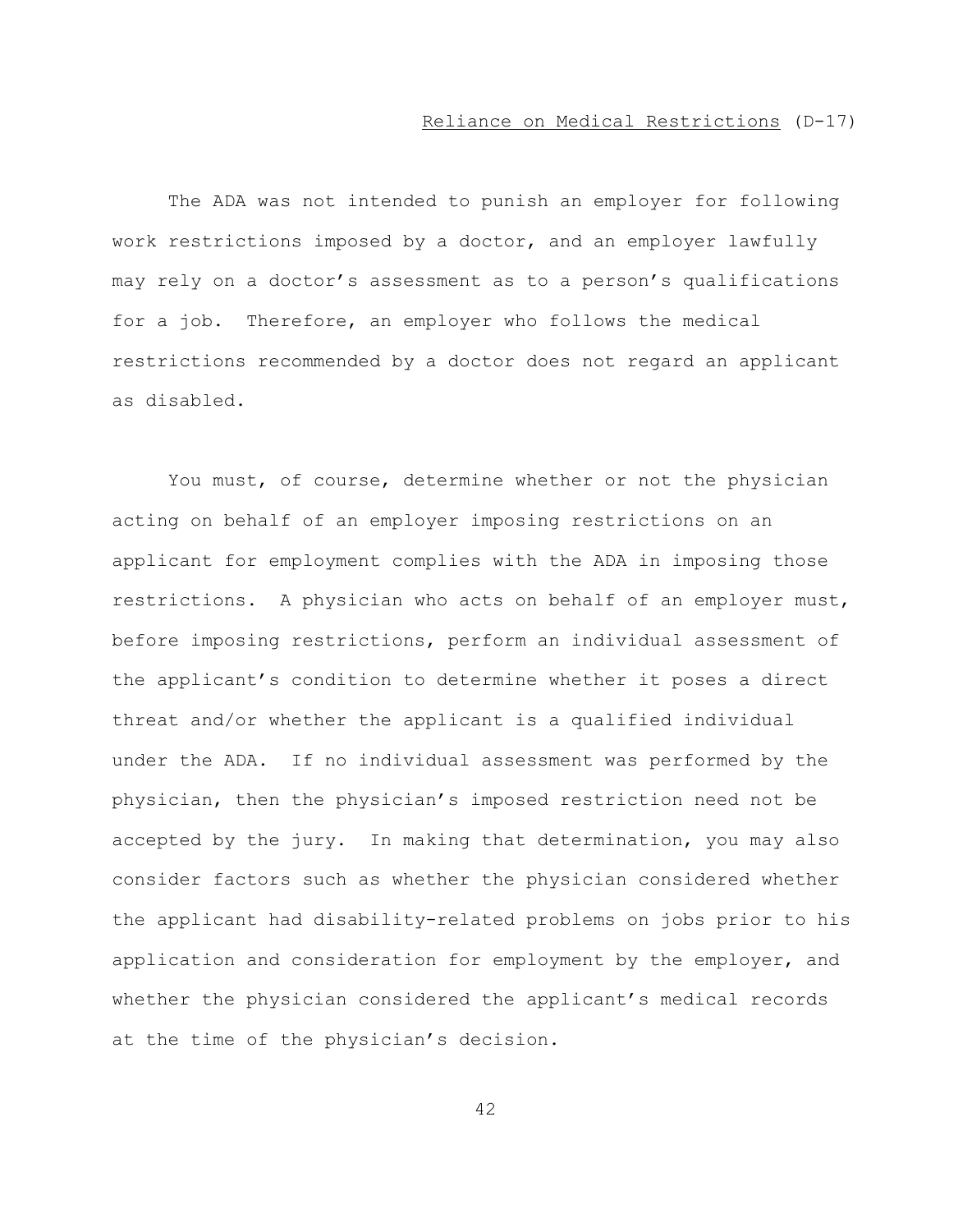The law allows an employer, such as Northwest Airlines, broad discretion in the implementation of its legitimate business objectives, including the supervision and management of its employees and their assignments and discipline. Conversely, an employer may not take action against an applicant, in whole or in part, for a discriminatory reason.

If you find that the defendant's actions with respect to the plaintiff in this case were not motivated by discrimination, then you must render a verdict for the defendant, even though you might feel that the defendant's actions were unreasonable, arbitrary, or unfair. It is not your role, as jurors, to determine the reasonableness or fairness of the defendant's employment decisions, to second-guess the defendant's business judgment, or to substitute your judgment for the defendant's as to the appropriate course of action in dealing with the plaintiff. You are, of course, as previously discussed, to determine whether the defendant intentionally discriminated against plaintiff Armstrong because he was regarded as having a disability. Your sole responsibility is to determine the legality of the defendant's actions in accordance with these instructions.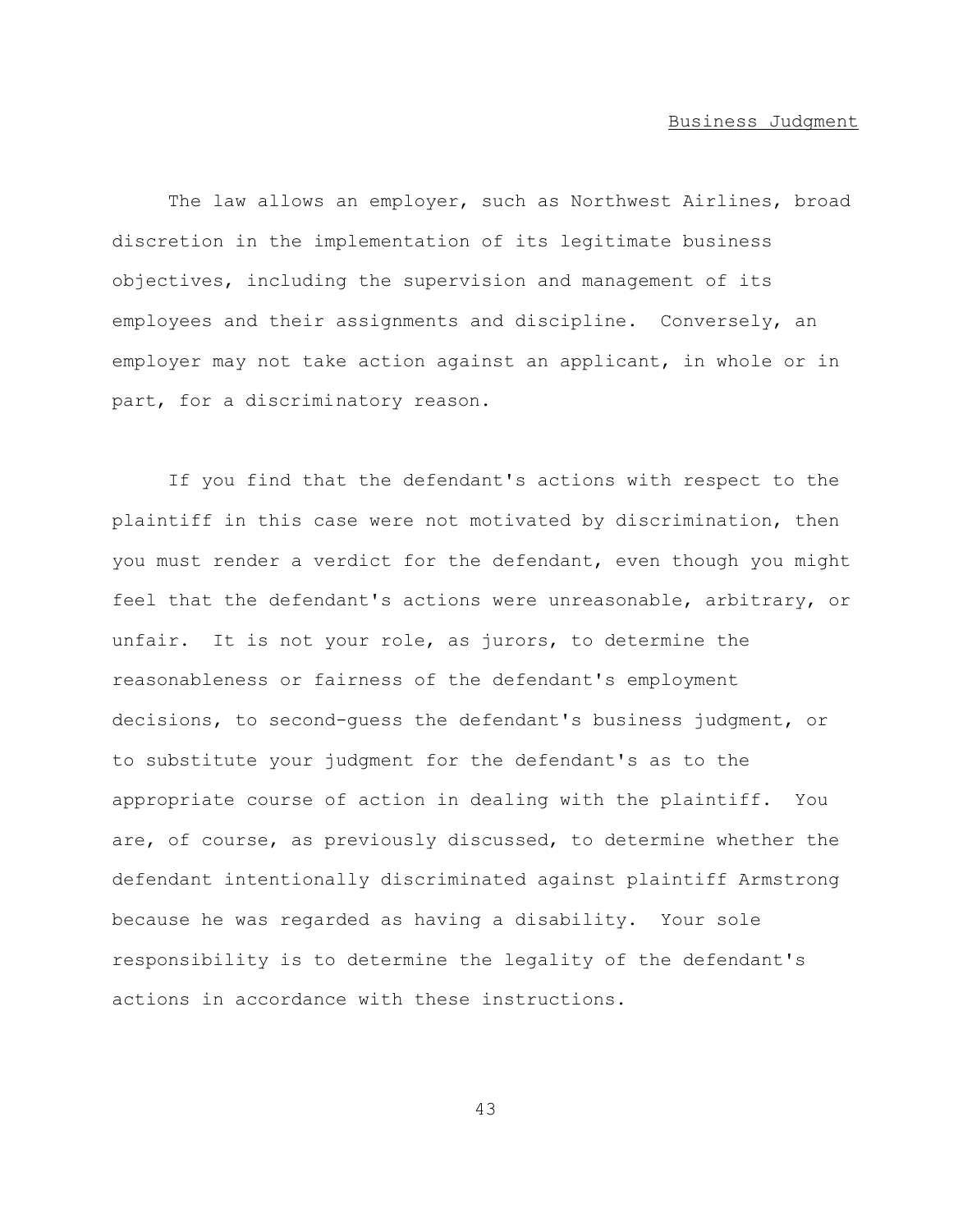To summarize, under the first element, plaintiffs must prove by a preponderance of the evidence that Mr. Armstrong was regarded by the defendant as having a disability, that is, a physical or mental impairment that substantially limits one or more of the major life activities of an individual.

If plaintiff has established each of the components of the first element by a preponderance of the evidence, then you should proceed to analyze the requirements of the second element. If he has not proved the components of the first element by a preponderance of the evidence, then you must return a verdict for the defendant on Question 1 of the verdict form.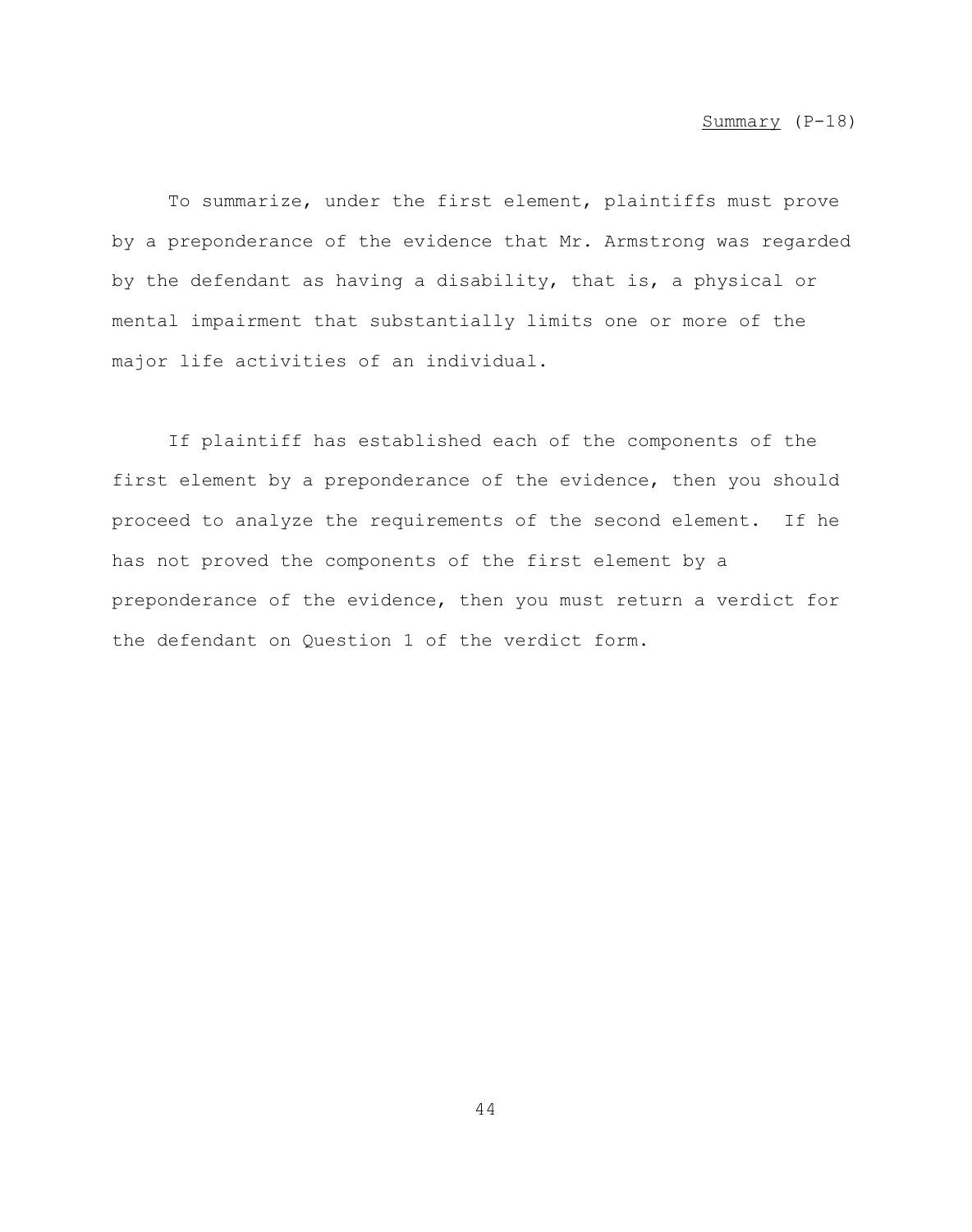The second element of a claim under the ADA is that plaintiff Kevin Armstrong was a "qualified individual" at the time of his application.

To satisfy this element, the plaintiffs must prove two things by a preponderance of the evidence:

- 1. That Kevin Armstrong was qualified for the position, and
- 2. That he could perform the essential functions of the position without reasonable accommodation.

Additionally, in this case, Northwest Airlines asserts that Mr. Armstrong, was a "direct threat" to the health and/or safety of himself or others. Such a defense is permissible and, if established by a preponderance of the evidence, is a complete defense to a claim of discrimination under the ADA. As noted, however, the burden of proof on a "direct threat" defense is on the defendant and if the defendant fails in that burden then you cannot return a verdict for the defendant on that basis.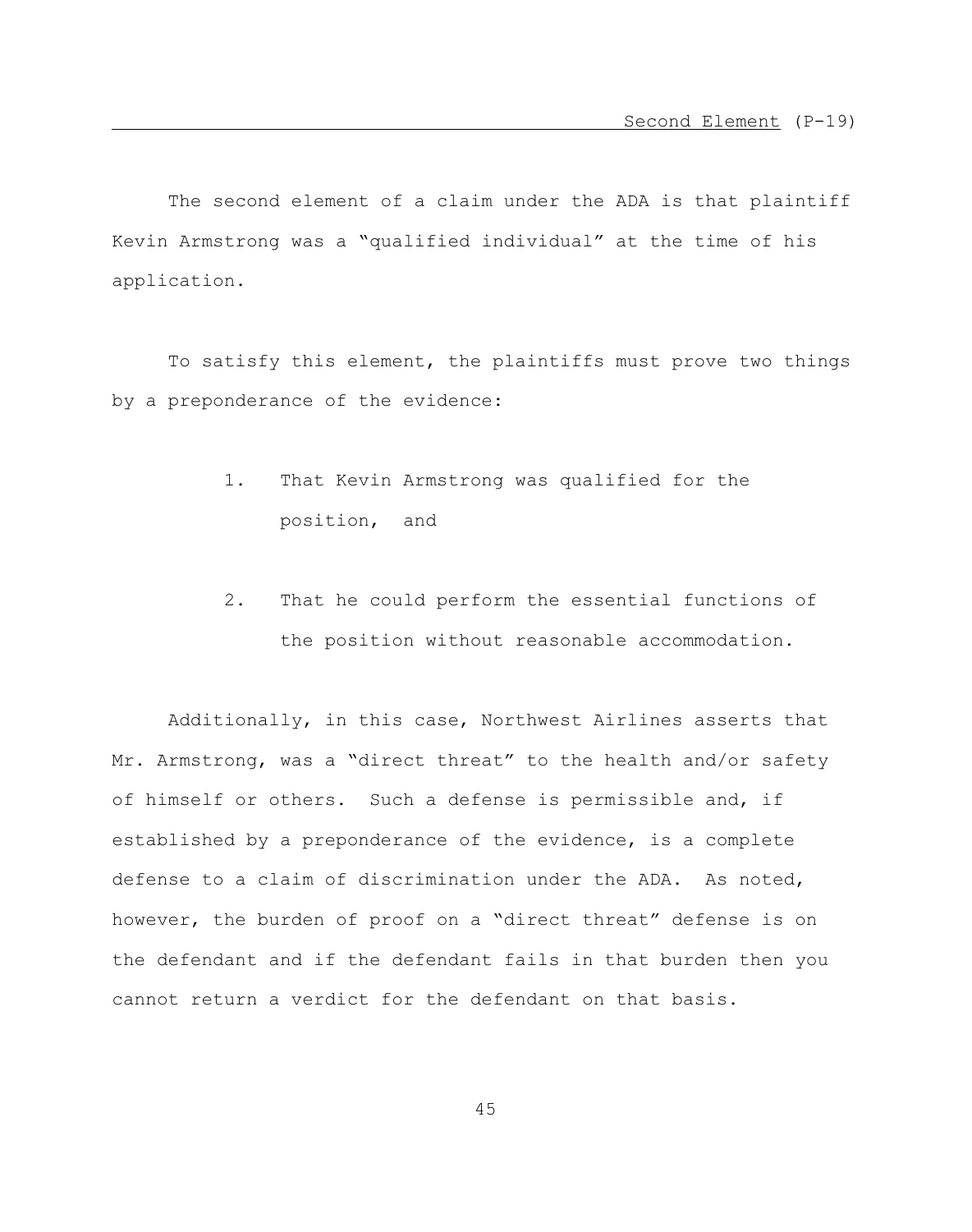## Qualified Individual

As I just stated, to establish that Kevin Armstrong is a qualified individual, the first thing the plaintiffs must prove is that plaintiff Kevin Armstrong was qualified for the position a the time he applied. This means that plaintiff Kevin Armstrong had the requisite skill, experience, education, and other jobrelated requirements of the ESE when he applied for that position.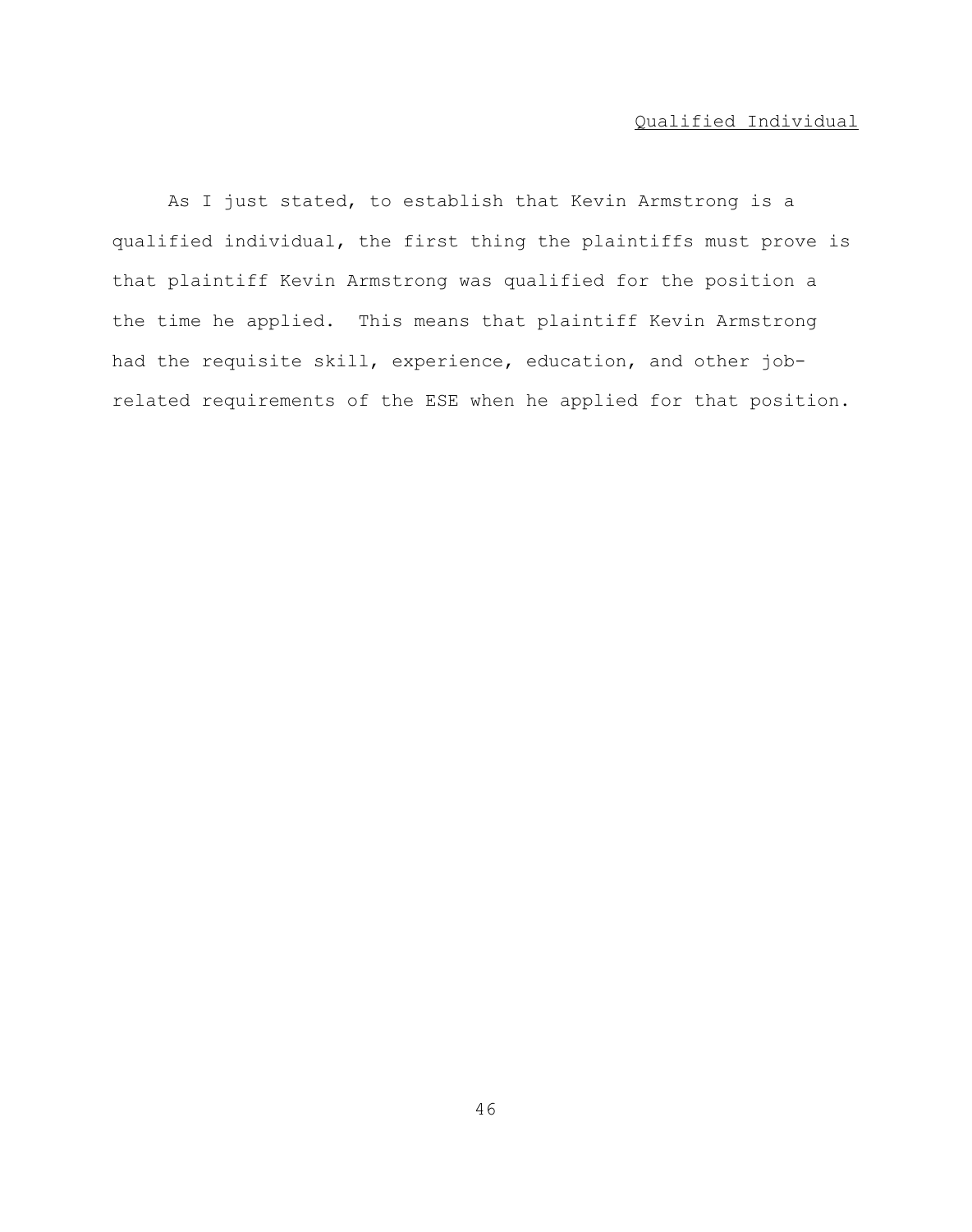# Essential functions of Position (88A-15)

Moreover, for you to find that plaintiff Kevin Armstrong was qualified for the position, you must determine by a preponderance of the evidence that he was able to perform the essential functions of the ESE position and that he did not need an accommodation to do so.

In order to make this determination, you will need to determine what were the essential functions of the ESE position. The "essential functions of an employment position" are the basic, fundamental duties of a job that a person must be able to perform in order to hold a particular position. Essential functions do not include marginal job duties of the position.

A job function may be considered essential for any of several reasons. These include, but are not limited to, the following:

- 2. The reason the position exists is to perform that function;
- 3. There are a limited number of employees available among whom the performance of that job function can be distributed; and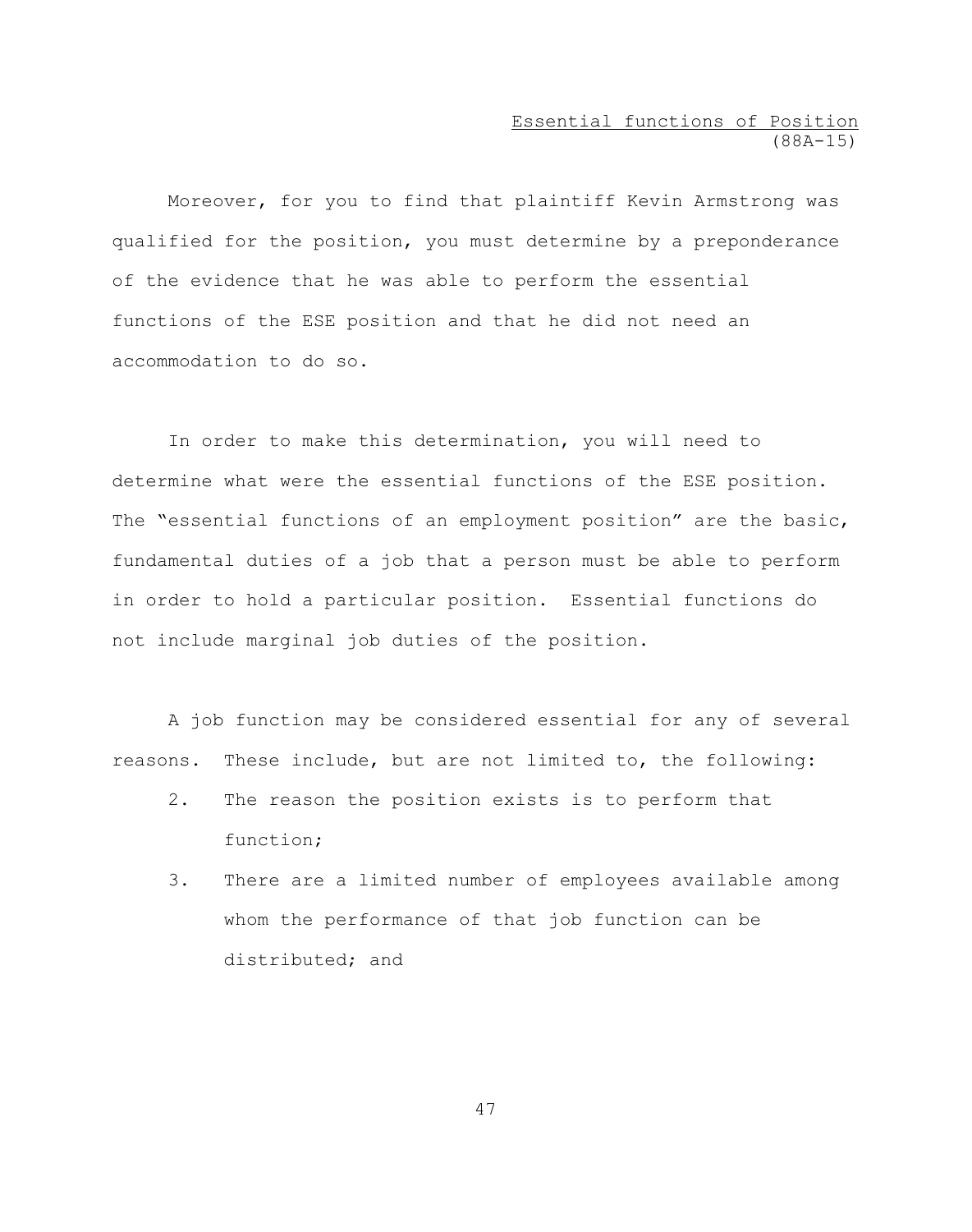4. The job function is highly specialized and the person in that position is hired for his expertise or ability to perform that particular job function.

In determining whether or not a particular job function is essential, you may, along with all of the evidence which has been presented to you, consider the following factors:

- 1. The employer's judgment as to which functions of the job are essential;
- 2. Written job descriptions prepared by the employer for advertising or posting the position;
- 3. Written job descriptions prepared by the employer for use in interviewing applicants for the position;
- 4. The amount of time spent performing the function;
- 5. The consequences of not requiring the person holding the position to perform the function;
- 6. The terms of any collective bargaining agreement;
- 7. The work experience of past employees who have held the position; and
- 8. The work experience of current employees who hold similar positions.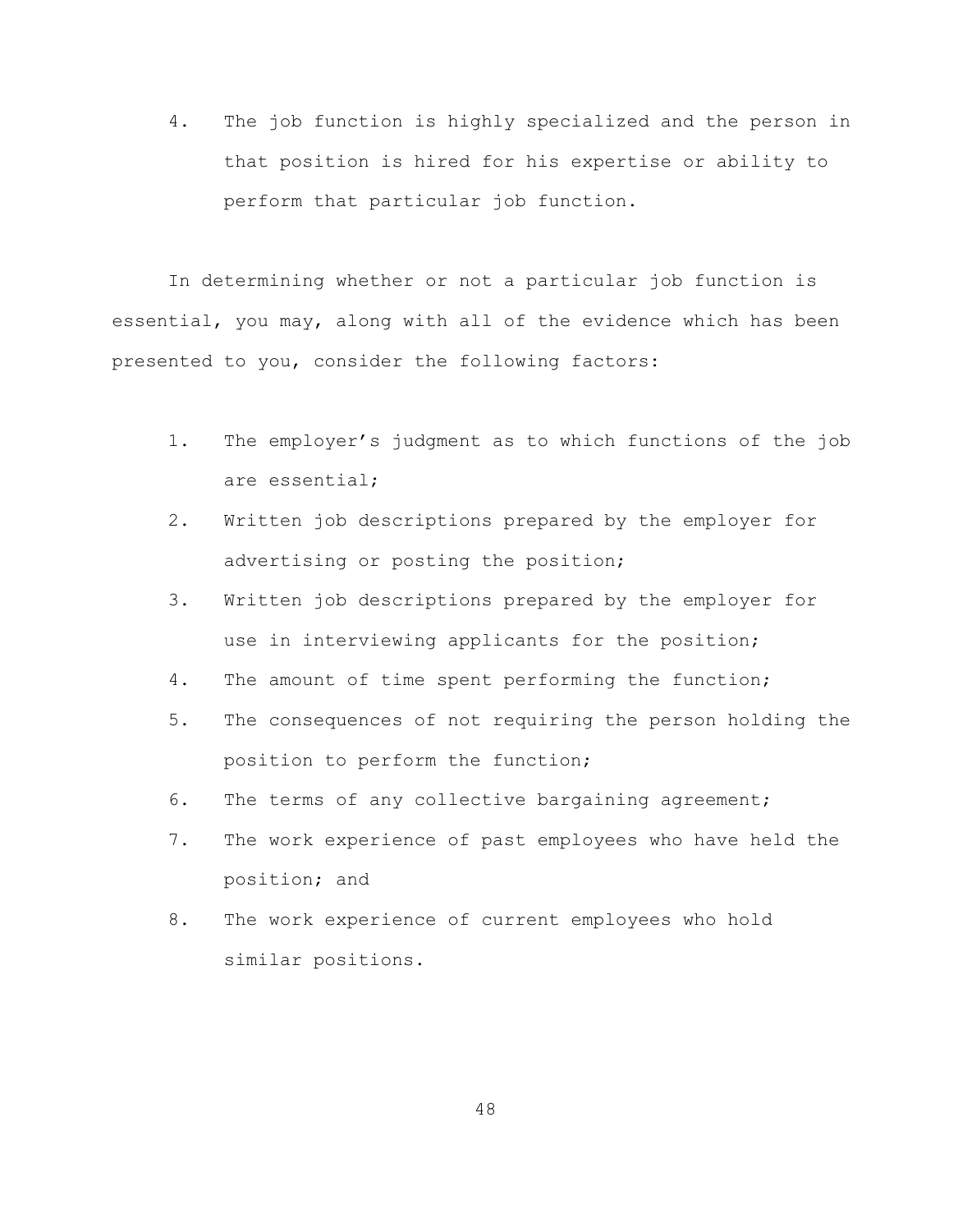The plaintiff Kevin Armstrong must have been able to perform all of the essential functions of the position without accommodation, at the time defendant withdrew the offer of employment. An employer may not base an employment decision on speculation that plaintiff Armstrong would not be a qualified individual at some time in the future. On the other hand, an employer is not required to speculate that an employee's condition will improve if that employee is not able to fulfill all of the essential functions of the position at the time in question.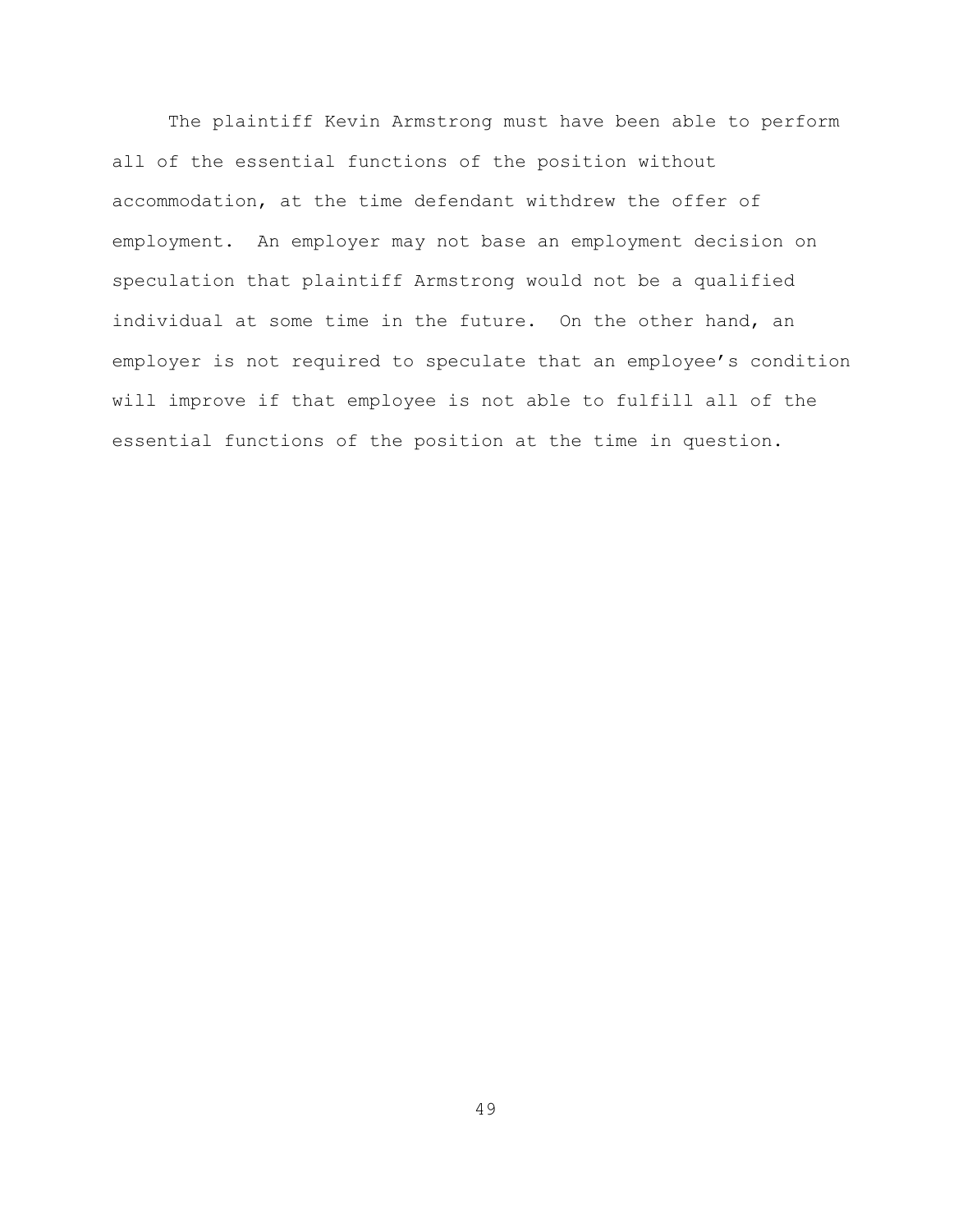An employer must provide a reasonable accommodation to the known physical or mental limitations of a qualified employee, unless it can show that the accommodation would impose an undue hardship on its business. A reasonable accommodation is any modification or adjustment to a job, and employment practice, or the work environment that makes it possible for an individual with a disability to enjoy equal employment opportunity.

A disabled employee bears the initial burden of proposing accommodation and showing that accommodation is objectively reasonable.

An applicant, if the employer claims the disabled applicant would be unqualified to perform essential functions of the job, must prove that the applicant would, in fact, be qualified for the job.

If a qualified employee is not seeking a reasonable accommodation, but instead is alleging that he can perform the essential functions of the job without reasonable accommodation, then the employee's only burden of proof is to show that he was qualified to perform the essential functions of the job. The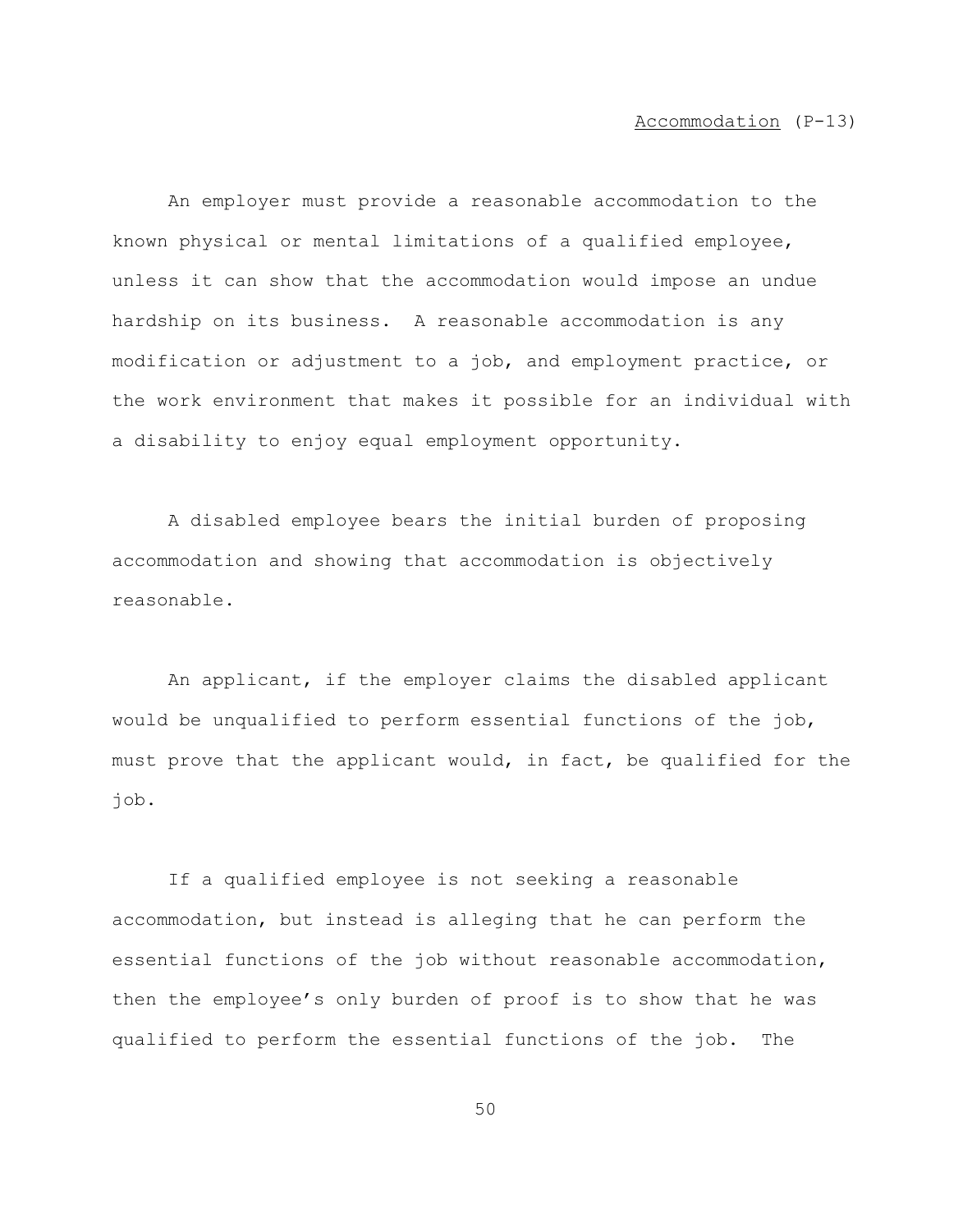disputed issues involving reasonable accommodation only arise when an employee is seeking an accommodation.

In this case, Mr. Armstrong has sought no accommodation.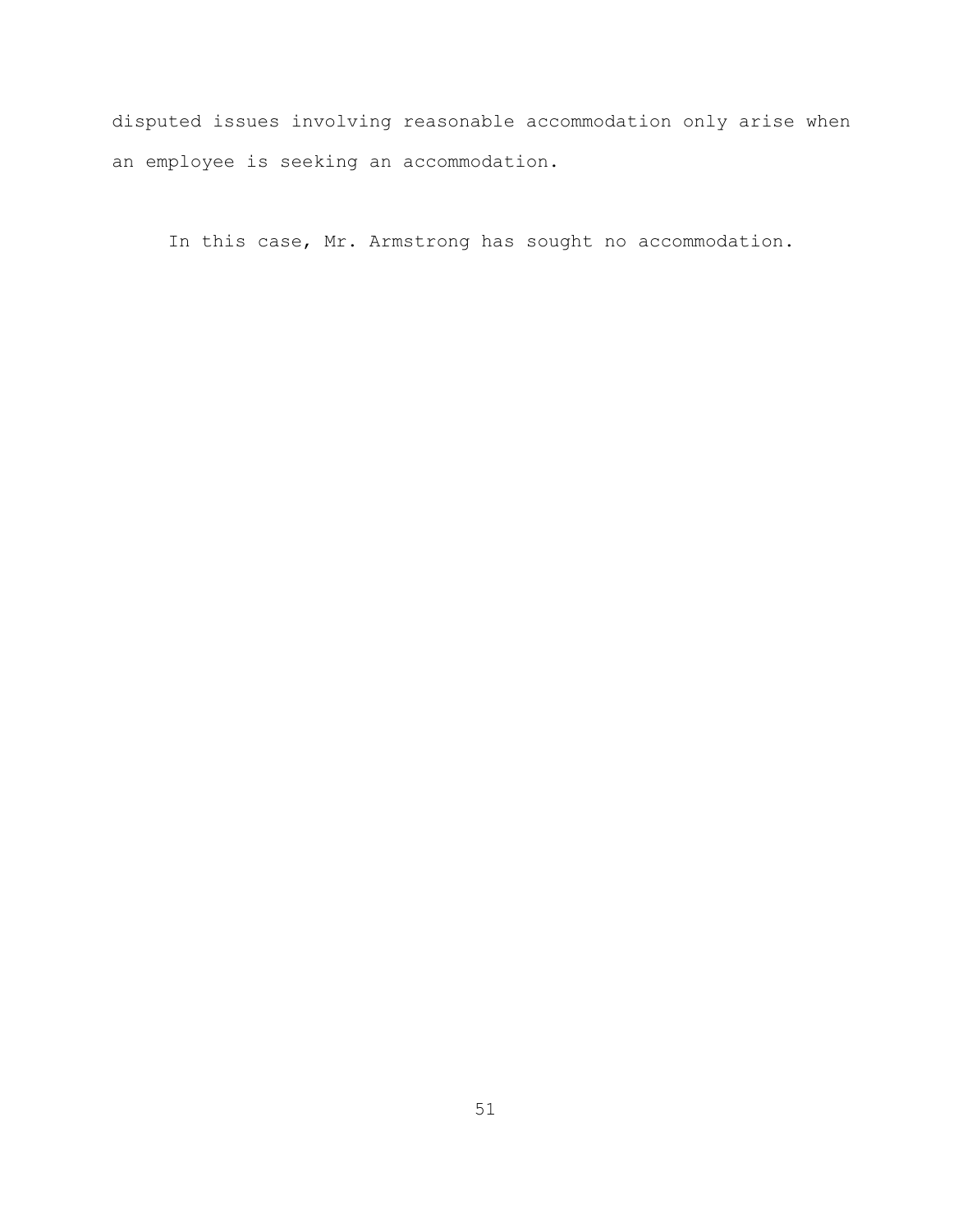When an applicant for employment asserts that his medical condition has been corrected and declines to seek an accommodation, the employer has no obligation to provide accommodation for that employee under the ADA. There is no assertion in this case that Northwest Airlines has or had any obligation to provide accommodation to Mr. Armstrong. His decision not to seek accommodation resolves that issue. Therefore, if you, the jury, determine based on a preponderance of the evidence, that Mr. Armstrong could have performed the essential functions of the job of ESE at Northwest Airlines with accommodation, but could not perform the job without accommodation, then he is not a qualified individual for purposes of this case under the ADA and the defendant Northwest Airlines would be entitled to a verdict in their favor, because of the failure of the plaintiff to prove by a preponderance of the evidence the facts necessary to establish the second element of his claim.

On the other hand, if you, the jury, believe that Mr. Armstrong could have performed the essential functions of the job without an accommodation then he is a qualified individual for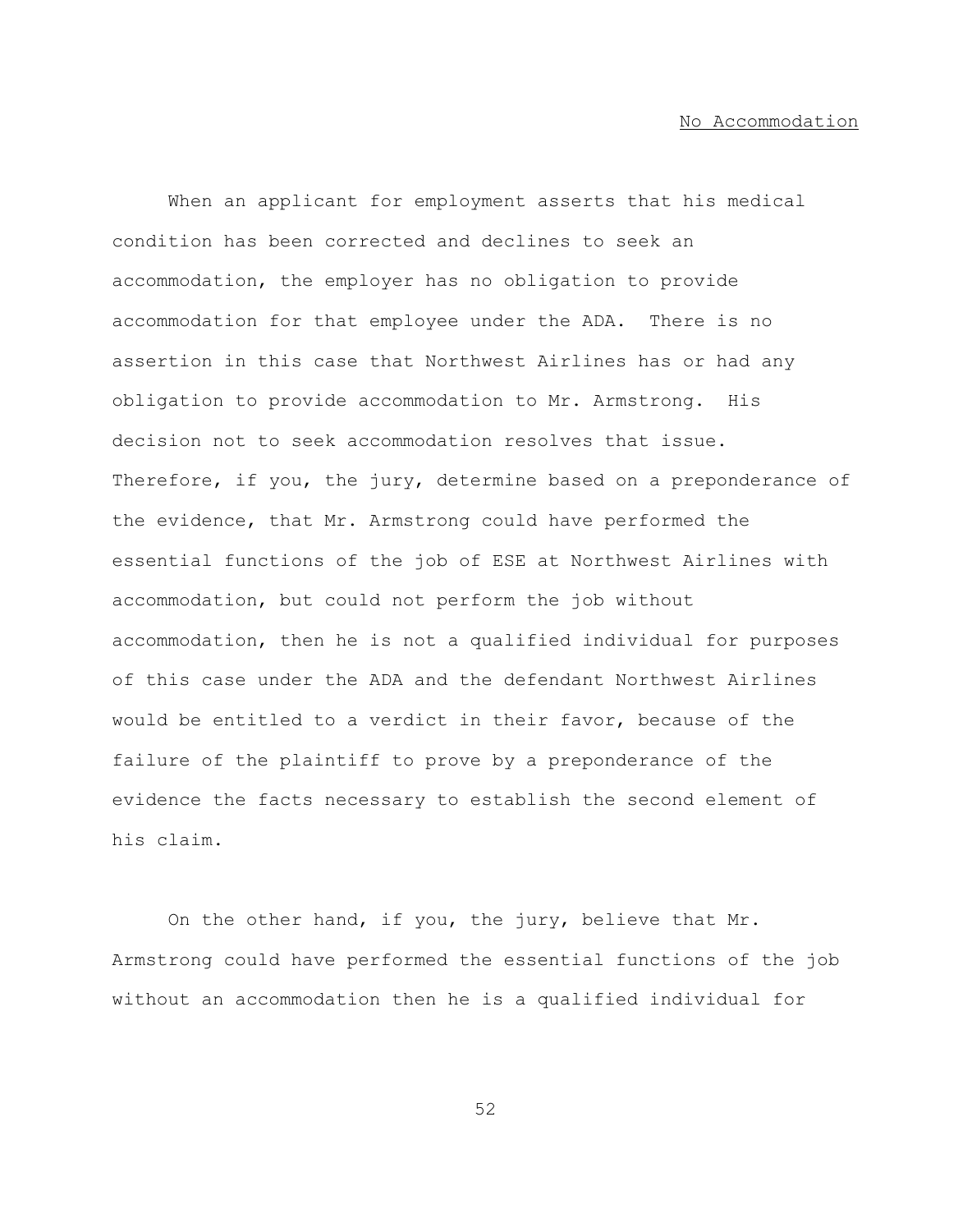purposes of this case under the ADA, unless he was a "direct threat" as that term is defined below.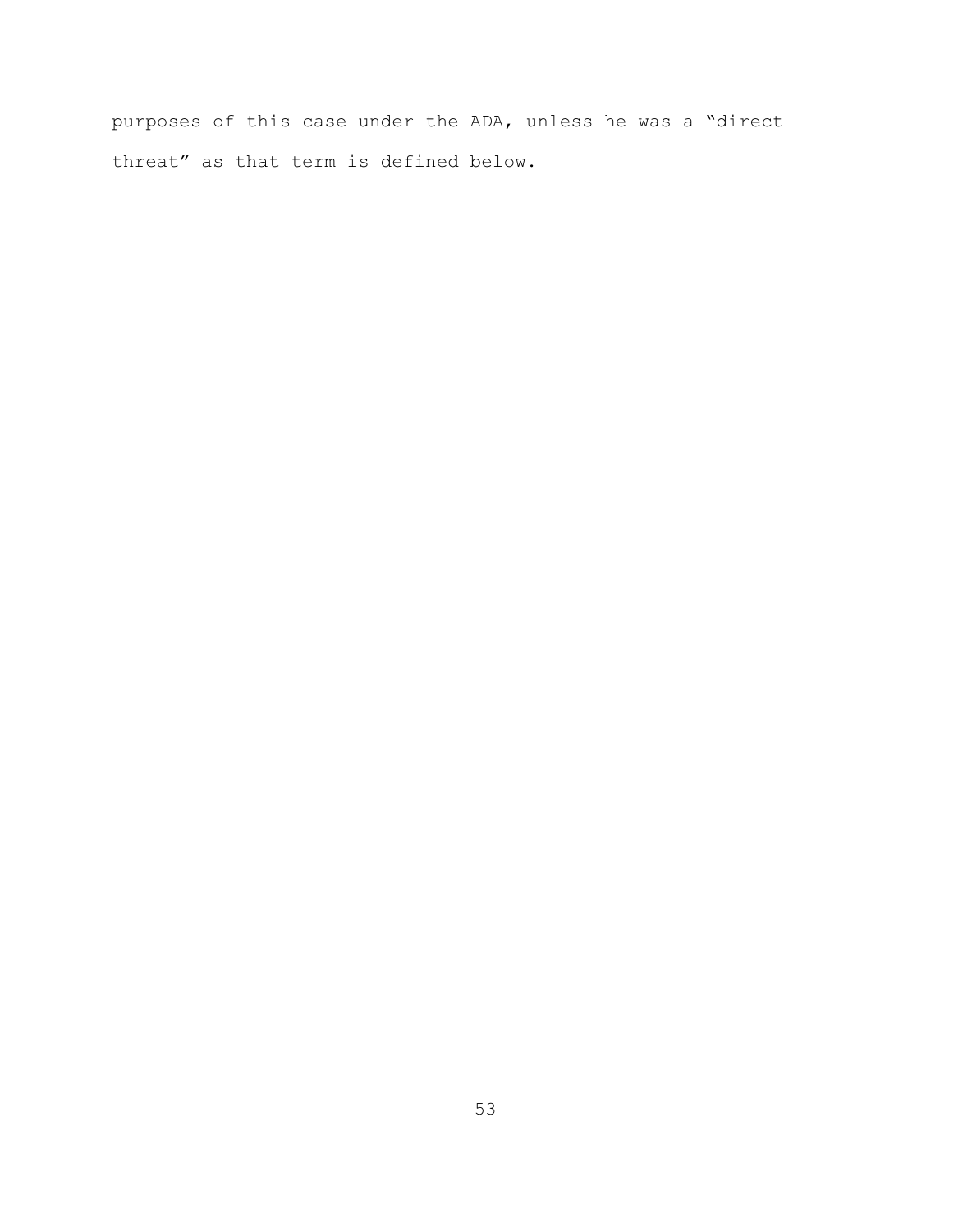It is a defense to a claim of discrimination based upon disability that the plaintiff was not hired because he was a direct threat. Direct threat means a significant risk to health or safety of the individual or others that cannot be eliminated or reduced by reasonable accommodation. The determination that a direct threat exists must be based on a specific personal assessment of the plaintiff's present ability to safely perform the essential functions of the job. This assessment of the plaintiff's ability must be based on either a reasonable medical judgment that relies on the most current medical knowledge, or on the best available objective evidence.

Such evidence may include input from the disabled individual, the experience of the disabled individual in previous jobs, and documentation from medical doctors or other health care professionals who have expertise in the disability involved and/or direct knowledge of the individual with the disability. In determining whether an individual would pose a direct threat, the factors to be considered include:

- 1. The duration of the risk;
- 2. The nature and severity of the potential harm;
- 3. The likelihood that the potential harm will occur; and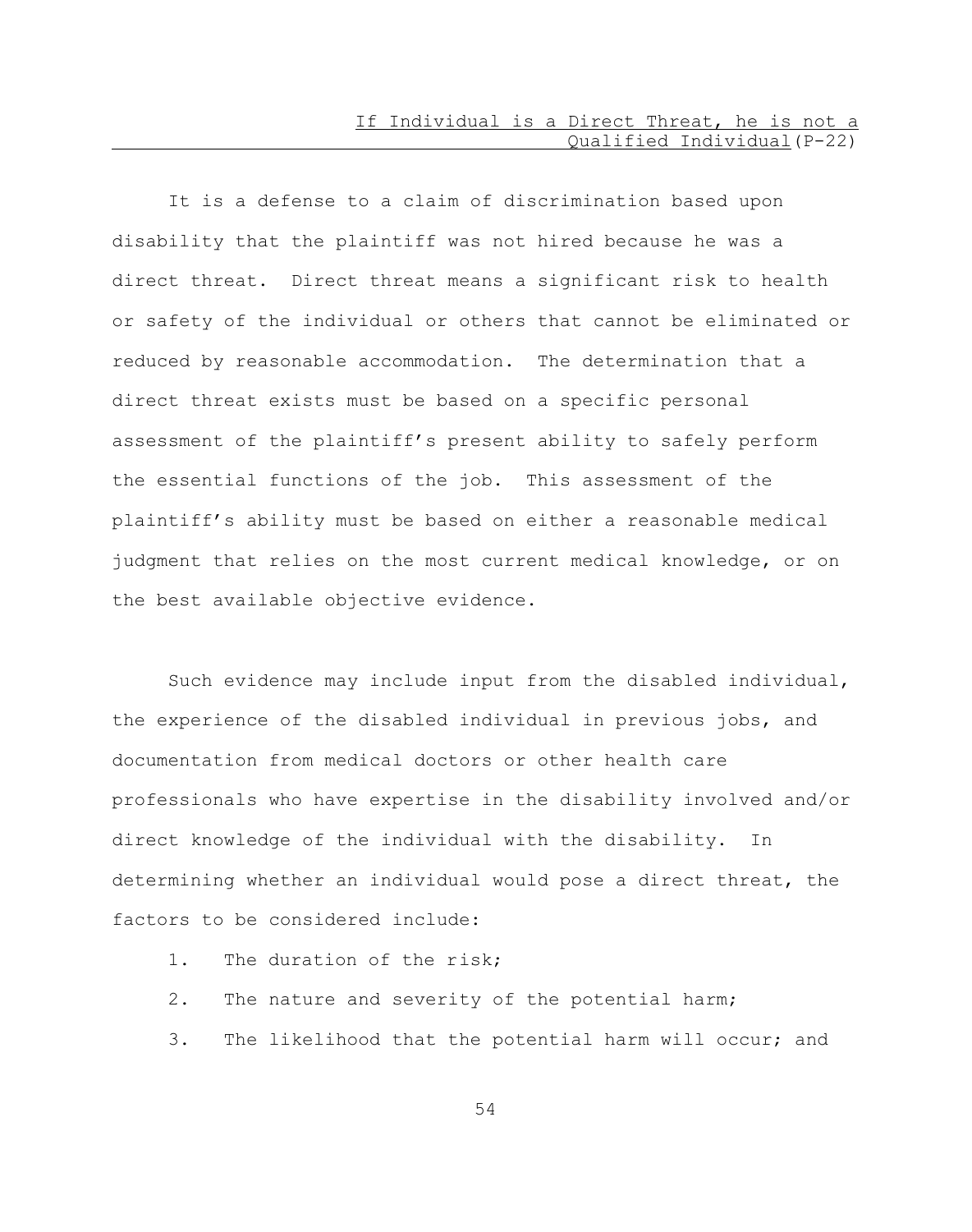4. The imminence of the potential harm.

Stated in another way, an employer may apply a qualification standard insisting that an individual not pose a direct threat to the health or safety of himself or other individuals in the work place. A "direct threat" is a significant risk to the health and safety of the applicant or others that cannot be eliminated by reasonable accommodation. A slightly increased risk is not enough to constitute a direct threat; there must be a significant (that is, real) probability of substantial harm.

As stated earlier, the burden of proof for establishing the direct threat defense rests on the employer. Northwest Airlines has asserted that defense in this case and if the defendant has established by a preponderance of the evidence that Mr. Armstrong was a "direct threat" as that term has been defined, then you must return a verdict for the defendant on Question 2 of the Verdict Form.

Do not forget, however, that as to the elements of his claim, the plaintiff has the burden of proof.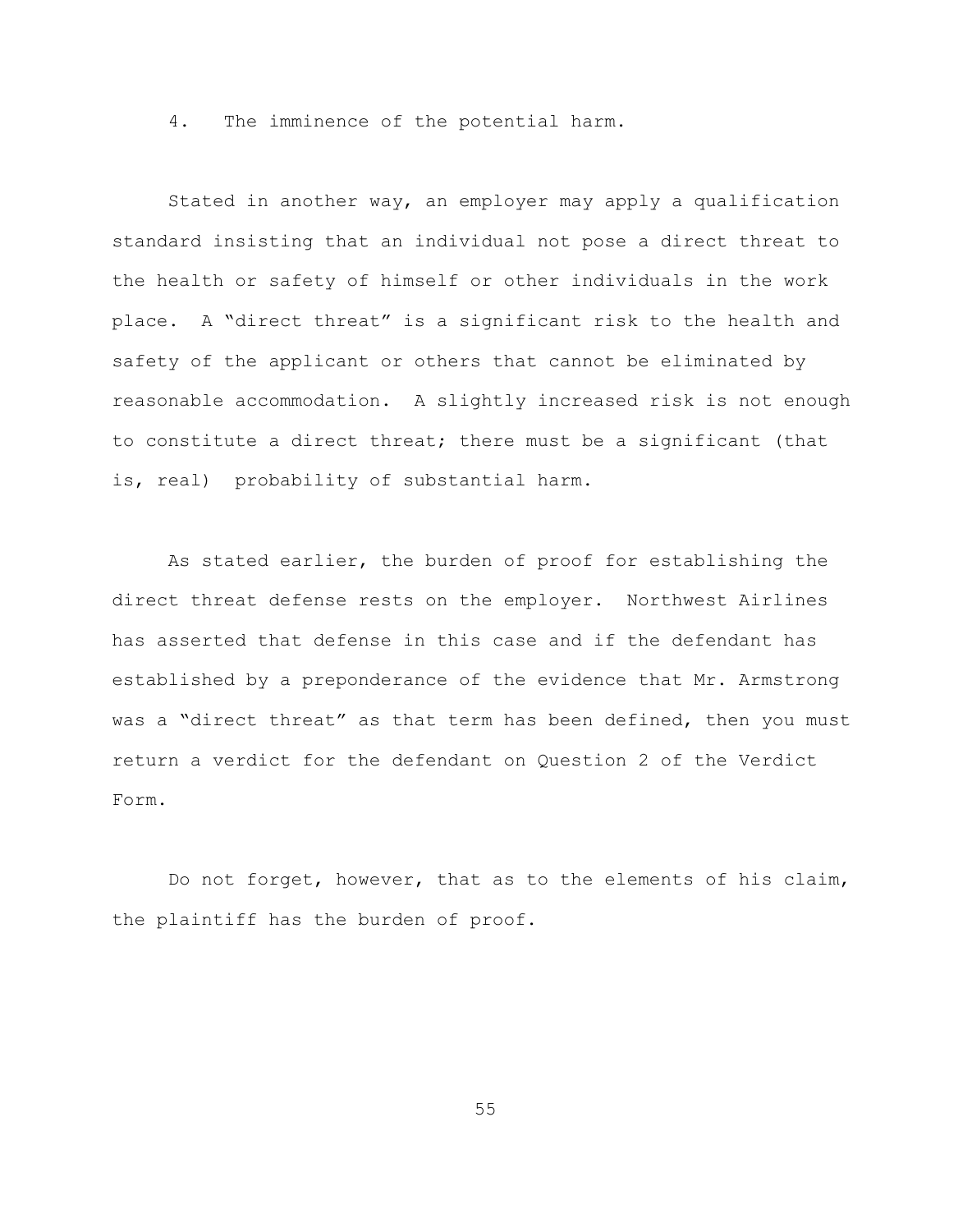The third element that plaintiff must prove is that the defendant's acts were a proximate cause of the harm sustained by the plaintiff. Proximate cause means that there must be a sufficient causal connection between the act or omission of a defendant and any injury or damage sustained by the plaintiff. An act or omission is a proximate cause if it was a substantial factor in bringing about or actually causing injury, that is, if the injury or damage was a reasonably foreseeable consequence of the defendant's act or omission. If an injury was a direct result or a reasonably probable consequence of a defendant's act or omission, it was proximately caused by such act or omission. In other words, if a defendant's act or omission had such an effect in producing the injury that reasonable persons would regard it as being a cause of the injury, then the act or omission is a proximate cause.

In order to recover damages for any injury, the plaintiff must show by a preponderance of the evidence that such loss or injury would not have occurred without the conduct of the defendant. If you find that the defendant has proved, by a preponderance of the evidence, that the plaintiff complains about an action which would have occurred even in the absence of the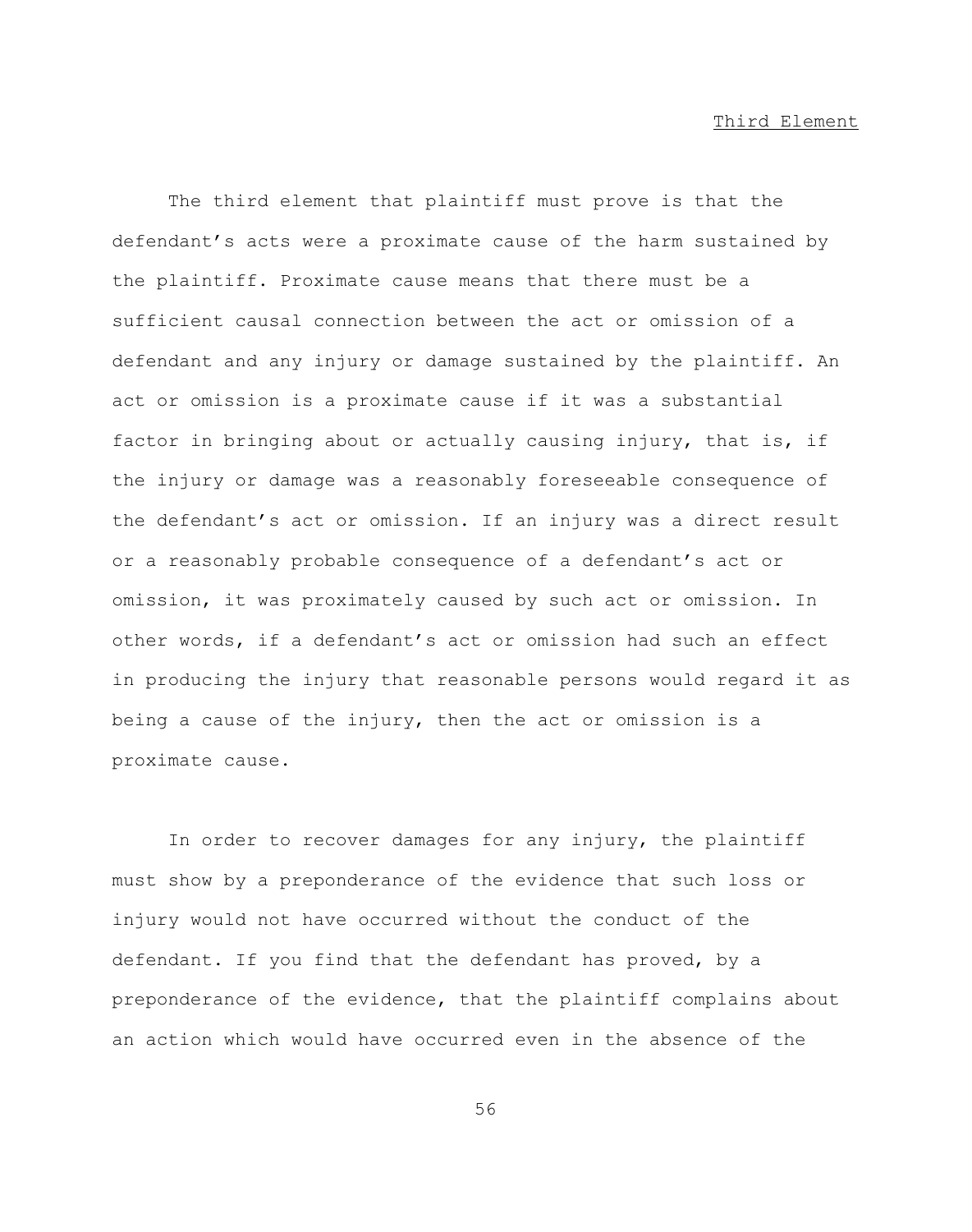defendant's conduct, you must find that the defendant did not proximately cause plaintiff's injury.

A proximate cause need not always be the nearest cause either in time or in space. In addition, there may be more than one proximate cause of an injury or damage. Many factors or the conduct of two or more people may operate at the same time, either independently or together, to cause an injury or loss.

The question under the third element of plaintiff's claim under the ADA is whether Kevin Armstrong suffered an adverse employment decision because the defendant regarded Kevin Armstrong as having a disability.

To satisfy this element, the plaintiffs must prove by a preponderance of the evidence that the defendant did not hire Mr. Armstrong because defendant perceived his diabetes as a disability as defined previously in these instructions.

This means that Kevin Armstrong's perceived disability was a factor that made a difference in the decision to hire him. Thus, this element is not satisfied if you find that the defendant would have taken the same action in the absence of Kevin Armstrong's perceived disability.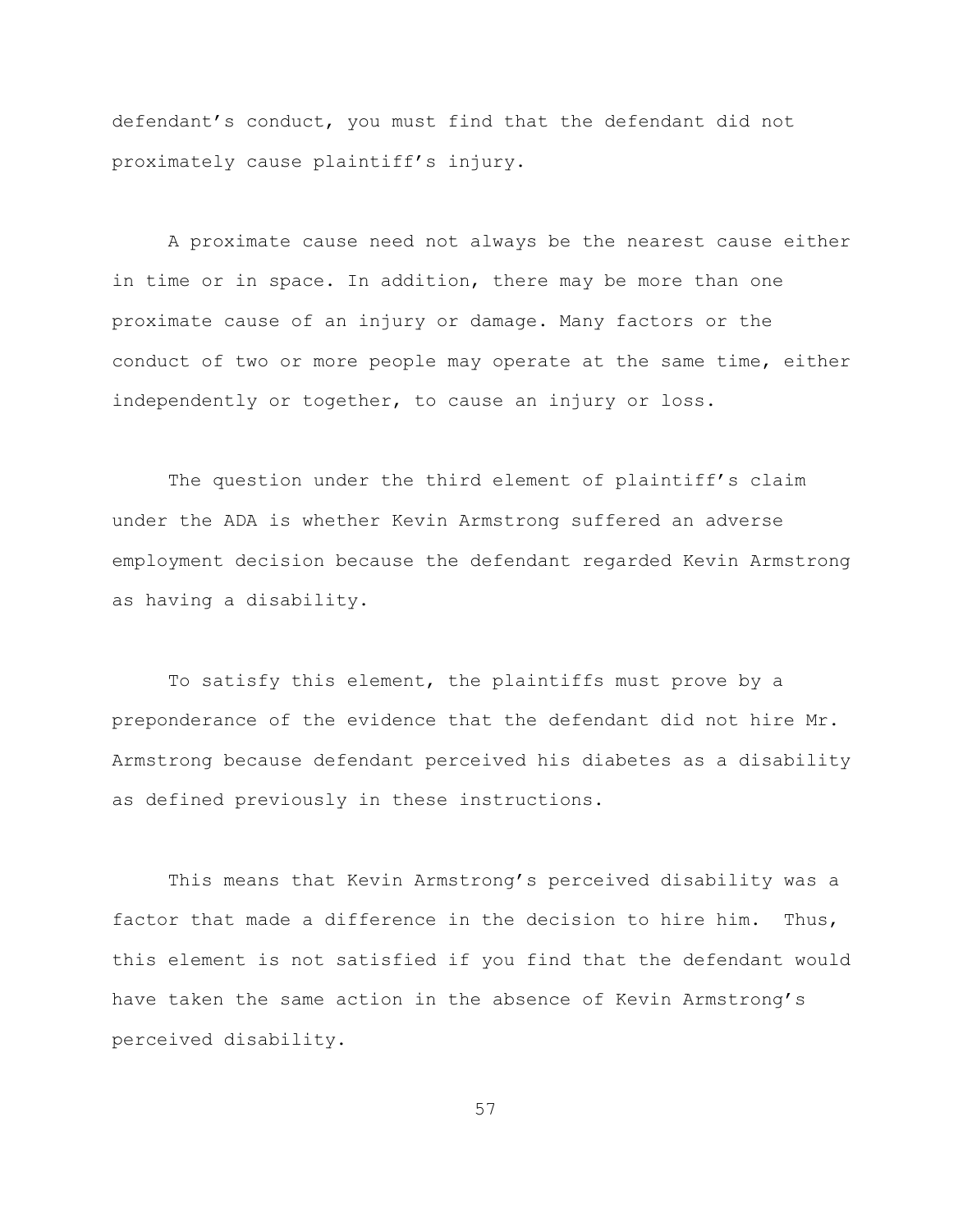An employer may not refuse to hire an individual because of a disability or a perceived disability, but may refuse to hire a person because that person is unable to do the job, or for any other non-discriminatory reason.

In summary, as to the third element, if the plaintiffs have failed to establish by a preponderance of the evidence that Mr. Armstrong suffered an adverse employment action (i.e. was not hired) because of discrimination by the defendant in violation of the ADA, then you must return a verdict for the defendant. Conversely, if you find that the plaintiff has established by a preponderance of the evidence that Mr. Armstrong suffered an adverse employment action (i.e. was not hired) because of discrimination by the defendant in violation of the ADA, then you must return a verdict for the plaintiff.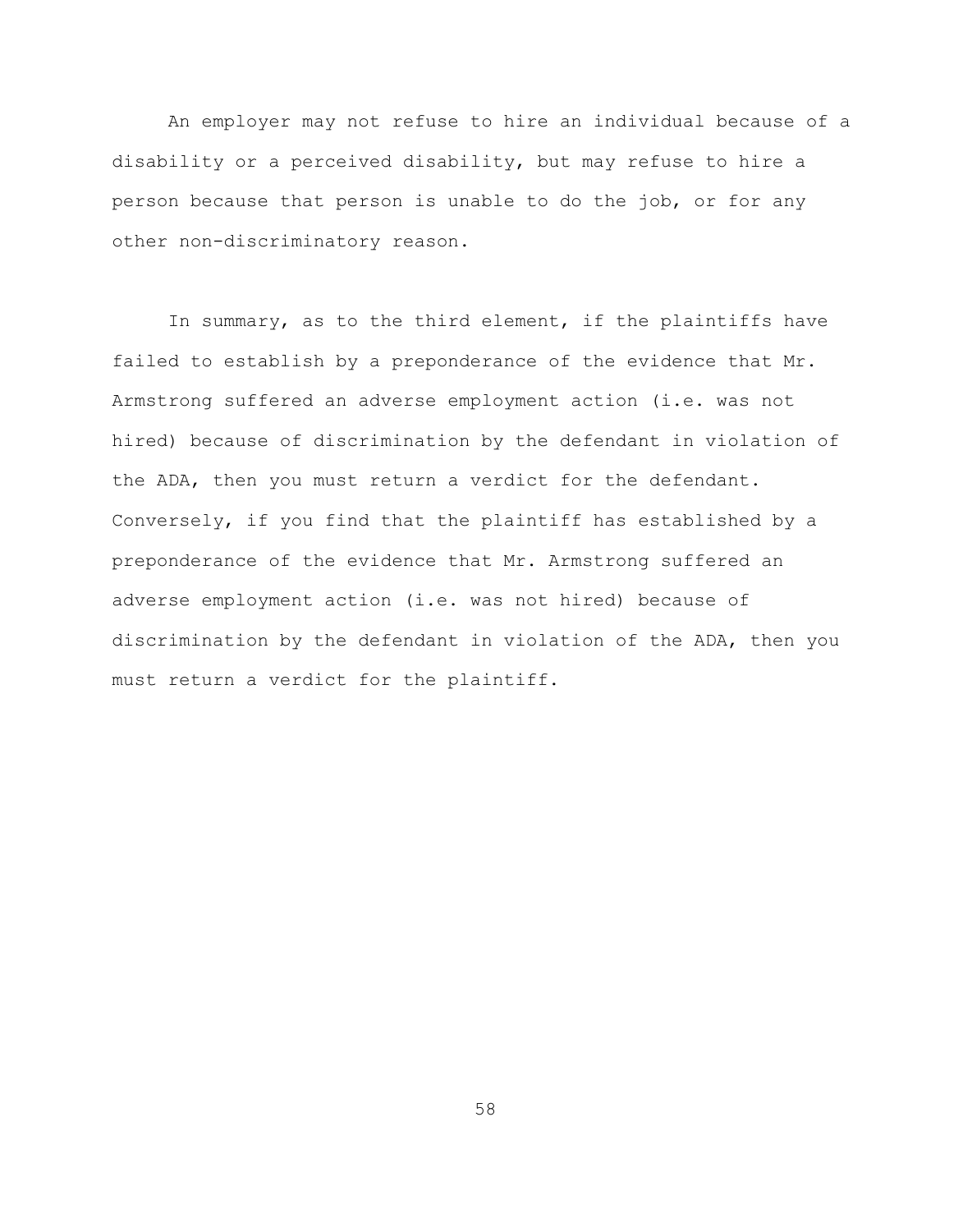#### V. DAMAGES

If the plaintiffs prove by a preponderance of the evidence that the defendant is liable on the plaintiffs' claim, then you must determine the damages to which plaintiff Kevin Armstrong is entitled. You should not infer that plaintiff Armstrong is entitled to recover damages merely because I am instructing you on how to award damages. It is your function to decide on liability, and I am instructing you on damages only so that you will have guidance should you decide that plaintiff Armstrong is entitled to recovery.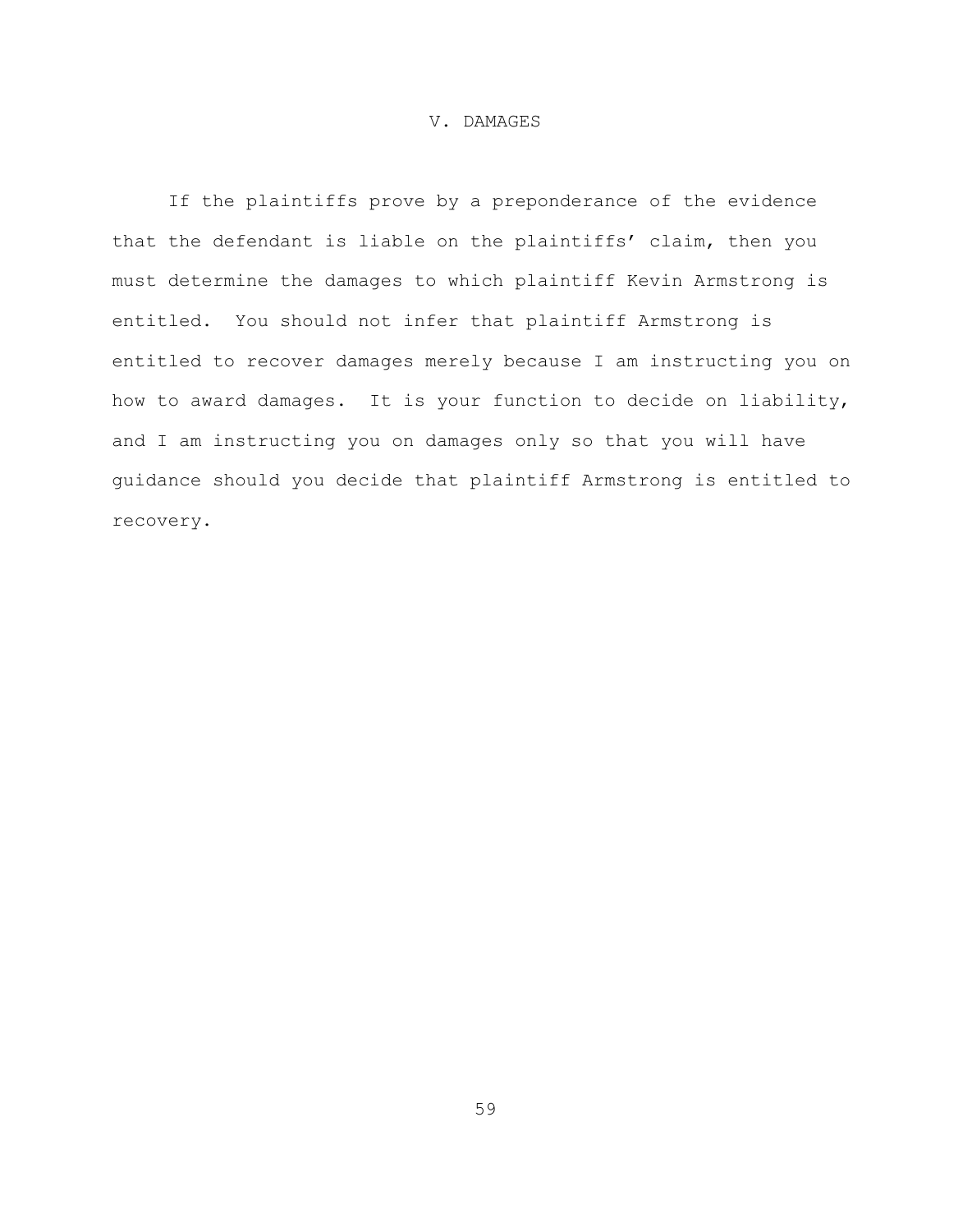If you should find that Kevin Armstrong was a qualified individual with a disability who suffered an adverse employment action by the defendant, then you must determine an amount that is fair compensation for Mr. Armstrong's damages. Compensatory damages or actual damages seek to make the party whole – that is, to compensate the plaintiff for the damage that the plaintiff has suffered as a result of the defendant's discriminatory actions. You may award compensatory damages only for injuries that the plaintiffs prove were proximately caused by defendant's unlawful conduct. Compensatory damages are not limited merely to expenses that the plaintiff has borne. Instead, compensatory damages should fairly and justly compensate plaintiff for the financial loss he has suffered as a result of that conduct. The damages, if any, that you award must be fair compensation, no more and no less.

If you decide to award compensatory damages, you should be guided by dispassionate common sense. Computing damages may be difficult, but you must not let that difficulty lead you to engage in arbitrary guesswork. On the other hand, the law does not require Mr. Armstrong to prove the amount of losses with mathematical precision, but only with as much definiteness and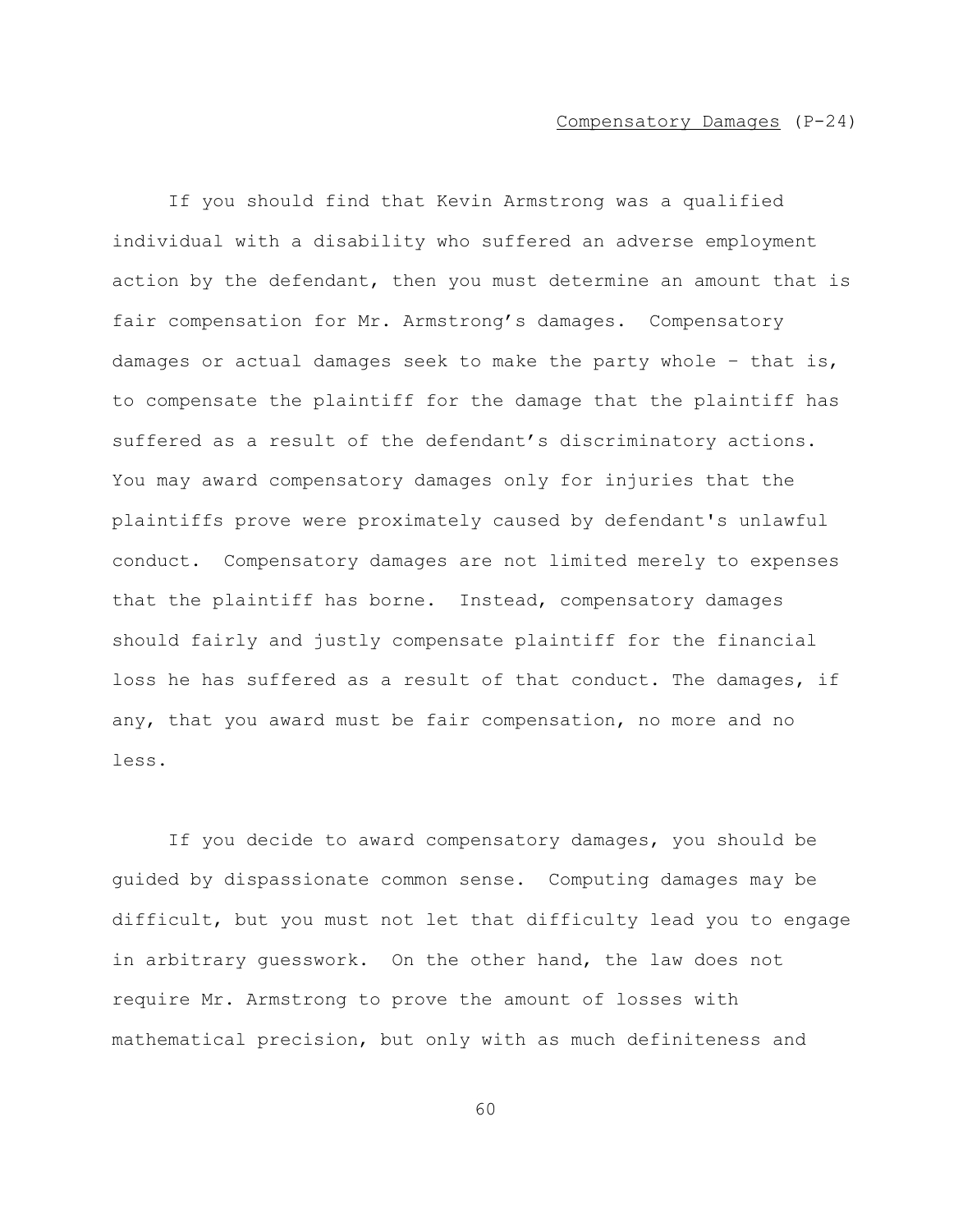accuracy as the circumstances permit. In particular, in regard to pain and suffering and mental and emotional distress, you may award damages to Mr. Armstrong for any alleged humiliation, emotional distress, mental anguish, and suffering that he experienced as a result of defendant's withdrawal of its offer of employment.

No evidence of monetary value of such intangible things as pain and suffering has been, or need be, introduced into evidence. There is no exact standard for fixing the compensation to be awarded for these elements of damages. Any award you make must be fair in light of the evidence presented at trial.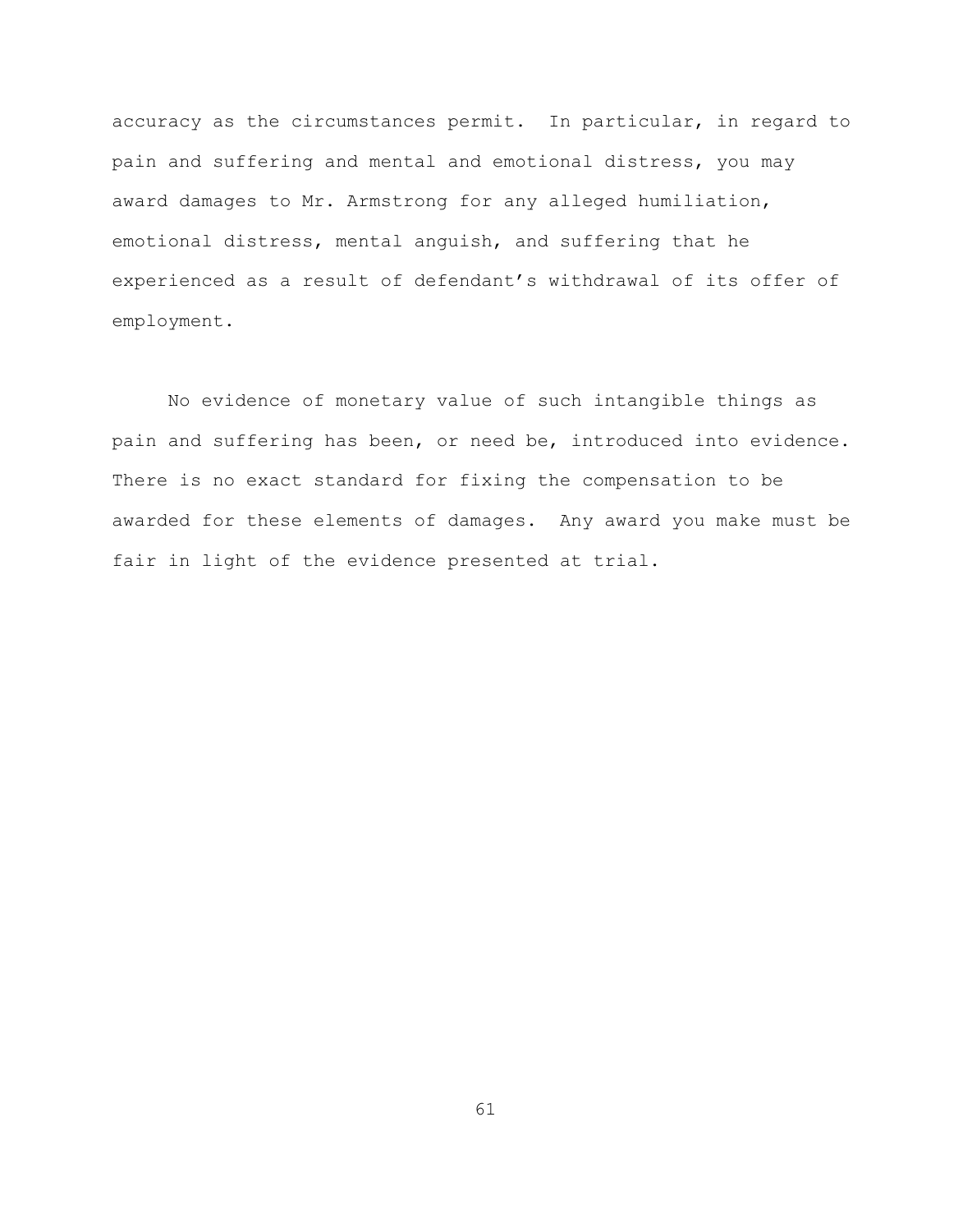If you find that the defendant discriminated against Kevin Armstrong on the basis of his disability, then you must determine an amount that would compensate him for the salary and other compensation that Mr. Armstrong would have earned of received if defendant had hired him. In computing money damages, you may not rely on speculation or guesswork. However, absolute precision is not required. You may make an estimate of the amount of money that will constitute just and reasonable compensation based on the facts that are before you. Any ambiguities should be resolved against the defendant.

In this case, the measure of damages for lost wages and other compensation resulting from the violation of ADA is the difference between the amount of money Mr. Armstrong would have earned had he been hired by defendant and the amount he actually earned, from May 1998 to the present.

Mr. Armstrong was under a duty to mitigate (to avoid or minimize) the back pay damages, by exercising reasonable diligence in seeking employment that could have substantially compensated him. Mr. Armstrong need not go into another line of work, accept a demotion, or take a demeaning position. Mr. Armstrong's duty to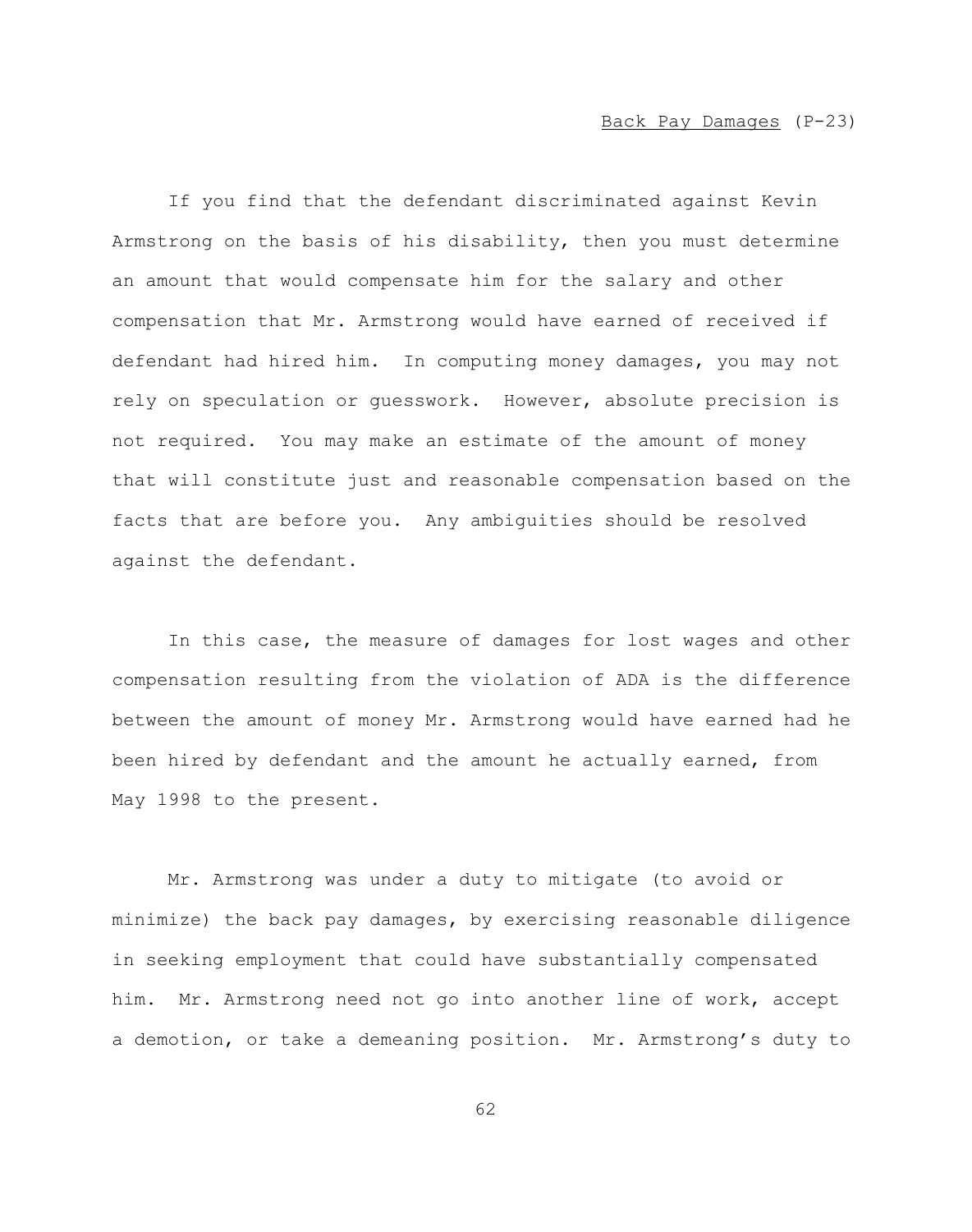mitigate his damages did not require him to look for or accept employment substantially equivalent to any job he had previously held; he was under a duty only to look for and accept employment substantially equivalent to the job which he was discriminatorily denied.

The employer has the burden of demonstrating that there were substantially equivalent positions available with virtually identical promotional opportunities, compensation, job responsibilities, working conditions, and status. The employer also has the burden of showing that Mr. Armstrong failed to use reasonable care and diligence in seeking such positions. The plaintiff's diligence must be evaluated in light of the individual characteristics of the claimant and the job market.

The defendant may satisfy his burden only if it establishes that there were substantially equivalent positions which were available; and the plaintiff failed to use reasonable care and diligence in seeking such positions.

The plaintiff is only required to make reasonable efforts to mitigate his damages, and is not held to the highest standard of diligence. In other words, Mr. Armstrong is not required to go to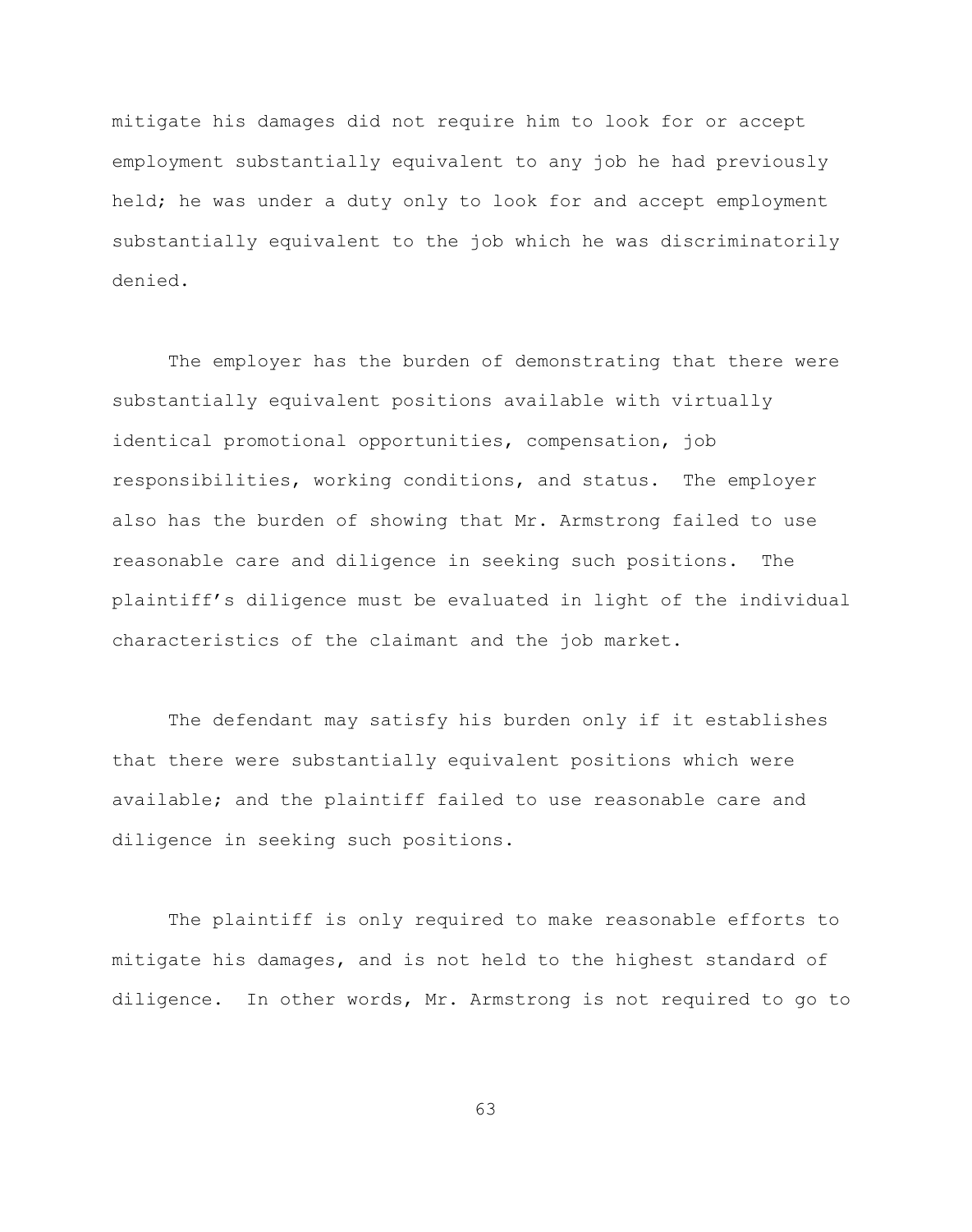heroic lengths in attempting to mitigate his damages, but only take reasonable steps to do so.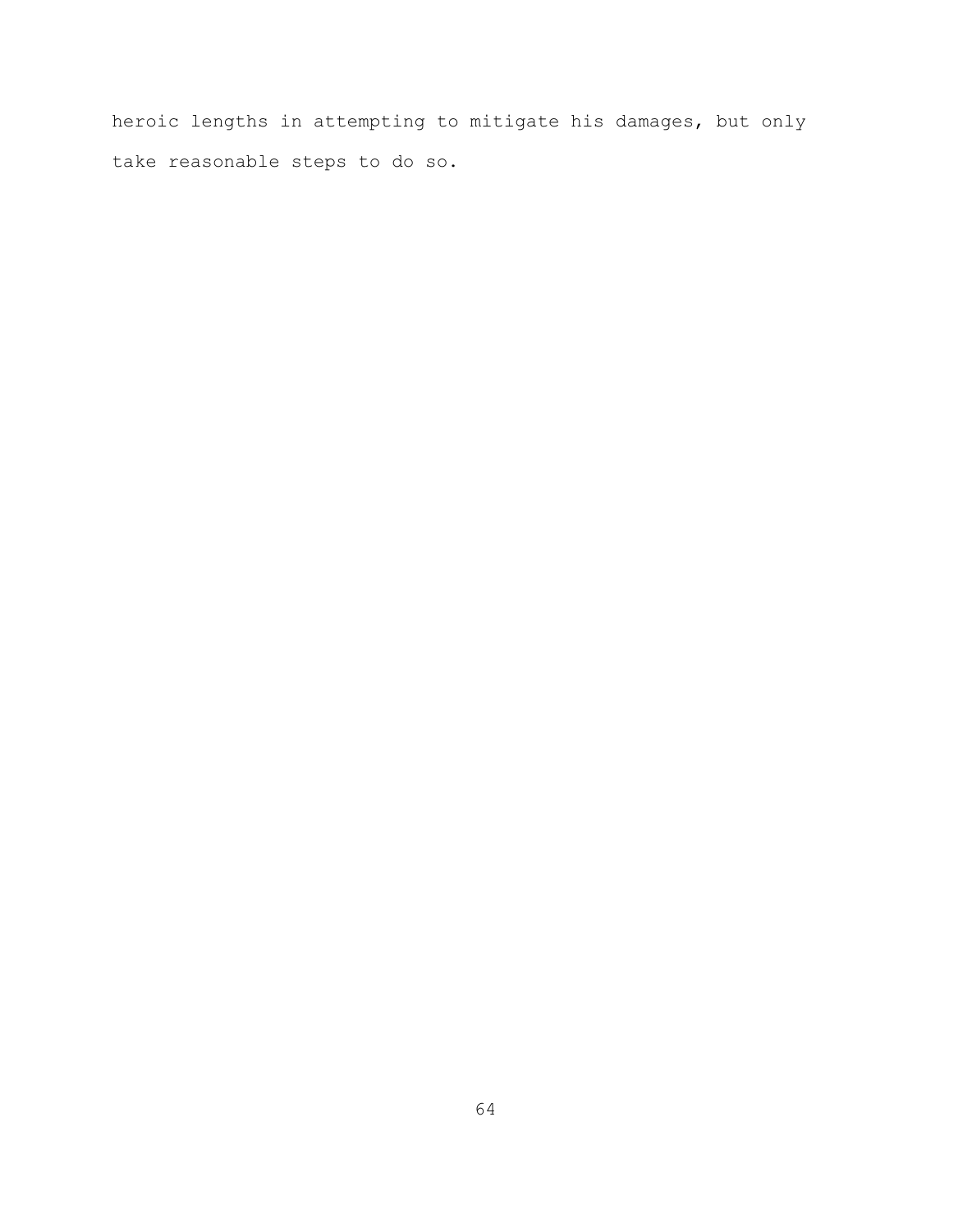You may award as actual damages an amount that reasonably compensates Mr. Armstrong for any lost wages and benefits, taking into consideration any increases in salary that he would have received had he not been discriminated against.

You must reduce any award by the amount of expenses that Mr. Armstrong would have incurred in making those earnings, and also by any amount Mr. Armstrong has earned while working for other employers since Northwest's failure to hire him.

If you find that Mr. Armstrong voluntarily quit a job with another employer after Northwest failed to hire him, you must reduce any award by any amount Mr. Armstrong would have earned if he had continued to work in the job that he quit.

Furthermore, if you find that Mr. Armstrong voluntarily left the airline industry in order to learn and develop a career in a different field of work, he is not entitled to any damages after the date that he left the airline industry.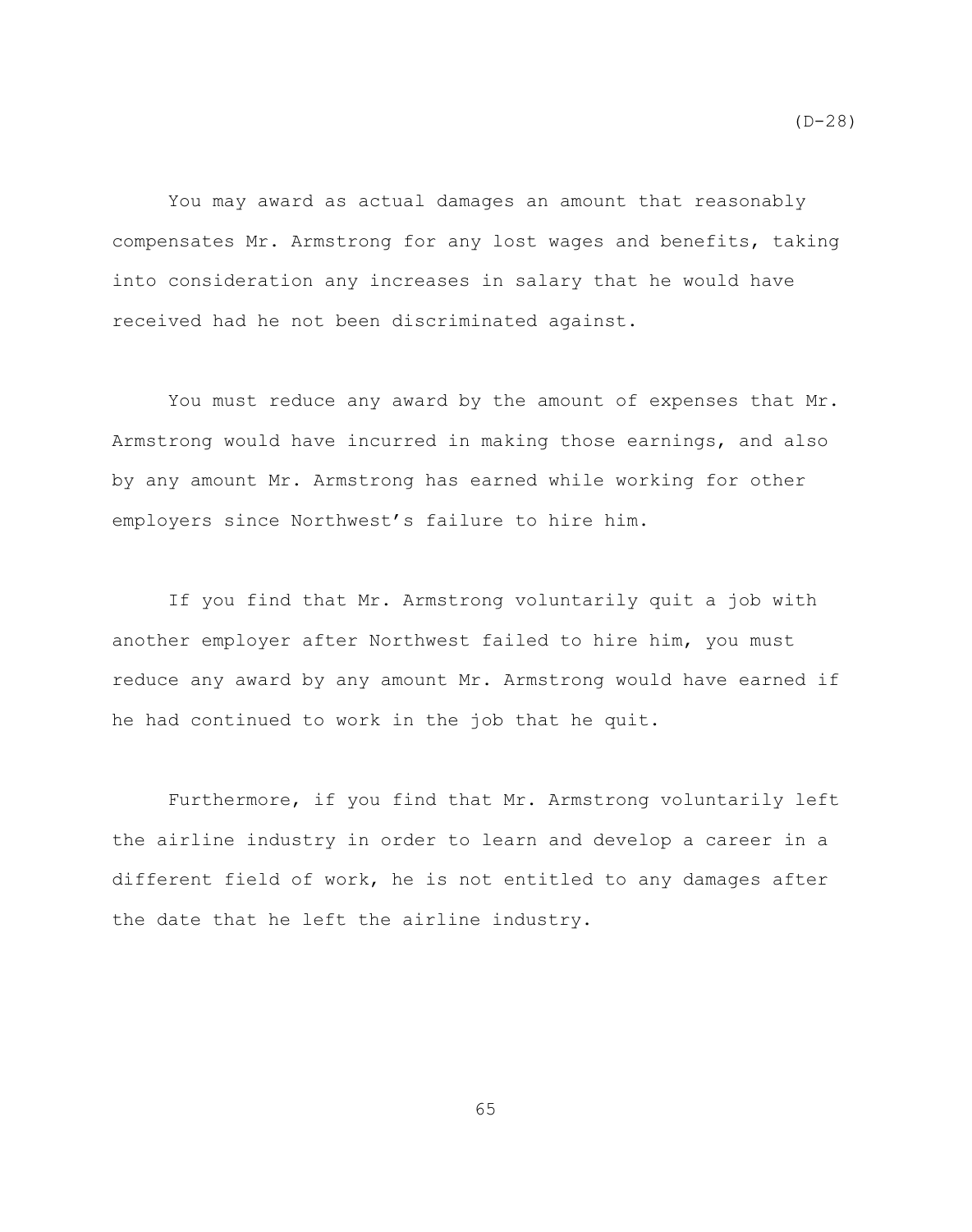If you award the plaintiff actual damages, then you may also make him a separate and additional award of punitive damages. Punitive damages are awarded, in the discretion of the jury, to punish a defendant for its wrongful conduct and to deter others from engaging in similar wrongful conduct.

The plaintiff may recover punitive damages if he establishes that the defendant's agent acted with malice or reckless indifference to his federally protected rights. Punitive damages may be awarded against Northwest Airlines because of an act by an agent if the principal authorized the act; the agent was unfit and the principal was reckless in employing him; or the agent was employed in a managerial capacity and was acting within the scope of the employment; or the principal or managerial agent of the principal ratified or approved the act. However, Northwest may not be held liable for punitive damages because of discriminatory acts on the part of its managerial employees where those acts by such employees are contrary to the employer's own good faith efforts to comply with the law by implementing policies and programs designed to prevent such unlawful discrimination in the workplace.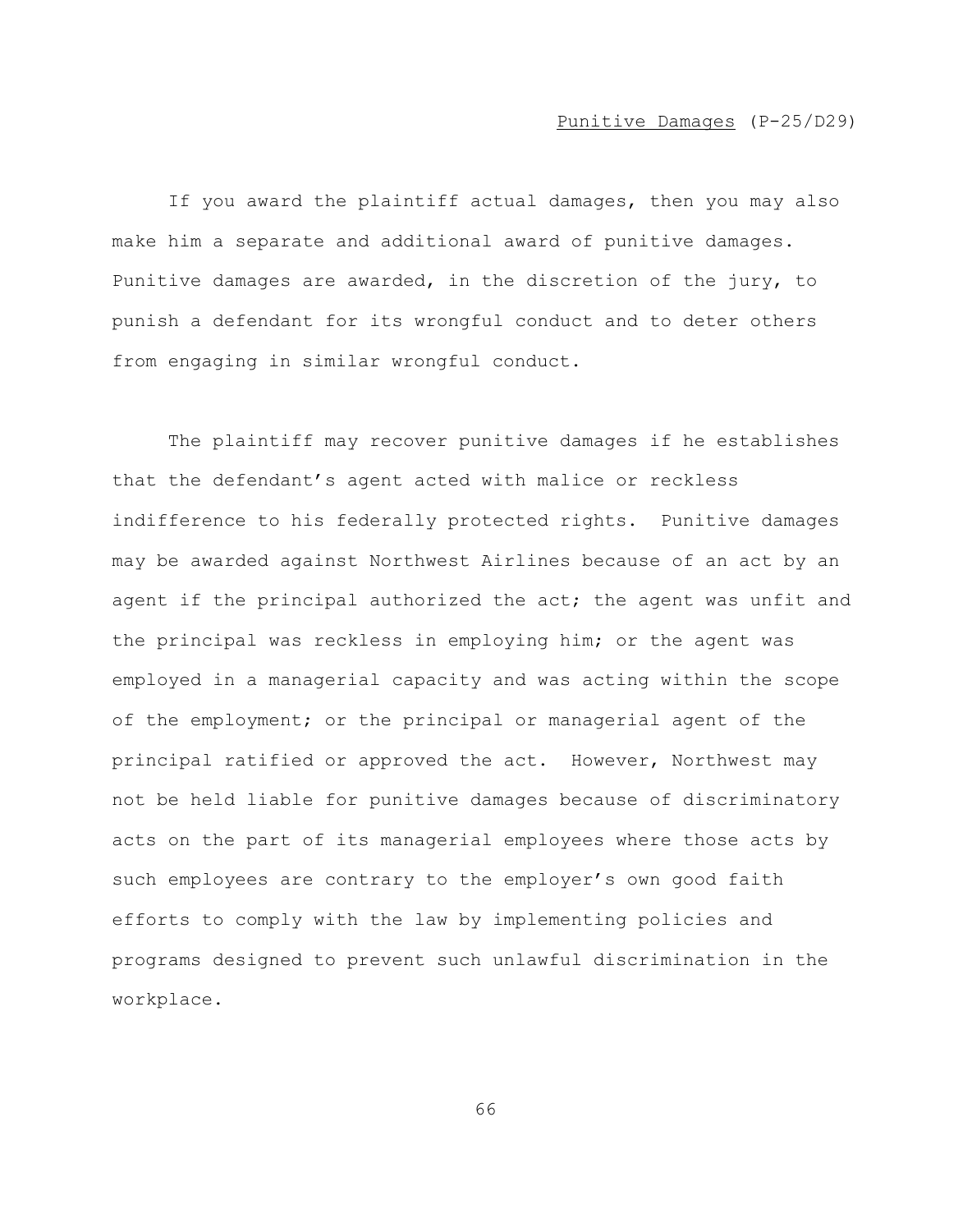To determine whether the agent was acting in a managerial capacity, you must determine the type of authority that the employer has given to the employee, the amount of discretion that the employee has in what is done and how it is accomplished.

An award of punitive damages would be appropriate if you find:

- 1. That a higher management official of Northwest personally acted with malice or reckless indifference to Mr. Armstrong's protected rights; or
- 2. That Northwest itself had not acted in a good faith attempt to comply with the law by adopting policies and procedures designed to prohibit such discrimination in the workplace.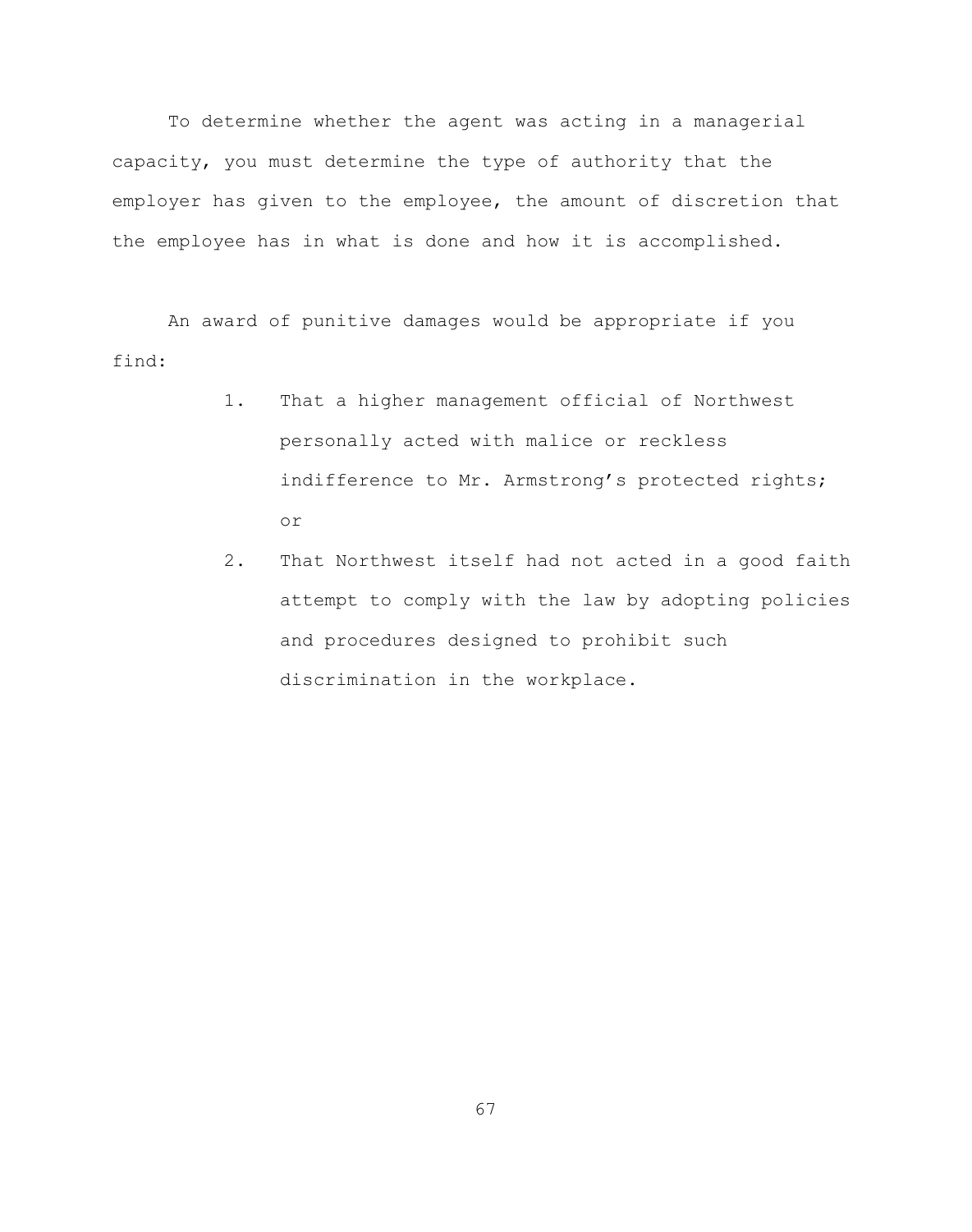Again, if you should find that the defendant is liable for discriminating against the plaintiff in violation of the ADA, then you have the discretion to award punitive damages in addition to compensatory damages. The purpose of punitive damages is to punish a defendant for shocking conduct and to set an example to deter others from committing similar acts in the future. You may award punitive damages only if you find that the plaintiff has proved by a preponderance of the evidence that the defendant intentionally engaged in discriminatory actions with malice or with reckless indifference to the rights of the disabled.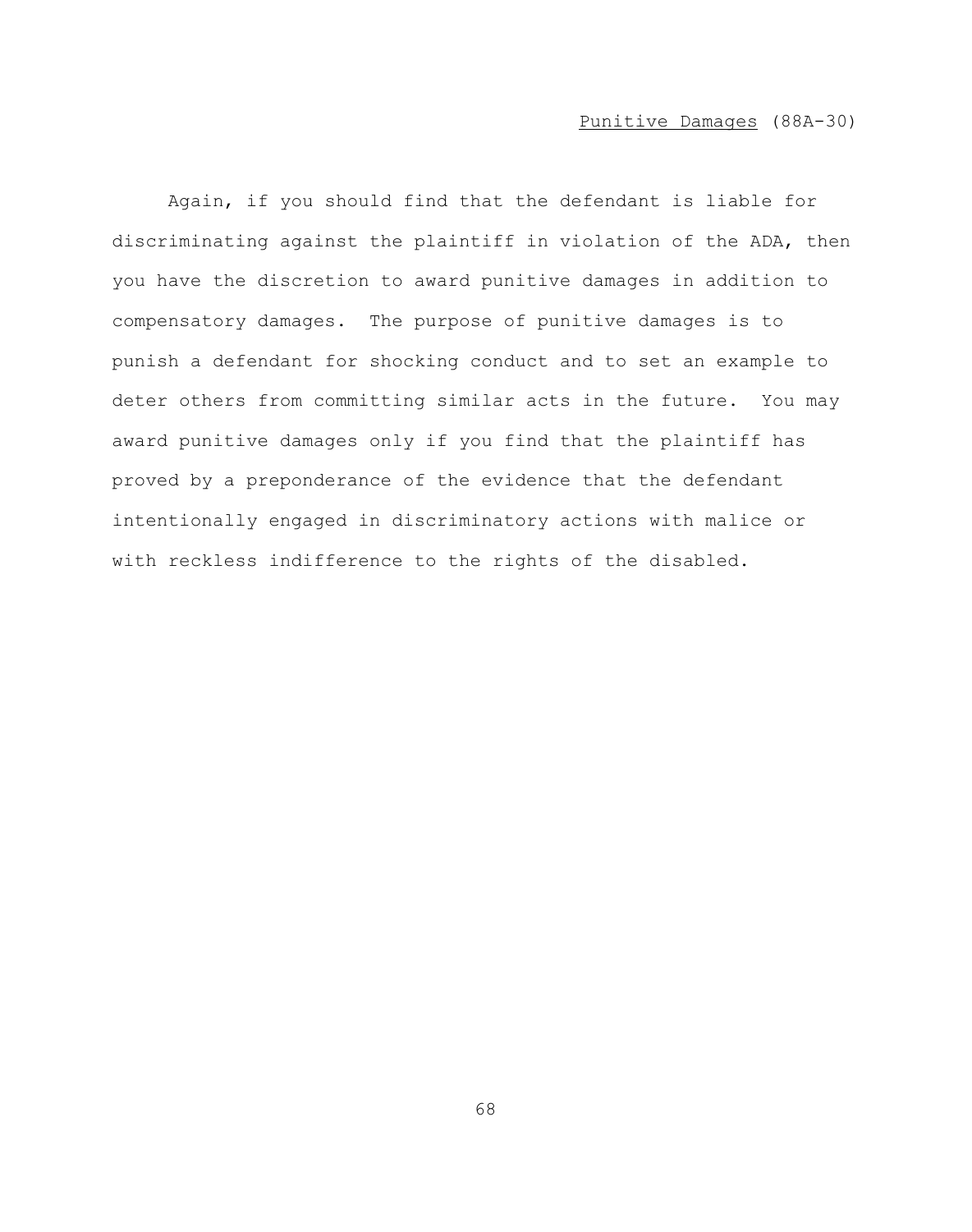#### Reckless or Malicious

A person acts intentionally when it is the person's purpose or desire to do a wrongful act or to cause the result.

A person acts recklessly when the person is aware of, but consciously disregards a substantial and unjustifiable risk of injury or damage to another. Disregarding the risk must be a gross deviation from the standard of care that an ordinary person would use under all the circumstances.

A person acts maliciously when the person is motivated by ill will, hatred or personal spite.

If you, the jury, find that the conduct of Northwest Airlines as determined under these instructions was with malice or reckless indifference to Mr. Armstrong's federally protected rights under the ADA, then indicate so in your response to question 6 on the verdict form, but do not indicate the amount of punitive damages you would award. That question will be reserved until the parties have a final opportunity to present some additional evidence on the question.

Of course, if you find that the action of Northwest Airlines were neither malicious or with reckless indifference to the rights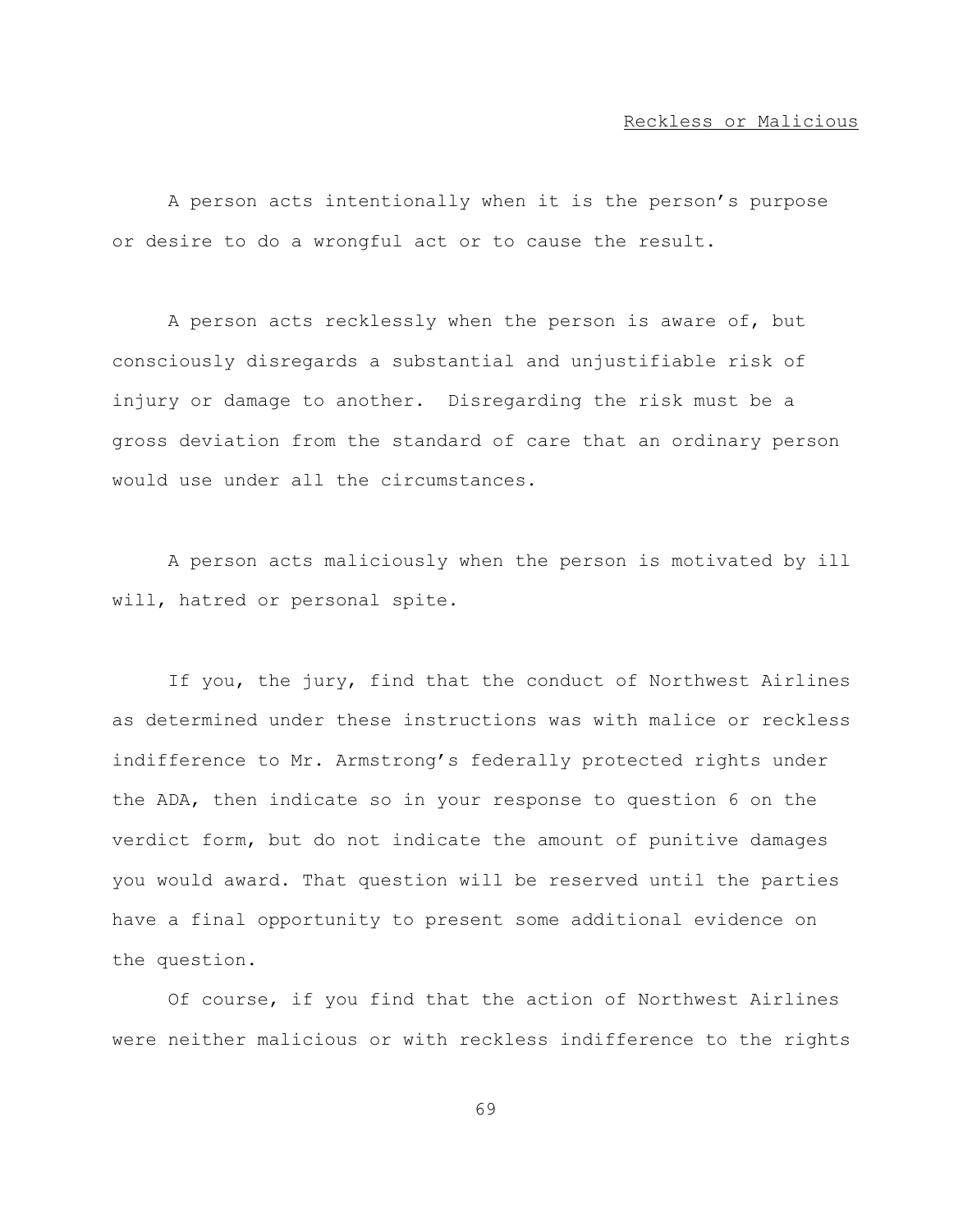of Mr. Armstrong, then you should so indicate in response to question 6, and that will be your final verdict in this case.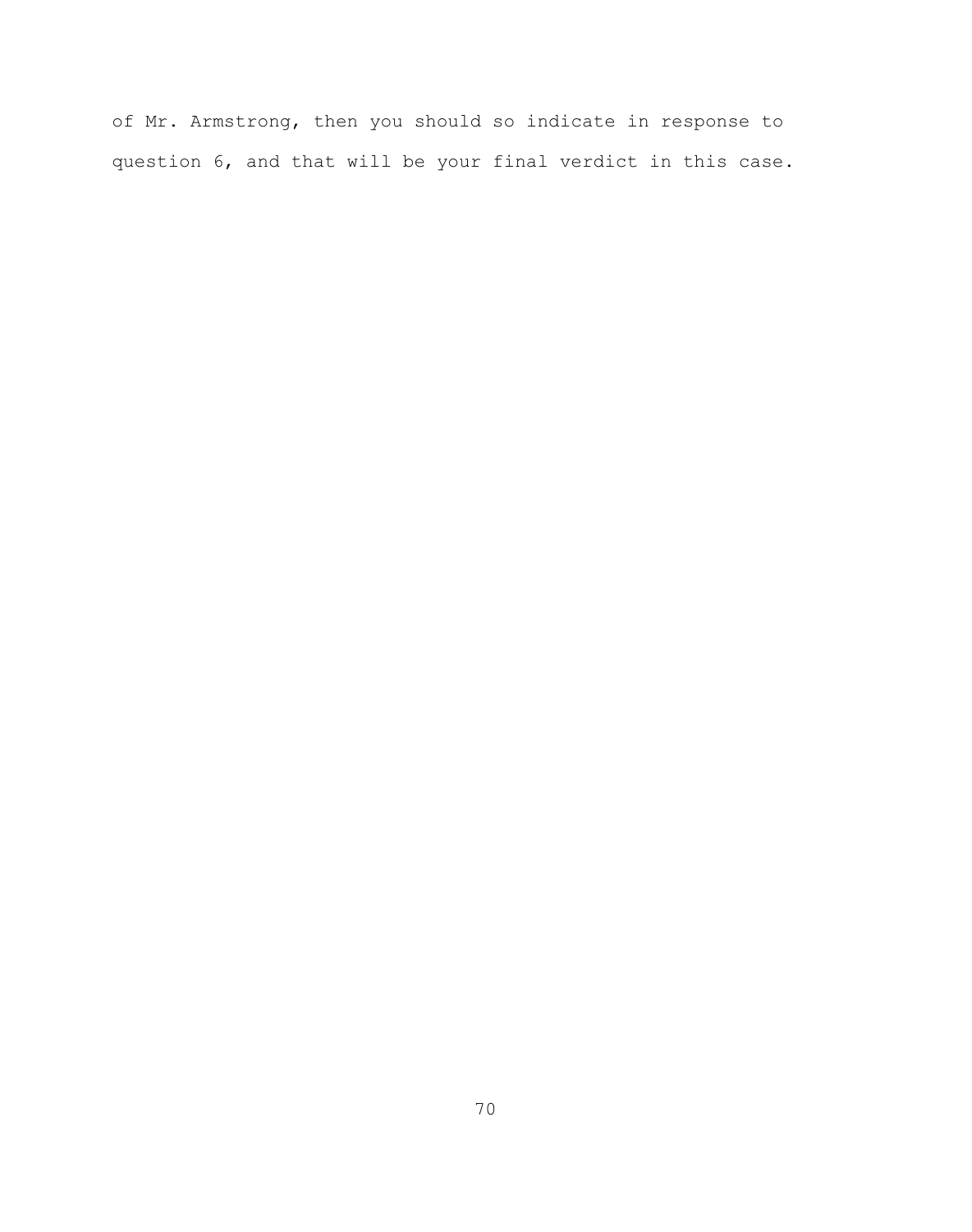Finally, ladies and gentlemen, we come to the point where we will discuss the form of your verdict and the process of your deliberations. You will be taking with you to the jury room a verdict form which reflects your findings. The verdict form reads as follows:

#### [Read Verdict Form]

You will be selecting a foreperson after you retire to the jury room. That person will preside over your deliberations and be your spokesperson here in court. When you have completed your deliberations, your foreperson will fill in and sign the verdict form.

Your verdict must represent the considered judgment of each of you. In order to return a verdict, it is necessary that each of you agree to that verdict. That is, your verdict must be unanimous.

It is your duty as jurors to consult with one another and to deliberate with a view to reaching an agreement, if you can do so without violence to individual judgments. Each of you must decide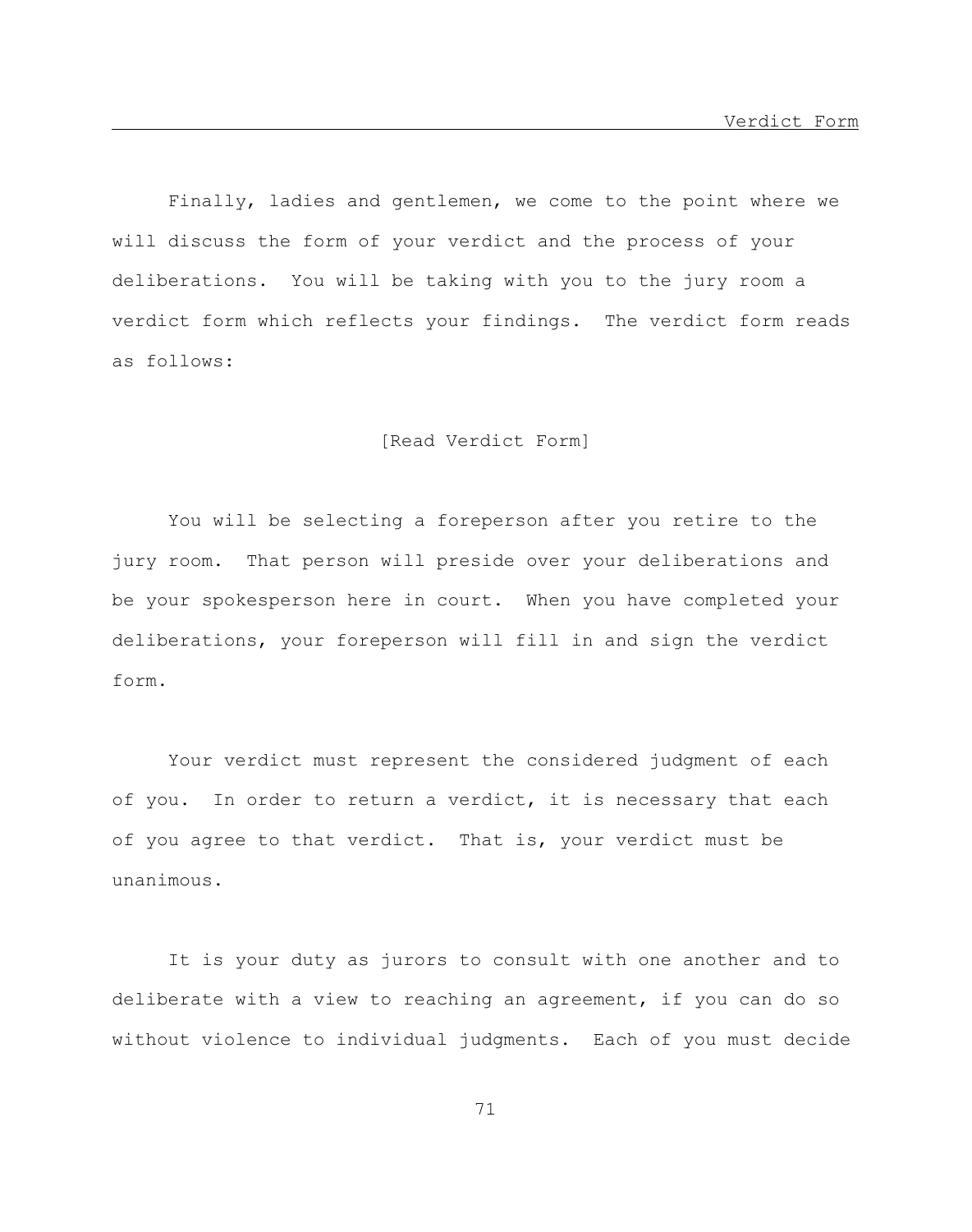the case for yourself, but do so only after an impartial consideration of the evidence with your fellow jurors. In the course of your deliberations, do not hesitate to re-examine your own views and change your opinion if convinced it is erroneous. But do not surrender your honest conviction as to the weight or effect of evidence solely because of the opinion of your fellow jurors, or for the mere purpose of returning a verdict.

We will be sending with you to the jury room all of the exhibits in the case. You may not have seen all of these previously and they will be there for your review and consideration. You may take a break before you begin deliberating but do not begin to deliberate and do not discuss the case at any time unless all eight of you are present together in the jury room. Some of you have taken notes. I remind you that these are for your own individual use only and are to be used by you only to refresh your recollection about the case. They are not to be shown to others or otherwise used as a basis for your discussion about the case.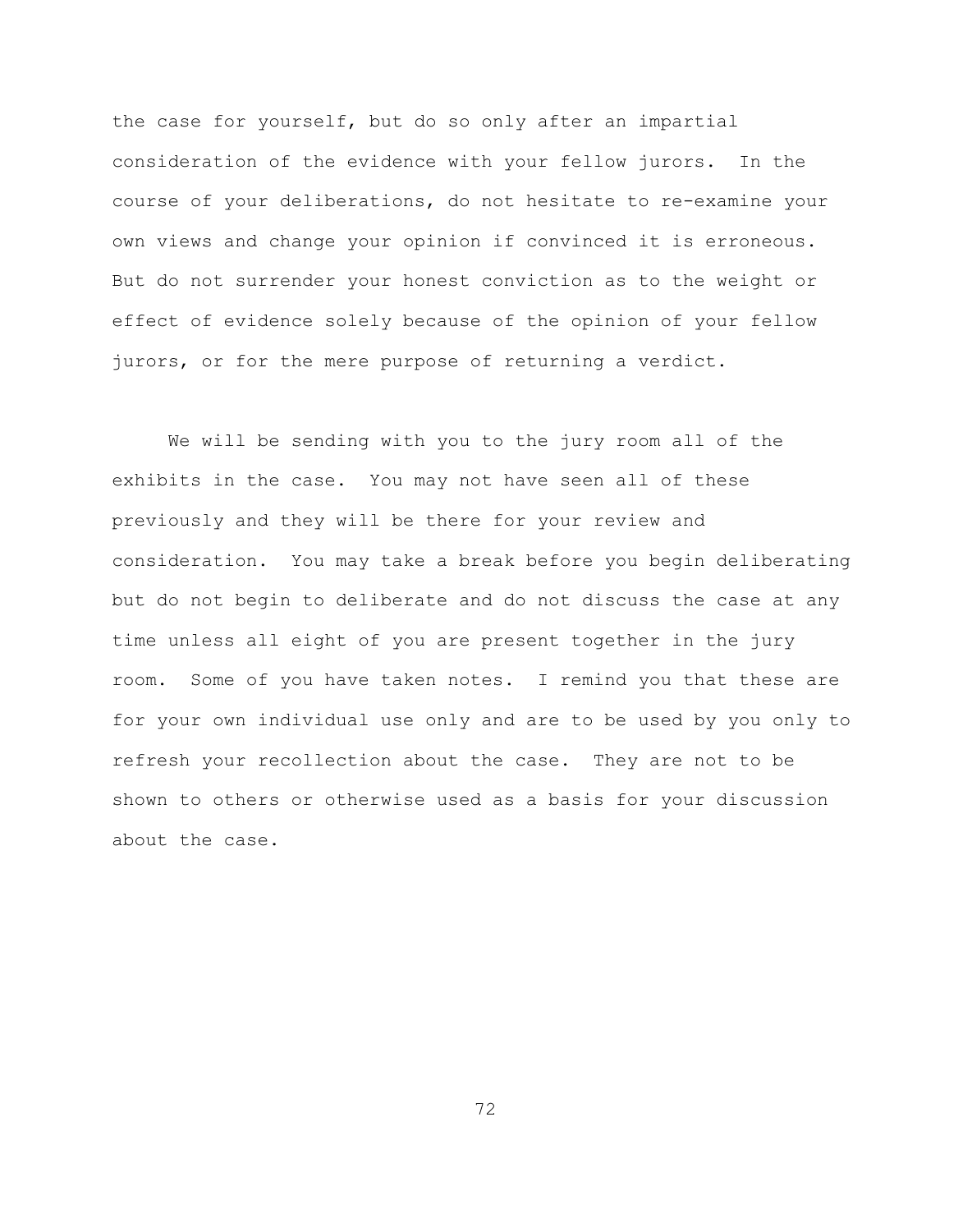## IN THE UNITED STATES DISTRICT COURT FOR THE WESTERN DISTRICT OF TENNESSEE WESTERN DIVISION

 $\mathcal{L}_\text{max} = \mathcal{L}_\text{max} = \mathcal{L}_\text{max} = \mathcal{L}_\text{max} = \mathcal{L}_\text{max} = \mathcal{L}_\text{max} = \mathcal{L}_\text{max} = \mathcal{L}_\text{max} = \mathcal{L}_\text{max} = \mathcal{L}_\text{max} = \mathcal{L}_\text{max} = \mathcal{L}_\text{max} = \mathcal{L}_\text{max} = \mathcal{L}_\text{max} = \mathcal{L}_\text{max} = \mathcal{L}_\text{max} = \mathcal{L}_\text{max} = \mathcal{L}_\text{max} = \mathcal{$ 

| EQUAL EMPLOYMENT OPPORTUNITY<br>COMMISSION, |             |
|---------------------------------------------|-------------|
| Plaintiff,                                  |             |
| and                                         |             |
| KEVIN ARMSTRONG,                            |             |
| Intervening Plaintiff,                      |             |
| $V$ .                                       | No. 00-2916 |
| NORTHWEST AIRLINES, INC.,                   |             |
| Defendant.                                  |             |

## V E R D I C T  $\mathcal{L}_\text{max} = \mathcal{L}_\text{max} = \mathcal{L}_\text{max} = \mathcal{L}_\text{max} = \mathcal{L}_\text{max} = \mathcal{L}_\text{max} = \mathcal{L}_\text{max} = \mathcal{L}_\text{max} = \mathcal{L}_\text{max} = \mathcal{L}_\text{max} = \mathcal{L}_\text{max} = \mathcal{L}_\text{max} = \mathcal{L}_\text{max} = \mathcal{L}_\text{max} = \mathcal{L}_\text{max} = \mathcal{L}_\text{max} = \mathcal{L}_\text{max} = \mathcal{L}_\text{max} = \mathcal{$

We, the jury, unanimously answer the questions submitted by the Court as follows:

1. (First element) Do you find by a preponderance of the evidence that defendant Northwest Airlines regarded Mr. Armstrong as having a disability as defined in the jury instructions?

YES \_\_\_\_\_\_\_\_ NO \_\_\_\_\_\_\_\_

If your answer to Question No. 1 is "NO," stop here, sign the verdict form and return to the Court. If your answer is "YES", proceed to Question 2.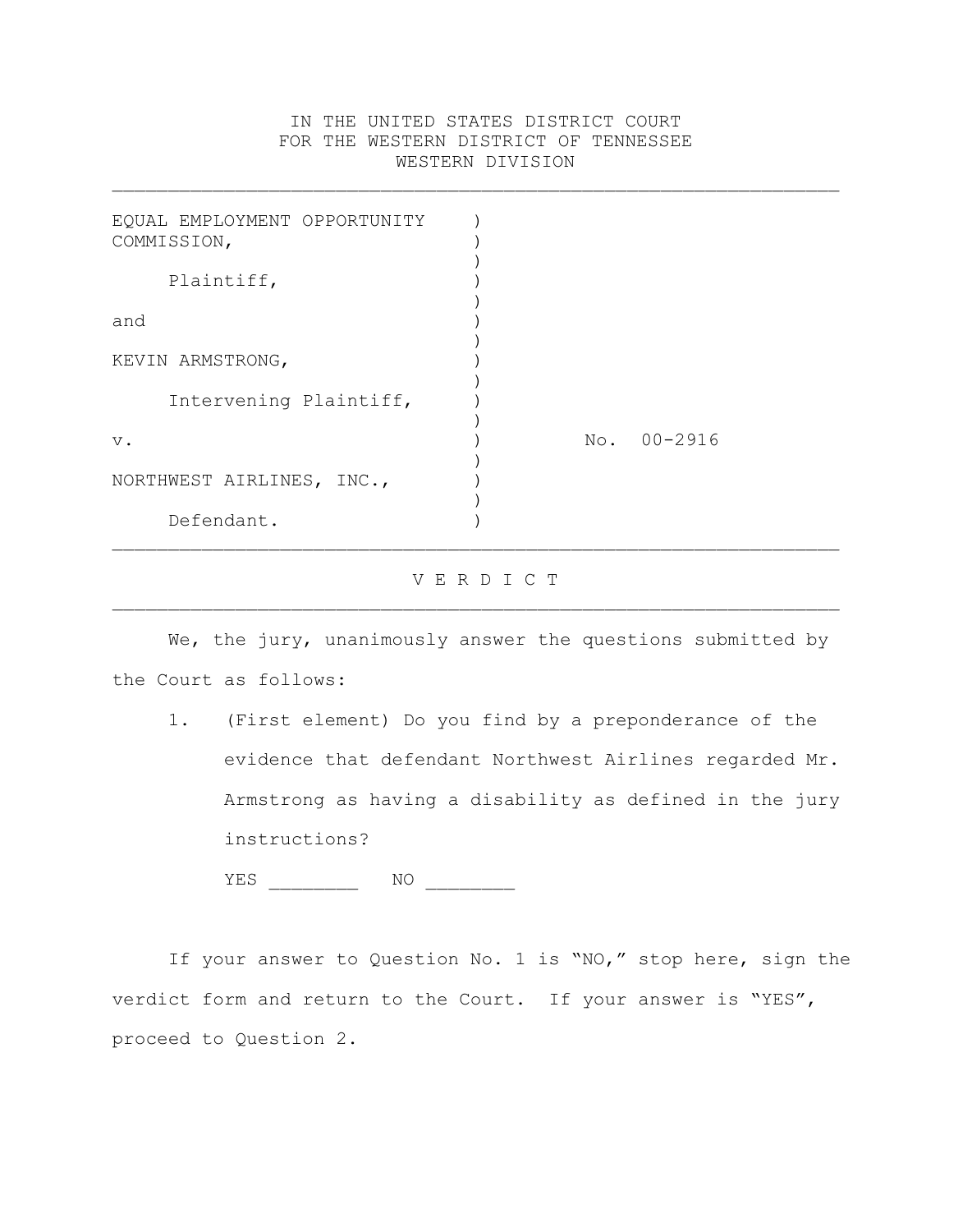2. (Second element) Do you find by a preponderance of the evidence that plaintiff Kevin Armstrong was a qualified individual able to perform the job requirements of the ESE position and that Mr. Armstrong did not pose a direct threat to himself or others as defined in the jury instructions?

YES \_\_\_\_\_\_\_\_ NO \_\_\_\_\_\_\_\_

If your answer to Question No. 2 is "NO," stop here, sign the verdict form and return to the Court. If your answer is "YES", proceed to Question 3.

3. (Third element) Do you find by a preponderance of the evidence that Kevin Armstrong suffered an adverse employment decision because of the perceived disability (that is, was not hired by Northwest Airlines in violation of Mr. Armstrong's federally protected rights under the Americans with Disabilities Act)?

YES \_\_\_\_\_\_\_\_ NO \_\_\_\_\_\_\_\_

If your answer to Question No. 3 is "NO," stop here, sign the verdict form and return to the Court. If your answer is "YES", proceed to Questions 4, 5, and 6.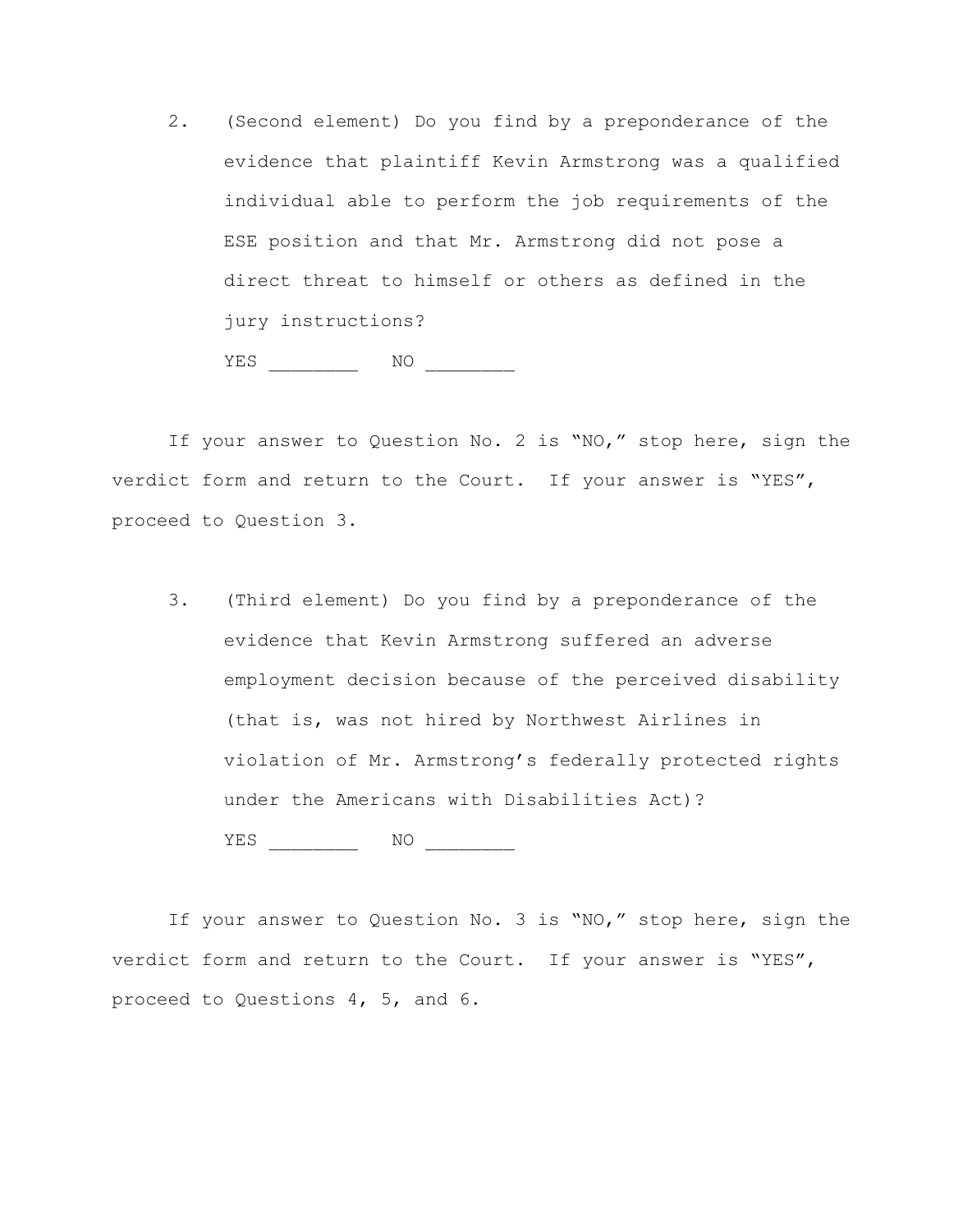4. Do you find that plaintiff is entitled to back pay? YES \_\_\_\_\_\_\_\_ NO \_\_\_\_\_\_\_\_

If your answer to Question No. 4 is "YES," then under the laws as given you in these instructions, state the amount of back pay that should be awarded from the defendant.

AMOUNT: \$\_\_\_\_\_\_\_\_\_\_\_\_\_\_\_\_

5. (Compensatory damages) Do you find by a preponderance of the evidence that plaintiff Kevin Armstrong suffered emotional pain and mental anguish as a result of the unlawful conduct of the defendant?

YES \_\_\_\_\_\_\_\_ NO \_\_\_\_\_\_\_\_

If you answered "YES" to Question No. 5, then under the laws as given you in these instructions, state the amount of compensatory damages that plaintiff should be awarded from the defendant.

AMOUNT: \$\_\_\_\_\_\_\_\_\_\_\_\_\_\_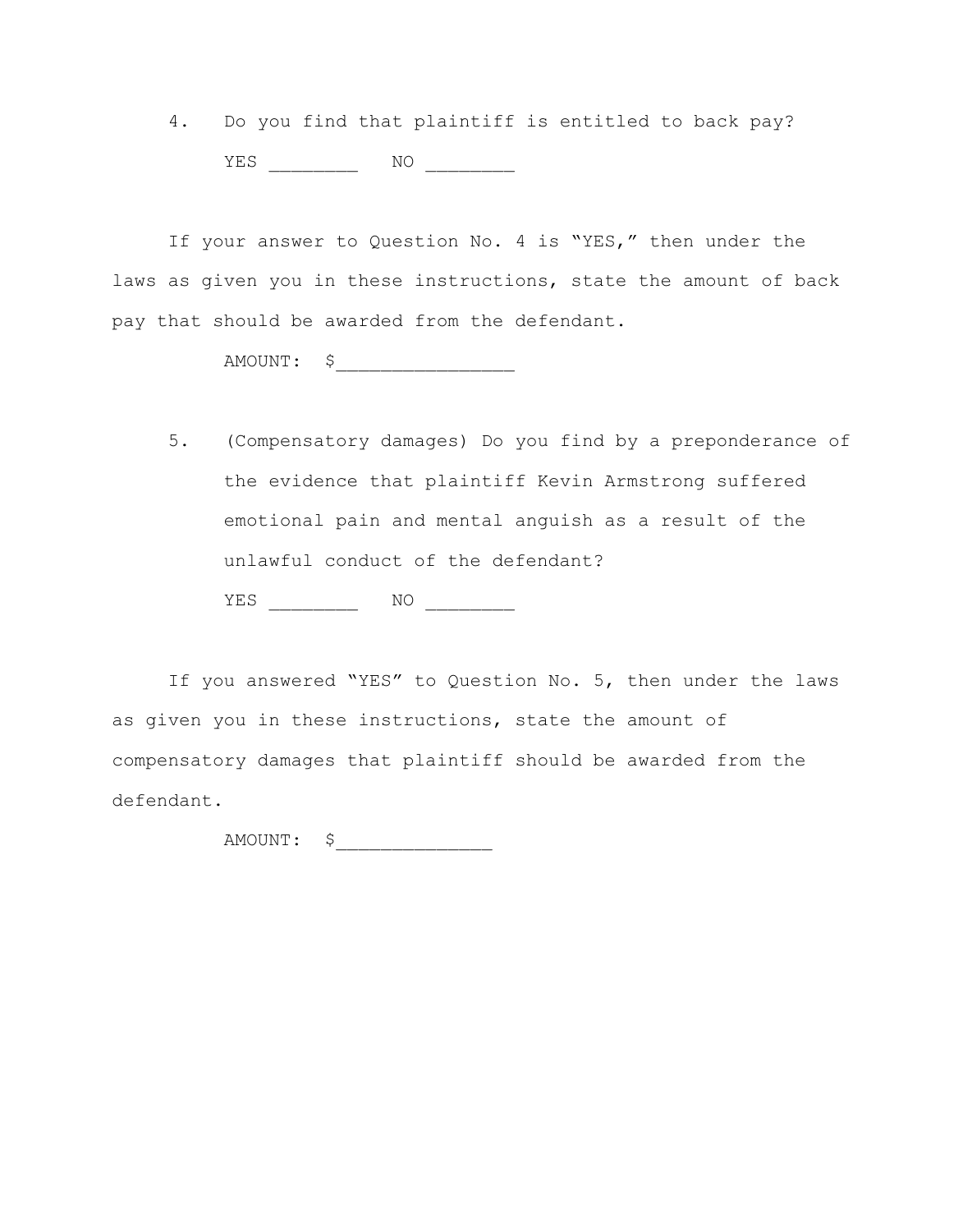6. Have the plaintiffs shown by a preponderance of the evidence that defendant's adverse actions were in malicious or reckless disregard of Mr. Armstrong's federally protected rights?

YES \_\_\_\_\_\_\_\_ NO \_\_\_\_\_\_\_\_

**FOREPERSON** DATE

 $\mathcal{L}_\text{max}$  and the contract of the contract of the contract of the contract of the contract of the contract of the contract of the contract of the contract of the contract of the contract of the contract of the contrac